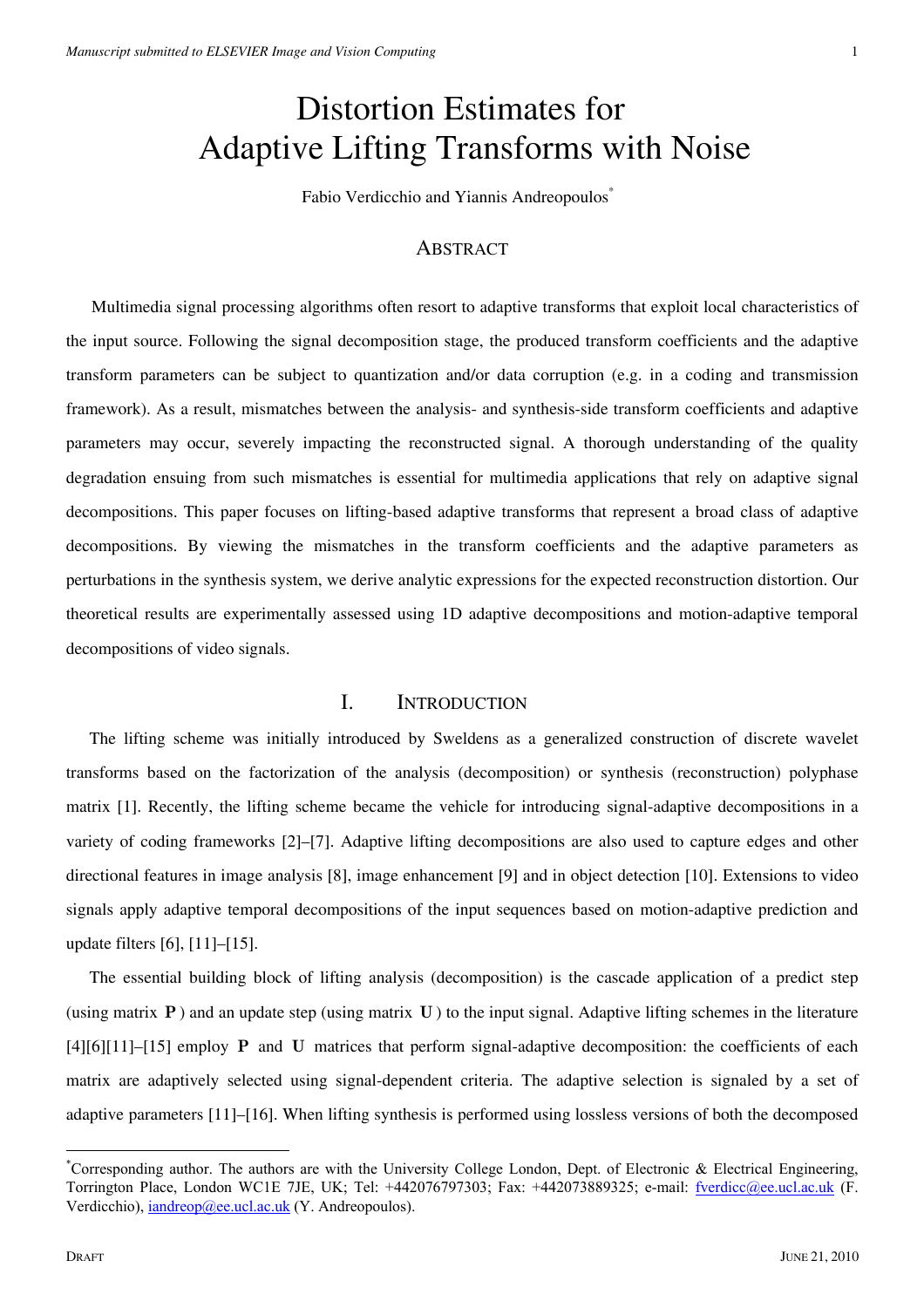signal *and* the adaptive parameters produced by the analysis process, the input signal is perfectly reconstructed. However, in most practical application the quantization of the transform output (required to meet bandwidth or storage constraints) and the corruption of data (resulting from transmission errors and hardware faults) may impact both the decomposition coefficients *and* the adaptive lifting parameters that are available at synthesis side. As a consequence, lifting synthesis is performed using coefficients and adaptive parameters that differ from the analysis ones, thus deriving a distorted signal. As an application, consider a video stream produced by a scalable codec based on adaptive temporal decompositions [14][15]. In this case the input signal consists of a group of pictures (GOP). An adaptive lifting decomposition is performed in the temporal direction and derives the (estimated) motion trajectory of each pixel within each frame of the GOP. Therefore the lifting parameters also include the motion vectors indicating these trajectories [14][15]. Due to loss of motion-vectors and transform-coefficient data [17][18] during transmission, or due to quantization being applied on both [19][24], the decoder synthesizes the video sequence using erroneous or incomplete information.

#### *I.A. Novel Contributions and Paper Organization*

This work pursues the analytic characterization of the reconstruction error resulting from the synthesis of adaptive lifting transforms with noisy data, i.e. when the decomposition coefficients and the transform parameters are subject to both quantization and transmission errors. We begin by considering the adaptive lifting transform of 1D signals that constitutes the building block for a variety of applications to images [5][8][9] and video sequences [11]–[19]. We then extend our framework to motion-adaptive temporal transforms of video signals. Such transforms include the ones studied by [22]–[24]. Previous works [20]–[27] modelling the reconstruction errors of video coding schemes can be divided into two main groups. The first group [20]–[25] focuses on the rate-distortion aspects of scalable video coding schemes using spatiotemporal transforms. The second group [26][27] addresses system-specific features, such as the selection of the coding modes that minimize the decoding distortion in case of packet losses. Within the first group, there is research that extensively address the spatial transform [20][21], as well as thorough studies of the temporal transform [22][23]. In this paper consider noise-induced mismatches in any synthesis-side lifting parameter. This includes aspects that are neglected by [20]–[27] such as *(i)* the erroneous selection of the reference frame and *(ii)* the effect of arbitrary mismatches in the spatial displacements. Below we summarize our main contributions:

Starting with the 1D case, we estimate the distortion in the synthesized signal considering additive noise sources (representing channel impairments and/or quantization) that affect *both* the transform coefficients and the adaptive parameters. Our results can be applied to noisy synthesis of any adaptive lifting scheme. Experimental validation is carried out using dyadic three-level lifting decompositions.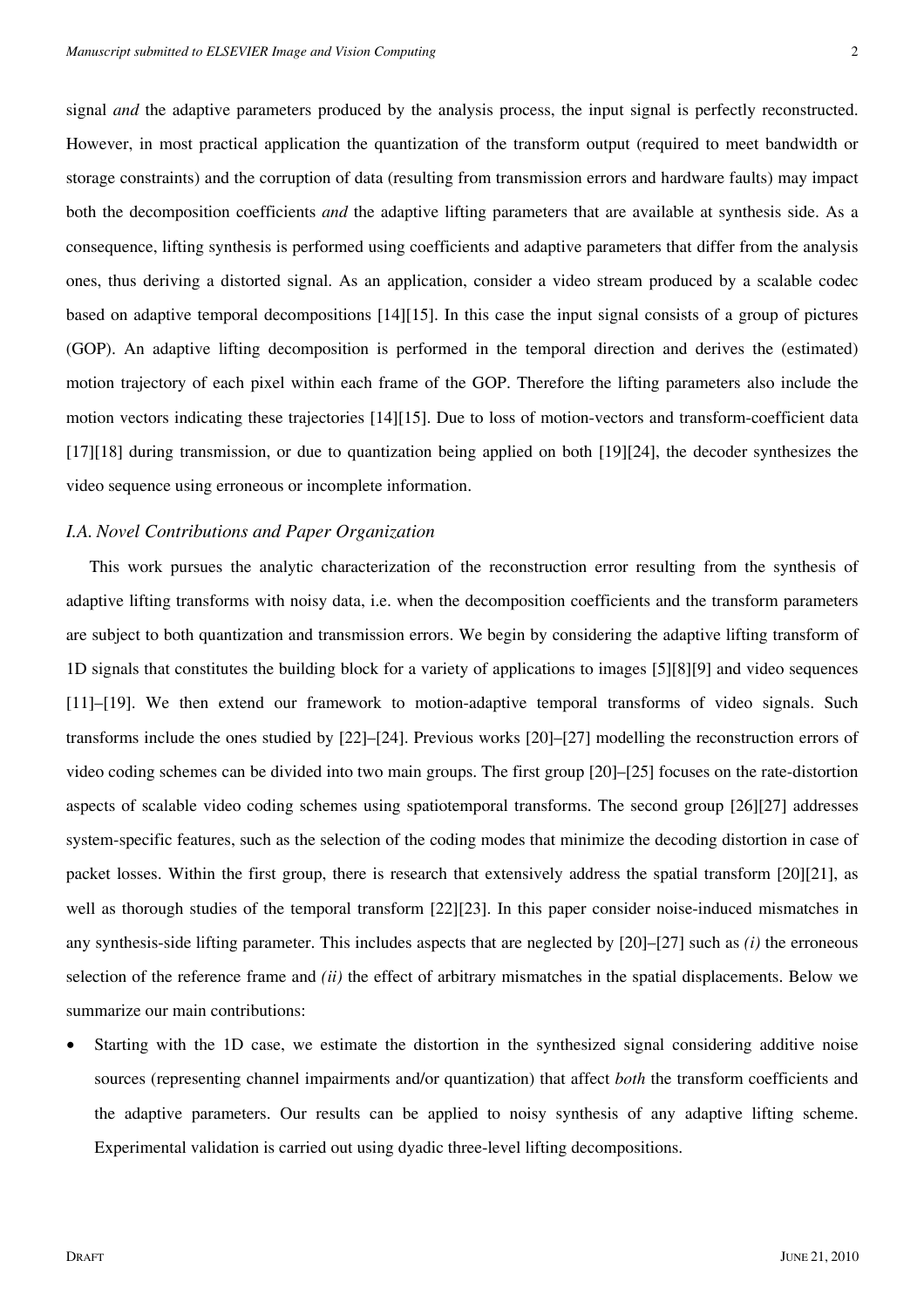• We extend our approach to motion-adaptive temporal lifting synthesis of video. In this framework, the proposed distortion estimates retain the ability to account for the presence of noise in the transform coefficients and in the adaptive parameters. Specifically, we consider lifting parameter mismatches that impair *both* the selection of the reference frames *and* the relative spatial displacements (motion vectors) employed during synthesis. This is an aspect that, to our knowledge, has never been analytically studied before.

 The paper is organized as follows. Section II introduces the notation and the mathematical formulation of the lifting synthesis with noise. Considering 1D signals, Section III derives the proposed synthesis distortion estimates. The extension of our approach to video systems is detailed in Section IV. The theoretical findings are then validated in Section V using both 1D signals and video sequences. Conclusions are drawn in Section VI.

## II. ADAPTIVE LIFTING SCHEME AND SYNTHESIS MISMATCHES

#### *II.A. Notation and Definitions*

All signals and filters are considered in the time or spatial domain. Boldface lowercase and uppercase letters indicate vectors and matrices respectively. For all signals and filters, superscripts indicate properties of the related quantities identifiable by the context (except for the superscript "T" that denotes transposition). Subscripts "even" and "odd" indicate the respective polyphase components. Notation  $\hat{x}$  indicates the noisy version of the scalar *x*. It is applied similarly to vectors and matrices. Notations  $\mathbf{Y} \{X\}$ ,  $\mathbf{y} \{X\}$  and  $y \{X\}$  respectively indicate a matrix, a vector and a scalar that depend on **X** (the boldface notation is only applied, as appropriate, to  $y$ ). The following definition is used extensively.

*Definition 1:* For a given  $T \times T$  matrix **X**, the  $T \times T$  matrix **W**{X} is defined as:

$$
\mathbf{W}\left\{X\right\} = \sum_{i=1}^{\text{rank}\left\{X\right\}} \left[ \left(\varsigma_i \left\{X\right\}\right)^2 \left(\mathbf{q}_i \left\{X\right\} \mathbf{q}_i^{\text{T}} \left\{X\right\}\right) \right] \tag{1}
$$

where the scalars  $\varsigma_i$  {X} and the  $T \times 1$  vectors  $\mathbf{q}_i$  {X}, with  $i=1,2,...,$  rank {X}, are respectively the *singular values* and the *right singular vectors* yielded by the singular value decomposition (SVD) of **X** [28]. The element at position  $(j,k)$  within **W**{X} is denoted as  $W^{(X)}[j,k]$ .

#### *II.B. Lifting Synthesis of 1D Signals with Noise*

Consider the adaptive decomposition of the  $T \times 1$  input signal  $\mathbf{x} = \begin{bmatrix} x[0] & \cdots & x[T-1] \end{bmatrix}^T$ . The decomposed signal is the  $T \times 1$  vector  $\mathbf{x}^{\text{u}}$  (comprising the low-frequency coefficients  $\mathbf{x}_{\text{even}}^{\text{u}}$  and the high-frequency coefficients  $\mathbf{x}_{\text{odd}}^{\text{u}}$ ). Most adaptive lifting schemes in the literature [4][6][11]–[15] use predict and update filters that are selected from a pre-determined set of *N* filters on the basis of signal-dependent criteria [15][16]. We indicate this selection by vector  $\mathbf{a} = \begin{bmatrix} a[0] & \cdots & a[T/2-1] \end{bmatrix}^T$  that identifies the filter-pair  $a[t] \in \{0, ..., N-1\}$  associated to each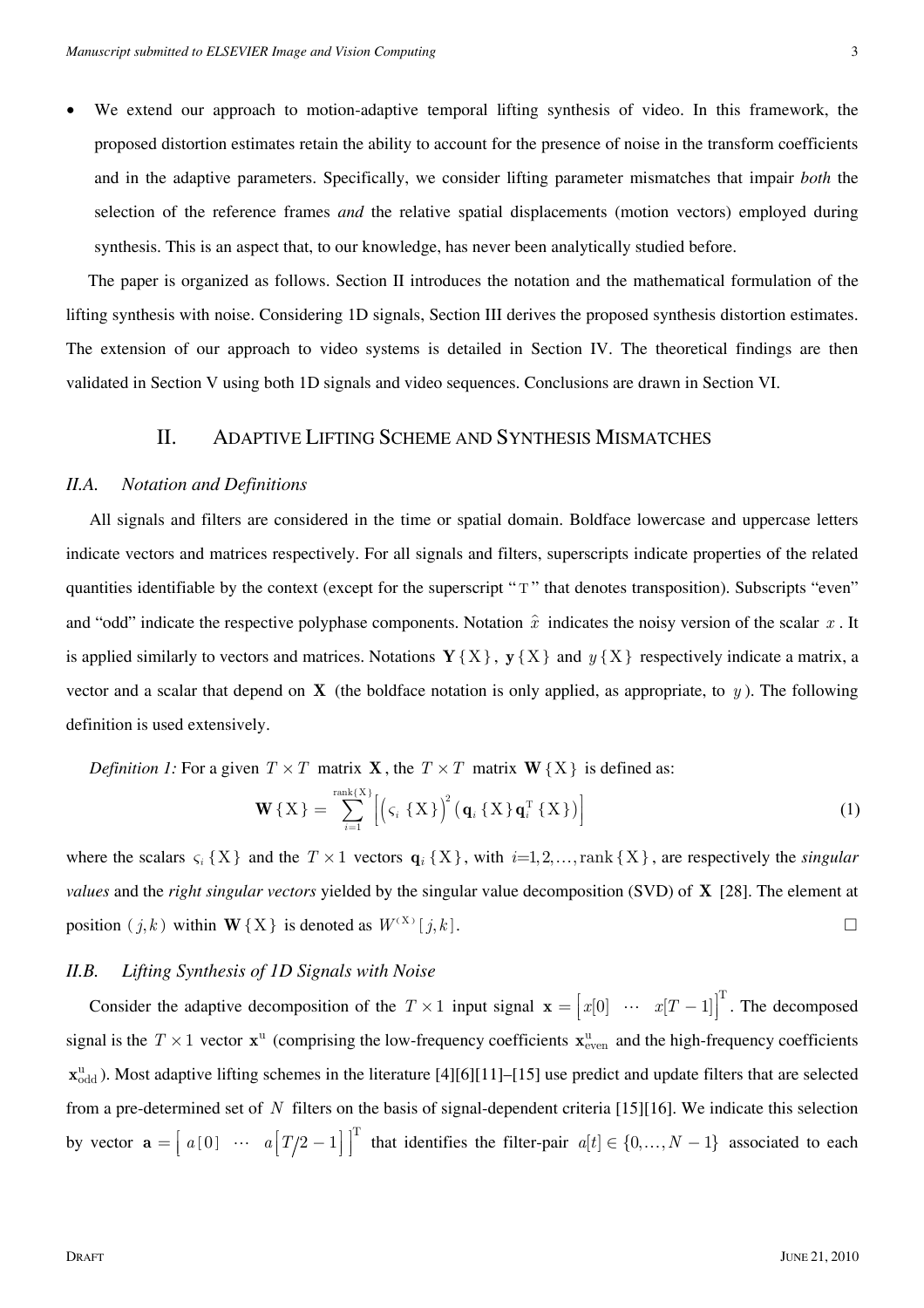polyphase sample  $x_{\text{even}}^u$  [*t*] and  $x_{\text{odd}}^u$  [*t*],  $t \in \{0, 1, ..., T/2 - 1\}$ . The predict and update filters have the "à-trous" structure with a unity tap placed at the position of the "current" sample [1], i.e.:

$$
\mathbf{p}_{a[t]} = \begin{bmatrix} p_{a[t]}[0] & 0 & \cdots & p_{a[t]}[L^p-3] & 0 & p_{a[t]}[L^p-1] & 1 & p_{a[t]}[L^p+1] & 0 & p_{a[t]}[L^p+3] & 0 & \cdots & p_{a[t]}[2L^p] \end{bmatrix}^T
$$
(2)  

$$
\mathbf{u}_{a[t]} = \begin{bmatrix} u_{a[t]}[0] & 0 & \cdots & u_{a[t]}[L^p-3] & 0 & u_{a[t]}[L^p-1] & 1 & u_{a[t]}[L^p+1] & 0 & u_{a[t]}[L^p+3] & 0 & \cdots & u_{a[t]}[2L^p] \end{bmatrix}^T
$$
(3)

where  $L^p$  (respectively  $L^u$ ) denote the maximum temporal span of the predict (respectively update) filter (see Table 1 for practical examples). The predict and update lifting operators **P** and **U** are given by the  $T \times T$ matrices whose rows alternate between: *(i)* the unity sample on the main diagonal and *(ii)* the filters of (2)-(3) such that the unity filter tap is on the main diagonal. The adaptive lifting analysis of signal **x** is expressed as:

$$
\mathbf{x}^{\mathrm{u}} = \mathbf{U} \mathbf{P} \mathbf{x} \tag{4}
$$

At synthesis side, the input signal  $x$  can be perfectly reconstructed from the transform coefficient vector  $x<sup>u</sup>$  and lifting matrices **P** and **U** as:

$$
\mathbf{x} = \mathbf{P}^{-1} \mathbf{U}^{-1} \mathbf{x}^{\mathrm{u}} \,. \tag{5}
$$

Based on the reversibility property of the lifting scheme [1], the synthesis matrices are:

$$
\mathbf{P}^{-1} = 2\mathbf{I} - \mathbf{P} \quad , \quad \mathbf{U}^{-1} = 2\mathbf{I} - \mathbf{U} \tag{6}
$$

with **I** the  $T \times T$  identity matrix. However, when the lifting parameters are received erroneously (e.g. due to transmission noise), we have  $\hat{a}[t] \neq a[t]$ , for some t. Therefore the incorrect lifting synthesis matrices

$$
\widehat{\mathbf{P}}^{-1} = 2\mathbf{I} - \widehat{\mathbf{P}} \quad , \quad \widehat{\mathbf{U}}^{-1} = 2\mathbf{I} - \widehat{\mathbf{U}} \tag{7}
$$

are derived assuming (at synthesis side) the erroneous analysis matrices:

$$
\hat{\mathbf{P}} = \begin{bmatrix} \ddots & & & & & \ddots & & & & \ddots & & & & \cdots \\ \cdots & 0 & 0 & \cdots & 0 & 1 & 0 & \cdots & 0 & 0 & 0 & 0 & 0 & \cdots \\ \cdots & 0 & p_{\hat{a}[t]}[0] & 0 & \cdots & p_{\hat{a}[t]}[E-1] & 1 & p_{\hat{a}[t]}[E+1] & \cdots & 0 & p_{\hat{a}[t]}[2L^p] & 0 & 0 & 0 & \cdots \\ \cdots & 0 & 0 & 0 & 0 & \cdots & 0 & 1 & 0 & \cdots & 0 & 0 & 0 & 0 & \cdots \\ \cdots & 0 & 0 & 0 & p_{\hat{a}[t+1]}[0] & 0 & \cdots & p_{\hat{a}[t+1]}[E-1] & 1 & p_{\hat{a}[t+1]}[E+1] & \cdots & 0 & p_{\hat{a}[t+1]}[2L^p] & 0 & \cdots \\ \ddots & & & & & & & & \ddots \end{bmatrix} (8)
$$

$$
\widehat{\mathbf{U}}\hspace{-1mm}=\hspace{-1.5mm}\begin{bmatrix} \ddots & & & & & & \ddots & & & & \vdots\\ \cdots & 0 & u_{\widehat{a}[t]} \big[0\big] & 0 & & \cdots & & u_{\widehat{a}[t]} \big[L^\text{u}-1\big] & 1 & u_{\widehat{a}[t]} \big[L^\text{u}+1\big] & \cdots & & 0 & & u_{\widehat{a}[t]} \big[2L^\text{u}\big] & 0 & & 0 & 0 & \cdots\\ \cdots & 0 & 0 & 0 & 0 & & \cdots & 0 & 1 & 0 & & \cdots & 0 & 0 & 0 & 0 & \cdots\\ \cdots & 0 & 0 & 0 & u_{\widehat{a}[t+1]} \big[0\big] & 0 & & \cdots & u_{\widehat{a}[t+1]} \big[L^\text{u}-1\big] & 1 & u_{\widehat{a}[t+1]} \big[L^\text{u}+1\big] & & \cdots & & 0 & u_{\widehat{a}[t+1]} \big[2L^\text{u}\big] & 0 & \cdots\\ \cdots & 0 & 0 & 0 & 0 & & 0 & & \cdots & 0 & 1 & & \cdots & 0 & 0 & \cdots\\ \ddots & & & & & & & & & & & & \ddots & & \ddots & & \ddots \end{bmatrix} \hspace{-1.5mm}\begin{bmatrix} \ddots & & & & & & & & \ddots\\ \cdots & 0 & 0 & 0 & 0 & & 0 & & \cdots\\ \cdots & 0 & 0 & 0 & 0 & & 0 & & \cdots\\ \vdots & & & & & & & & & & \ddots\\ \vdots & & & & & & & & & & \ddots \end{bmatrix}
$$

with  $\hat{a}[t] \in \{0, ..., N-1\}$ ,  $t = 0, ..., T/2-1$ , and  $\hat{a}[t] \neq a[t]$  for some  $t \in \{0, ..., T/2-1\}$ . In other words, during synthesis, *a different filter* than the one used during the analysis is selected for some time instances. In addition, the synthesis-side coefficient vector differs from its analysis-side counterpart due to quantization or transmission errors. Hence, the noisy vector  $\hat{\mathbf{x}}^{\text{u}} \neq \mathbf{x}^{\text{u}}$  is available at synthesis-side. As a result, the incorrect signal  $\hat{\mathbf{x}} \neq \mathbf{x}$  is synthesized as: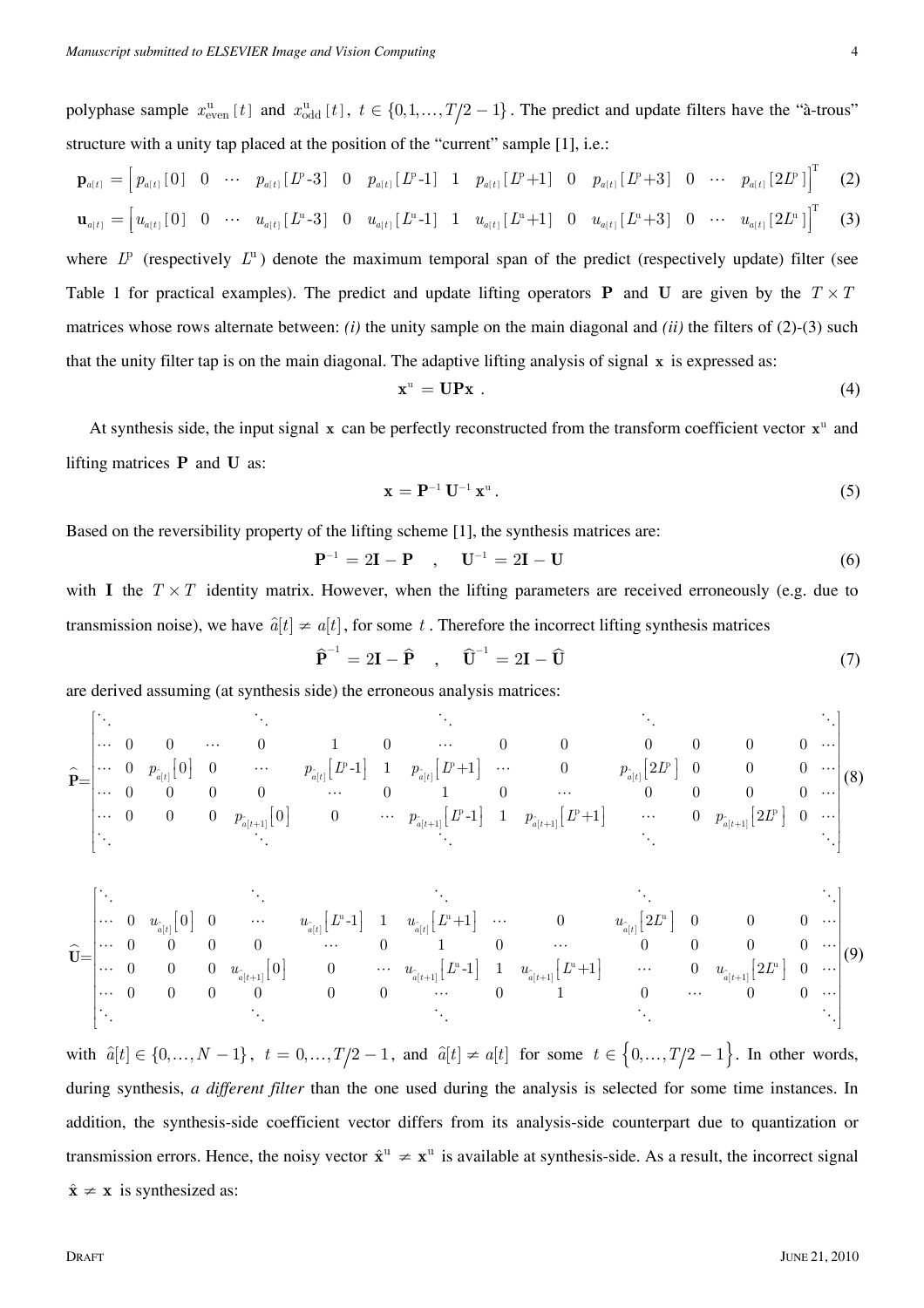$$
\hat{\mathbf{x}} = (2\mathbf{I} - \hat{\mathbf{P}})(2\mathbf{I} - \hat{\mathbf{U}})\hat{\mathbf{x}}^{\mathrm{u}}.
$$
\n(10)

In the following section we characterize the synthesis error  $\Delta x = \hat{x} - x$  in terms of the noise sources that affect the lifting parameters vector  $\hat{\mathbf{a}}$  and the coefficient vector  $\hat{\mathbf{x}}^{\text{u}}$ .

## III. DISTORTION ESTIMATE FOR 1D LIFTING SYNTHESIS WITH NOISE

The predict step analysis, given by  $x^p = Px$ , and the subsequent update step analysis, given by  $x^u = Ux^p$ , are each equivalent to the linear system defined by the  $T \times T$  lifting analysis matrix  $M \in \{P, U\}$  and by the  $T \times 1$ vectors **x** and **v** , respectively holding the input signal and the resulting transform coefficients, as follows:

$$
\mathbf{v} = \mathbf{M}\mathbf{x} \tag{11}
$$

When one synthesis step is performed using erroneous adaptive parameters and a corrupted coefficient vector, the erroneous signal  $\hat{x}$  is reconstructed as:

$$
\hat{\mathbf{x}} = (2\mathbf{I} - \widehat{\mathbf{M}})\hat{\mathbf{v}} \tag{12}
$$

where  $\widehat{M} = M + \Delta M$  is the erroneous lifting matrix, with  $\Delta M \in \{\Delta P, \Delta U\}$  representing the net effect induced by the erroneous synthesis-side parameter vector **a** , which ultimately causes the matrices of (7) to differ from the ones of (6). Similarly, the coefficient vector  $\hat{\mathbf{v}} = \mathbf{v} + \Delta \mathbf{v}$  is affected by quantization or transmission errors<sup>1</sup>.

Via simple algebraic manipulation of (12) the reconstruction error  $\Delta x = \hat{x} - x$  is derived as:

$$
\Delta x = (2I - M) \Delta v - \Delta M v - \Delta M \Delta v . \qquad (13)
$$

The last equation shows the functional dependency of the synthesis error ∆**x** with:

- the coefficients vector **v** and the adaptive matrix **M**, which are determined by the adaptive lifting decomposition of the input signal.
- the noise sources ∆**M** and ∆**v** , which originate from quantization and transmission noise.

*Observation 1*: The term  $\Delta M \Delta v$  in (13) accounts for the combined effect of the noise corrupting the transform coefficients ( $\Delta$ **v**) and the noise affecting the analysis matrix ( $\Delta$ **M**). Neglecting the term  $\Delta$ **M**  $\Delta$ **v** in (13) yields the following approximation:

$$
\Delta x \cong (2I - M) \Delta v - \Delta M v . \tag{14}
$$

The use of (14) significantly simplifies the analytic derivation of the distortion estimate pursued in this paper. We investigated the loss of accuracy incurred by the approximation of (14). Extensive experimental results, reported in Appendix A, show that  $\|\Delta x\|$  can be estimated using (14) with less than 10% average error for a variety of practical instantiations of  $\Delta M$  and  $\Delta v$ . We therefore employ the approximation (14) in the ensuing analysis.  $\square$ 

<sup>&</sup>lt;sup>1</sup>In the case of predict step synthesis, the noise in the coefficient vector results from the previous synthesis of the update step.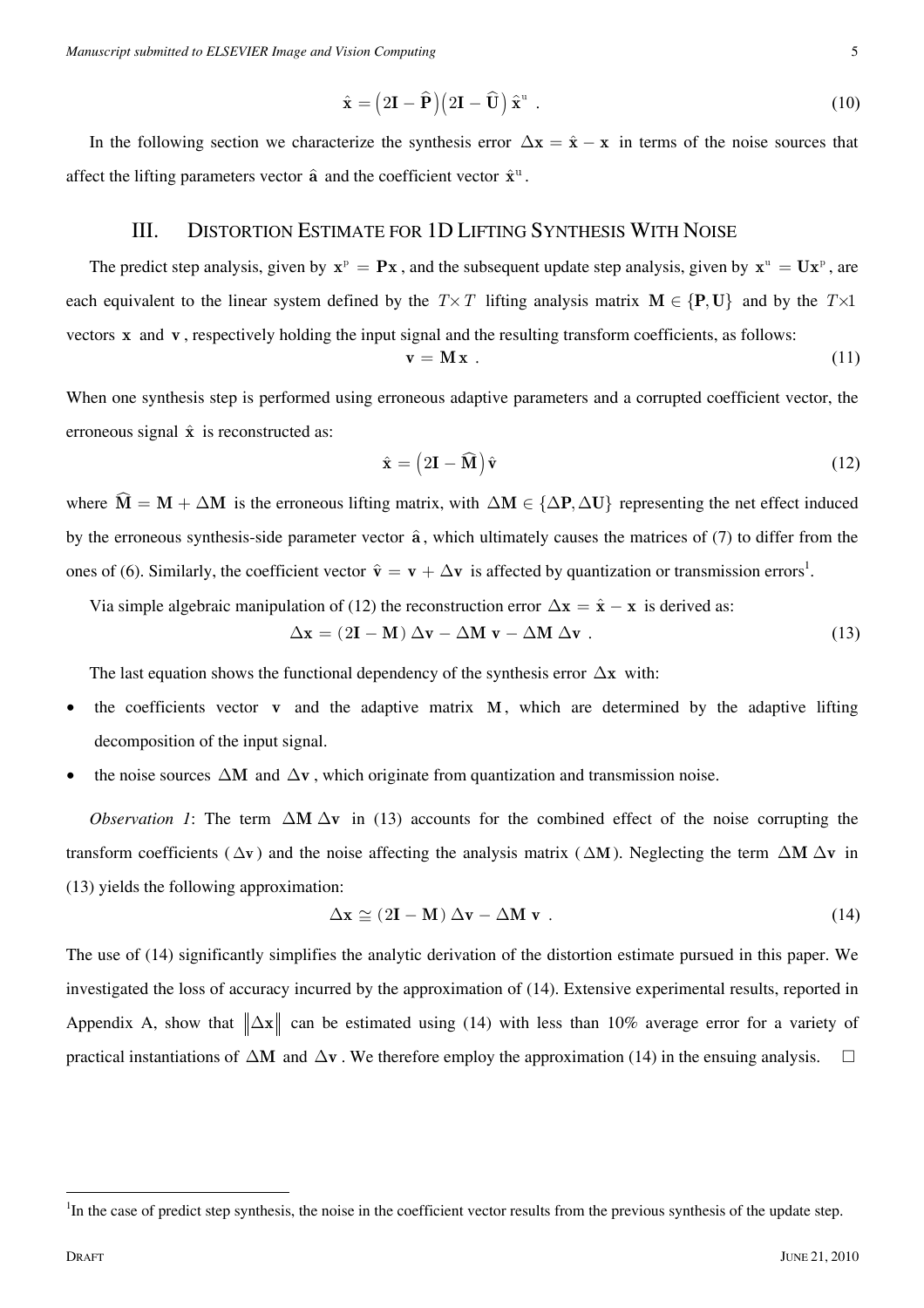*Observation 2*: We choose the mean squared error (MSE) as our distortion metric and derive the expected synthesis distortion  $E\left\{\|\Delta \mathbf{x}\|^2\right\}/T$  from (14). Under the assumption that the noise sources  $\Delta \mathbf{M}$  and  $\Delta \mathbf{v}$  are statistically independent stochastic processes and that ∆**v** has zero mean, the following expression ensues:

$$
\frac{E\left\{\left\|\Delta\mathbf{x}\right\|^2\right\}}{T} = \frac{E\left\{\left\|\left(2\mathbf{I} - \mathbf{M}\right)\Delta\mathbf{v}\right\|^2\right\}}{T} + \frac{E\left\{\left\|\Delta\mathbf{M}\mathbf{v}\right\|^2\right\}}{T} \ . \tag{15}
$$

In order to asses the applicability of the expression (15) in practical applications, when independence of ∆**M** and ∆**v** is not guaranteed, we considered several instantiations of ∆**v** and ∆**M** that originate from quantization schemes and parameter erasures that are encountered in practice. Our results, reported in Appendix A, show that (15) approximates the observed data with less than 10% discrepancy on average. Therefore, we use (15) in this work as it provides a good tradeoff between model complexity vs. model accuracy.

In Sections III.A and III.B we derive analytic expressions of the terms in (15) on the basis of the singular value decomposition (SVD) [28] of the lifting  $(2I - M)$  and perturbation  $(\Delta M)$  matrices. These results are then used, in Section III.C, to express the distortion estimate for the lifting synthesis with noise.

## *III.A. Effect of Noise corrupting the Transform Coefficients:*  $E\{\|(2I - M)\Delta v\|^2\}/T$

*Proposition 1 (SVD-based expression of E*  $\{ \|(2\mathbf{I} - \mathbf{M}) \Delta \mathbf{v} \|^2 \}/T$ ): The contribution of the noise process  $\Delta \mathbf{v}$ to the expected lifting synthesis distortion of (15) is expressed as:

$$
\frac{1}{T}E\left\{\left\|(2\mathbf{I} - \mathbf{M})\Delta\mathbf{v}\right\|^2\right\} = \frac{1}{T}\operatorname{tr}\left\{\mathbf{W}\left\{2\mathbf{I} - \mathbf{M}\right\}\mathbf{R}_{\Delta\mathbf{v}}\right\} \tag{16}
$$

where **W**{2I-M} is given by (1) and  ${\bf R}_{\Delta v} = E\{\Delta v \Delta v^T\}$  is the  $T \times T$  autocorrelation matrix of  $\Delta v$ . *Proof:* See Appendix B.

*Corollary 1*: Assuming that  $\Delta v_{\text{even}}$  and  $\Delta v_{\text{odd}}$  are two mutually independent white wide-sense-stationary (WSS) processes, the synthesis distortion of (16) is:

$$
\frac{1}{T}E\left\{\left\|\left(2\mathbf{I}-\mathbf{M}\right)\Delta\mathbf{v}\right\|^2\right\} = \gamma_e\left\{M\right\}\frac{E\left\{\left\|\Delta\mathbf{v}_{\text{even}}\right\|^2\right\}}{T/2} + \gamma_o\left\{M\right\}\frac{E\left\{\left\|\Delta\mathbf{v}_{\text{odd}}\right\|^2\right\}}{T/2}
$$
\n(17)

with  $\gamma_e$  {M} and  $\gamma_o$  {M} given by:

$$
\gamma_{\rm e} \{ \mathbf{M} \} = \frac{1}{T} \sum_{k=0}^{T/2-1} W^{(2\rm{LM})} \left[ 2k, 2k \right] \tag{18}
$$

$$
\gamma_{\text{o}}\left\{\mathbf{M}\right\} = \frac{1}{T} \sum_{k=0}^{T/2-1} W^{(2\text{LM})}\left[2k+1, 2k+1\right].\tag{19}
$$

*Proof:* See Appendix B.

The results of Proposition 1 and Corollary 1 yield estimates of the synthesis distortion introduced by noise in the transform coefficients. We remark that (16) and (17) require only: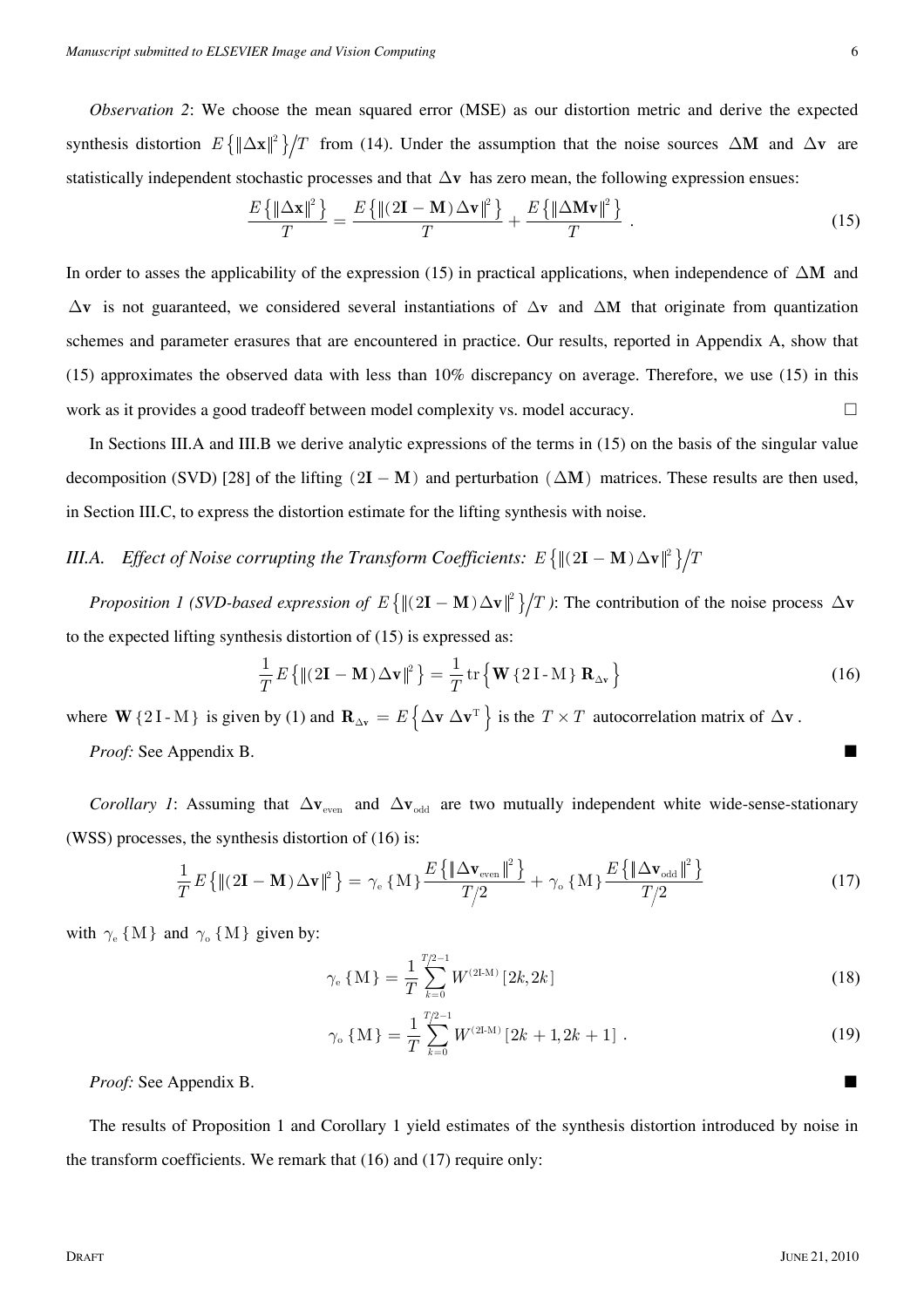- **W**{2I-M} or the ensuing scalars  $\gamma_e$  {M} and  $\gamma_o$  {M}. These terms are completely known at analysis side as they depend solely on the analysis lifting matrix **M** .
- the statistics of the noise process  $\Delta v$ . When **R**<sub>∆</sub>**v** is available at analysis side, e.g. via statistical characterization of the quantization scheme and channel impairments, (16) is employed. When the noise sources ∆**v**<sub>even</sub> and ∆**v**<sub>odd</sub> can be considered mutually independent white WSS processes, then (17) applies. This requires only the knowledge of the noise power.

## *III.B. Effect of Noise corrupting the Synthesis Lifting Parameters:*  $E\{\|\Delta \mathbf{Mv}\|^2\}/T$

*Proposition 2 (SVD-based expression of E*  ${ \|\Delta Mv\|^2 }$  ): The contribution of the stochastic process  $\Delta M$  to the expected synthesis distortion of (15) is:

$$
\frac{1}{T}E\left\{\|\Delta \mathbf{M}\mathbf{v}\|^2\right\} = \frac{1}{T} \sum_{\eta=1}^{T/2} \left[ \Pr\left(\eta\right) \text{tr}\left\{\left(\mathbf{v}\,\mathbf{v}^{\mathrm{T}}\right) \mathbf{W}\left\{\Delta \mathcal{M}_{\eta}\right\}\right\} \right]
$$
\n(20)

where Pr( $\eta$ ) is the probability that  $\eta$  out of  $T/2$  synthesis lifting parameters are erroneous (i.e.  $\hat{a}[t] \neq a[t]$  at  $\eta$ time instants) and, for any  $\eta \in \{1, 2, ..., T/2\}$ :

$$
\mathbf{W}\left\{\Delta\mathcal{M}_{\eta}\right\} = \sum_{\Delta M \in \Delta\mathcal{M}_{\eta}} \left\{ \Pr\left(\Delta M \mid \eta\right) \mathbf{W}\left\{\Delta M\right\} \right\} \tag{21}
$$

where:

- o The set ∆M*η* comprises all noise matrices ∆**M** resulting from *η* mismatches in the lifting parameters. Notice that rank { $\Delta M$ } =  $\eta$  for any  $\Delta M \in \Delta M_\eta$ .
- o For a given  $\Delta M \in \Delta M_\eta$ ,  $W \{\Delta M\}$  is given by (1) and  $Pr(\Delta M | \eta)$  is the probability that  $\eta$ mismatches in the lifting parameters result in the given error matrix ∆**M** .

*Proof:* See Appendix B.

Proposition 2 derives the synthesis distortion induced by lifting parameters mismatches by linking:

- the output of the lifting analysis, i.e. the transform coefficients **v**;
- the probability that  $\eta$  (out of  $T/2$ ) synthesis lifting parameters differ from their analysis counterparts, which can be derived based on the channel impairments estimates.
- Pr  $(\Delta M | \eta)$ , which reflects particular mismatch patterns (e.g. as a result of grouping lifting parameters together in a certain packetization scheme) or accounts for the net effect of channel codes and unequal error protection strategies. For the simple case where any of the *N* − 1 possible mismatches is equally likely to occur to each of the *η* positions affected lifting parameters,  $\Pr(\Delta M | \eta) = \left\{ \begin{array}{c} \eta \\ \eta \end{array} \right.$  ( $N(N-1)$ ) 2)  $1^{-1}$  $Pr(\Delta M | \eta) = \left\{ \begin{array}{c} I \\ I \end{array} \right.$   $(N(N-1))$  $\Delta M | \eta$   $= \left\{ \left( \frac{T/2}{\eta} \right) (N(N-1))^{\eta} \right\}^{-1}$  for any  $\Delta M \in \Delta M_n$ .
- the average response of the system to  $\eta$  mismatches in the synthesis lifting parameters, which is represented by **W**{∆M*<sup>η</sup>* } given by (21). This matrix is the statistical average of **W**{∆ M} given by (1) for each  $\Delta M \in \Delta M_\eta$ , i.e. the average over all  $\Delta M$  resulting from  $\eta$  errors in the lifting parameters. The set  $\Delta M_\eta$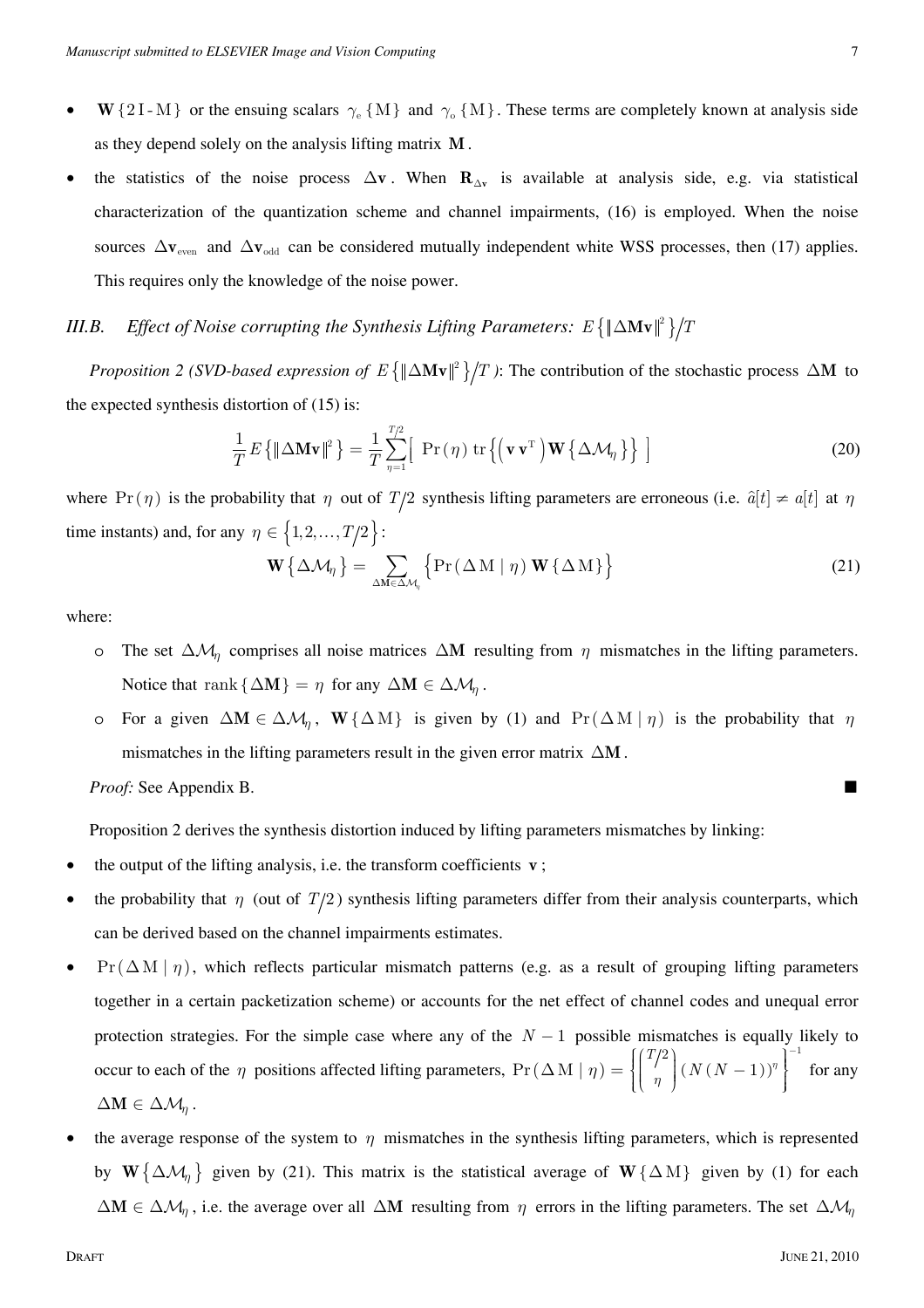can be constructed off-line by considering all possible choices of the analysis and synthesis filters that lead to *η* mismatches. In practice, one can consider only a subset of  $\Delta M_\eta$  to derive an approximation of  $\mathbf{W} \{\Delta M_\eta\}$ and resort to bootstrapping techniques [29] to avoid bias. In our experiments, the derivation of  $\mathbf{W} \{\Delta \mathcal{M}_\eta\}$  is performed off-line as it requires neither the knowledge of the input-dependent coefficient vector **v** nor the actual analysis matrix **M** . The knowledge of the *N* supported lifting filters of (2) and (3) suffices.

#### *III.C. Distortion Estimate for Lifting Synthesis and Extension to General Lifting Schemes*

The following proposition considers the general case of noise corrupting the synthesis-side transform coefficients ( $\hat{\mathbf{x}}^{\text{u}} \neq \mathbf{x}^{\text{u}}$ ) and the synthesis-side parameter vector ( $\hat{\mathbf{a}}$ ), which affects both predict and update step.

*Proposition 3 (Distortion Estimate for Lifting Synthesis with Noise):* Assuming that  $\Delta x^u_{\text{even}}$  and  $\Delta x^u_{\text{odd}}$ , i.e. the noise sources corrupting the even and odd polyphase components of the lifting analysis output vector, are independent white WSS processes and assuming that synthesis-side mismatches in the lifting parameters are independent and identically distributed with probability  $\rho = \Pr(\hat{a}[t] \neq a[t])$ , then the expected synthesis distortion is:

$$
\frac{1}{T}E\left\{\left\|\Delta\mathbf{x}\right\|^2\right\} = \varphi_{\text{e}}\left\{P, U\right\} \frac{E\left\{\left\|\Delta\mathbf{x}_{\text{even}}^{\text{u}}\right\|^2\right\}}{T/2} + \varphi_{\text{o}}\left\{P, U\right\} \frac{E\left\{\left\|\Delta\mathbf{x}_{\text{odd}}^{\text{u}}\right\|^2\right\}}{T/2} + \frac{\psi\left\{\rho, P, \mathbf{x}^{\text{p}}, \mathbf{x}^{\text{u}}\right\}}{T}
$$
\n(22)

where  $\varphi_e \{P, U\}$  and  $\varphi_o \{P, U\}$  are given by:

$$
\varphi_{\rm e} \{P, U\} = 2\gamma_{\rm e} \{P\} \gamma_{\rm e} \{U\} \tag{23}
$$

$$
\varphi_{o} \{ P, U \} = (2\gamma_{o} \{ U \} - 1) \gamma_{e} \{ P \} + \gamma_{o} \{ P \} + \xi \{ P, U \}
$$
\n(24)

with  $\gamma_e \{P\}$ ,  $\gamma_e \{U\}$ ,  $\gamma_o \{P\}$ ,  $\gamma_o \{U\}$  as in (18)-(19) and  $\xi \{P, U\}$  and  $\psi \{\rho, P, x^p, x^u\}$  given by (B11) and (B15) in Appendix B.

*Proof:* See Appendix B.

Proposition 3 estimates the distortion of lifting synthesis with noise on the basis of:

- the power of the noise sources  $\Delta x_{even}^u$  and  $\Delta x_{odd}^u$  that affect the analysis output, e.g. due to quantization. Although quantization noise is not strictly white WSS, the estimate of (22) closely matches the measurements obtained using practical quantization schemes, as shown in Section V.A.
- $\varphi_e$  {P, U} and  $\varphi_o$  {P, U}, which act as gain factors in the response of the lifting system to noise in the synthesis-side transform coefficients. These terms depend solely on the analysis matrices **P**, **U** and account for the interaction of the (synthesis) predict and update steps.
- $\psi$  {  $\rho$ , P, x<sup>p</sup>, x<sup>u</sup> }, which represents the response of the lifting system to synthesis-side parameters mismatches. This term depends on:
	- $\rho = \Pr(\hat{a}[t] \neq a[t])$ , i.e. the probability that errors occur in the synthesis-side lifting parameters; when this probability is zero,  $\psi \{0, P, x^p, x^u\} = 0$ ;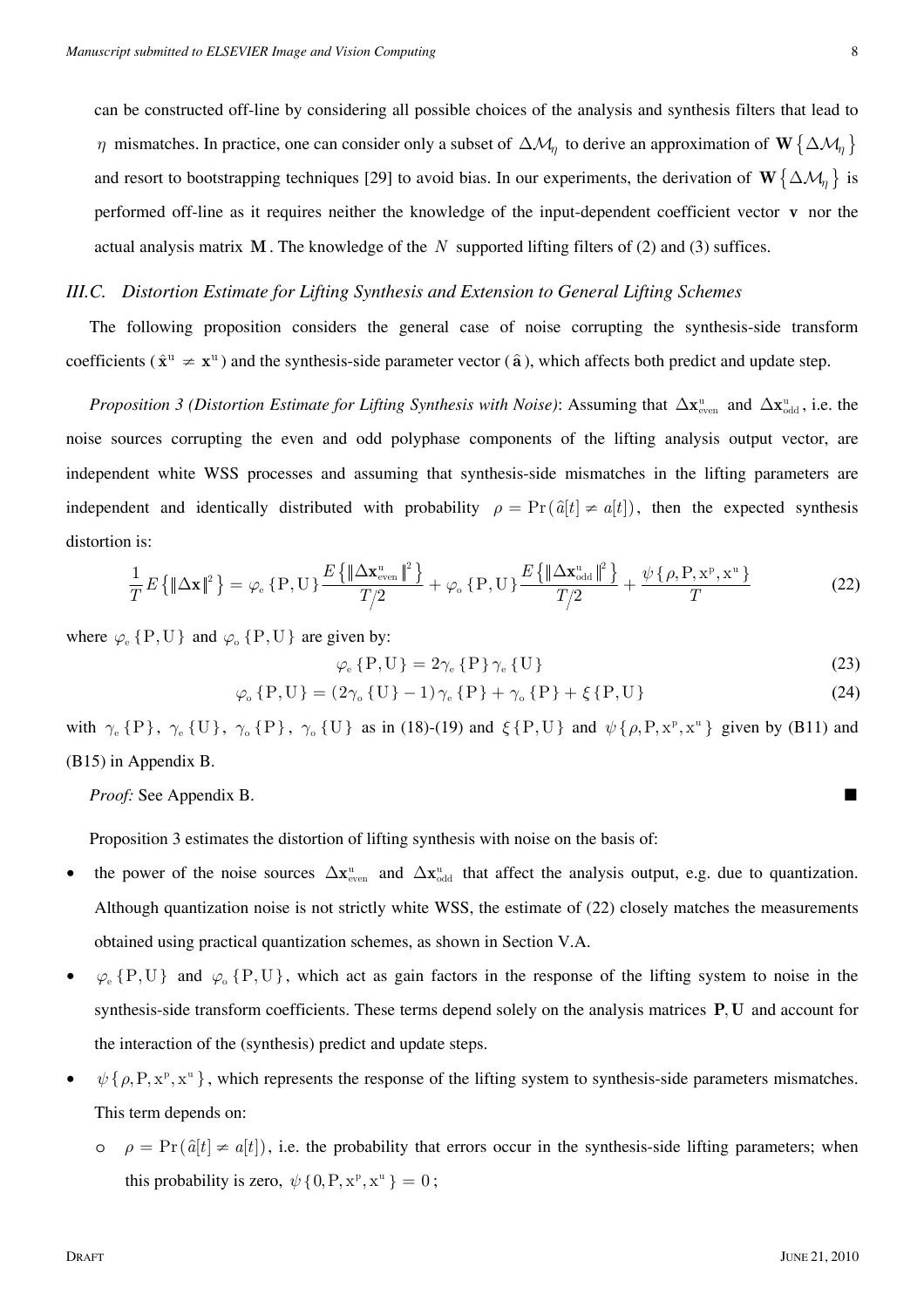- o the noiseless transform coefficients  $x^p$  and  $x^u$  and the analysis matrix **P**. They are all available at the analysis side;
- o **W**{∆P*<sup>η</sup>* } and **W**{∆U*<sup>η</sup>* } given by (21), which are derived off-line from the filters of (2)-(3) as explained in Section III.C.

We remark that Proposition 3 can be generalized to any lifting decomposition that comprises more lifting stages [1]. Such decomposition is obtained cascading multiple stages, each comprising a pair of predict and update steps. Since each stage is defined by its own predict and update lifting matrices, the distortion induced by noise in the transform coefficients or due to parameter mismatches is given by Proposition 1 or Proposition 2 respectively. The estimated synthesis distortion can then be derived by extending Proposition 3, which accounts for the interaction between one pair of synthesis steps (e.g. via the term *ξ* {P,U}), to multiple pairs. Since all adaptive lifting transforms from the literature use a single pair of lifting steps [2]-[16], we shall not pursue the extension of Proposition 3 to multiple lifting steps in this work. On the other hand, the case of multi-level decompositions is often encountered in practical applications and is discussed in the following.

In this paper we consider the common case of dyadic multi-level decompositions [1], where the lifting analysis is recursively applied on the low-frequency coefficients  $x_{even}^u$ , each time generating a new decomposition level (comprising low- and high-frequency coefficients), until the desired number of decomposition levels is reached. Proposition 3 can be applied at the top (coarsest) level to derive the estimated synthesis distortion of the next level. Combining this estimated distortion (which characterizes the reconstructed low-frequency coefficients) with the estimated distortion affecting the high-frequency coefficients allows for extending Proposition 3 to all finer levels and eventually to the reconstructed signal. For each finer decomposition level, correlation may emerge in the noise that affects the low-frequency transform coefficients, as a result of the recursive synthesis process. This may reduce the accuracy of the estimate of Proposition 3. Nevertheless, for typical numbers of decomposition levels (e.g. up to four), the recursive application of Proposition 3 yields sufficiently-accurate estimates for the multi-level lifting synthesis distortion, as verified in Section 0.

#### IV. DISTORTION ESTIMATE FOR MOTION-ADAPTIVE TEMPORAL LIFTING SYNTHESIS

We extend our notation to describe a spatially-varying adaptive temporal decomposition of video. Input frames are indicated by  $X[s, t]$  where  $s = (r, c)$  represents the spatial location within the frame<sup>2</sup> and t is the time instant. The lifting decomposition produces frames  $X<sup>p</sup>[s,t]$  after the prediction step and  $X<sup>u</sup>[s,t]$  after the update step. An instantiation of predict-step analysis is depicted in Figure 1 (top left). In the example depicted in Figure 1, the frame *X*[ $s, 2t + 1$ ] is predicted from frames *X*[ $s, 2t$ ] and *X*[ $s, 2t + 2$ ], where  $t \in \{0, ..., T/2 - 1\}$ . The choice of

<sup>&</sup>lt;sup>2</sup>Specifically, for a frame comprising  $R \times C$  pixels,  $s = (r, c)$ , with  $r \in \{0, 1, ..., R-1\}$  and  $c \in \{0, 1, ..., C-1\}$ .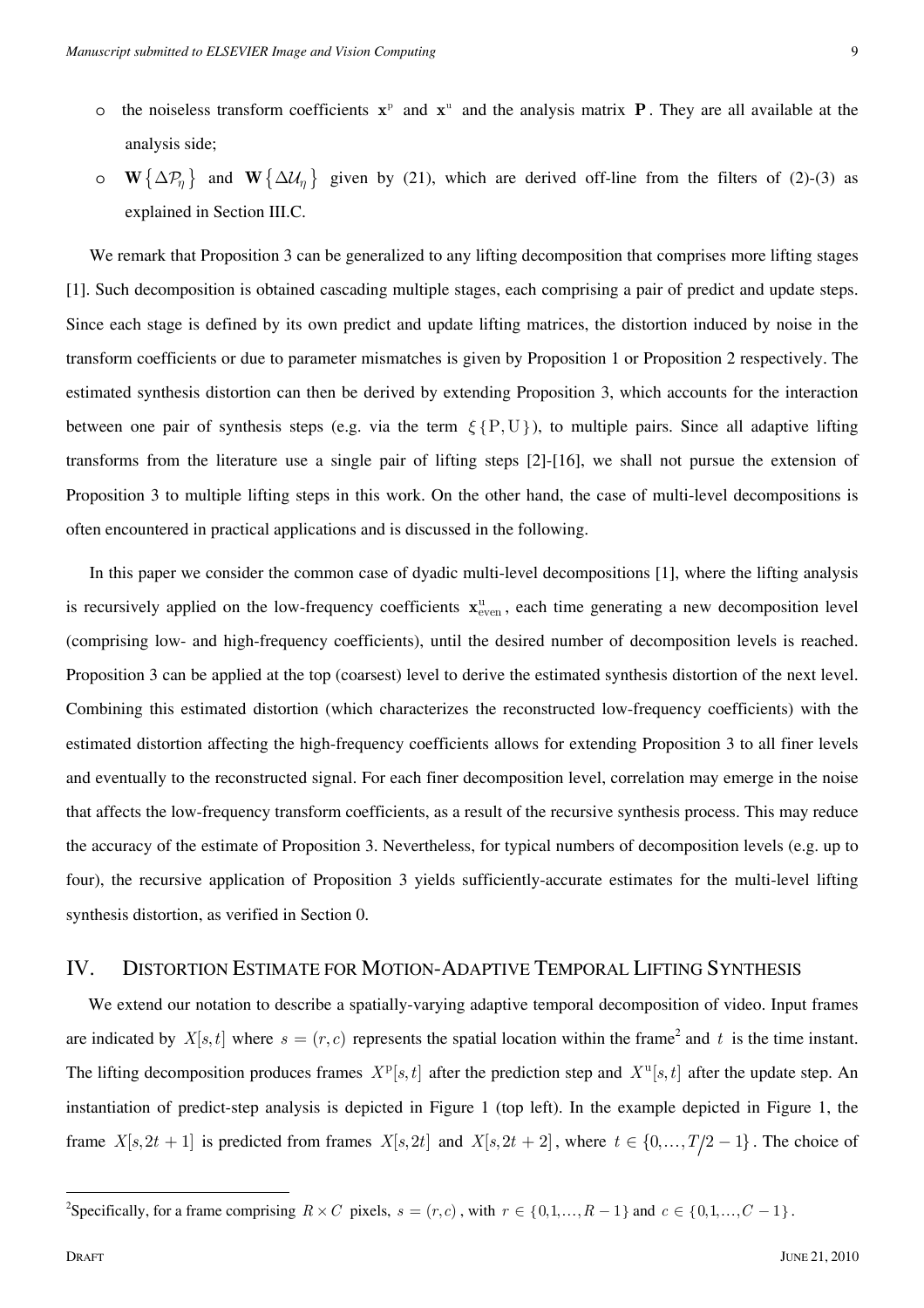the particular prediction filter is made from a predetermined filter set, such as the one given in (2), and the adaptation tracks the motion of pixel *s* between the three successive frames. Hence, apart from parameter<sup>3</sup>  $a^{\text{p}}[s,t] \in \{0,\ldots,N-1\}$  indicating the temporal filter choice for pixel *s*, we also need to indicate, for each tap of the prediction filter, the spatial displacement within the corresponding reference frame. Considering the example in the figure, the displacement within the previous frame is denoted as  $d_1^p[s,t]$  and the displacement within the following frame is denoted as  $d_1^{\text{p}}[s,t]$ . In general we denote as  $d_j^{\text{p}}[s,t]$  the spatial displacement within frame  $X[s, 2t+1-j]$ , with  $j \in \mathcal{J}$  and  $\mathcal{J} = \{0, \pm 1, \pm 3, \ldots, \pm I^p\}$ . Upon completion of the predict step, the update step inverts the prediction-residual back to the reference position according to the update weights [13]. With respect to the above example, the corresponding update is shown in Figure 1 (bottom left). Similarly to the predict-step, the displacement parameter<sup>4</sup>  $d_i^{\text{u}}[s,t]$ ,  $i \in \mathcal{I} = \{0, \pm 1, \pm 3, \ldots, \pm L^{\text{u}}\}$ , is used to identify the sample [associated with a tap of the update filter of (3)] within the frame  $X^{\text{P}}[s, 2t + i]$ .



Figure 1. Spatially-varying adaptive temporal analysis (left) and noisy synthesis (right) using the lifting scheme. For the noisy inverse update and predict step, filter  $\mathbf{u}_{\widehat{a}^{\widehat{\mu}}[s,t]}$  and  $\mathbf{p}_{\widehat{a}^{\widehat{\mu}}[s,t]}$  are used. Differences in the displacement parameters  $\widehat{d_1^n}[s,t] \neq d_1^n[s,t]$ ,  $\widehat{d_1^n}[s,t] \neq d_1^n[s,t]$  and the modification of the temporal filter are due to noise in the transmission of the adaptive lifting parameters.

<sup>&</sup>lt;sup>3</sup>In this section, all prediction and update lifting parameters are explicitly indicated by the superscripts p and u respectively.<br><sup>4</sup>We let  $d^p [a\ t] = 0$  and  $d^p [a\ t] = 0$  for any  $a\ t$ . In other words, the survent samp We let  $d_0^{\text{p}}[s,t] = 0$  and  $d_0^{\text{u}}[s,t] = 0$  for any s, t. In other words, the *current* sample requires no displacement.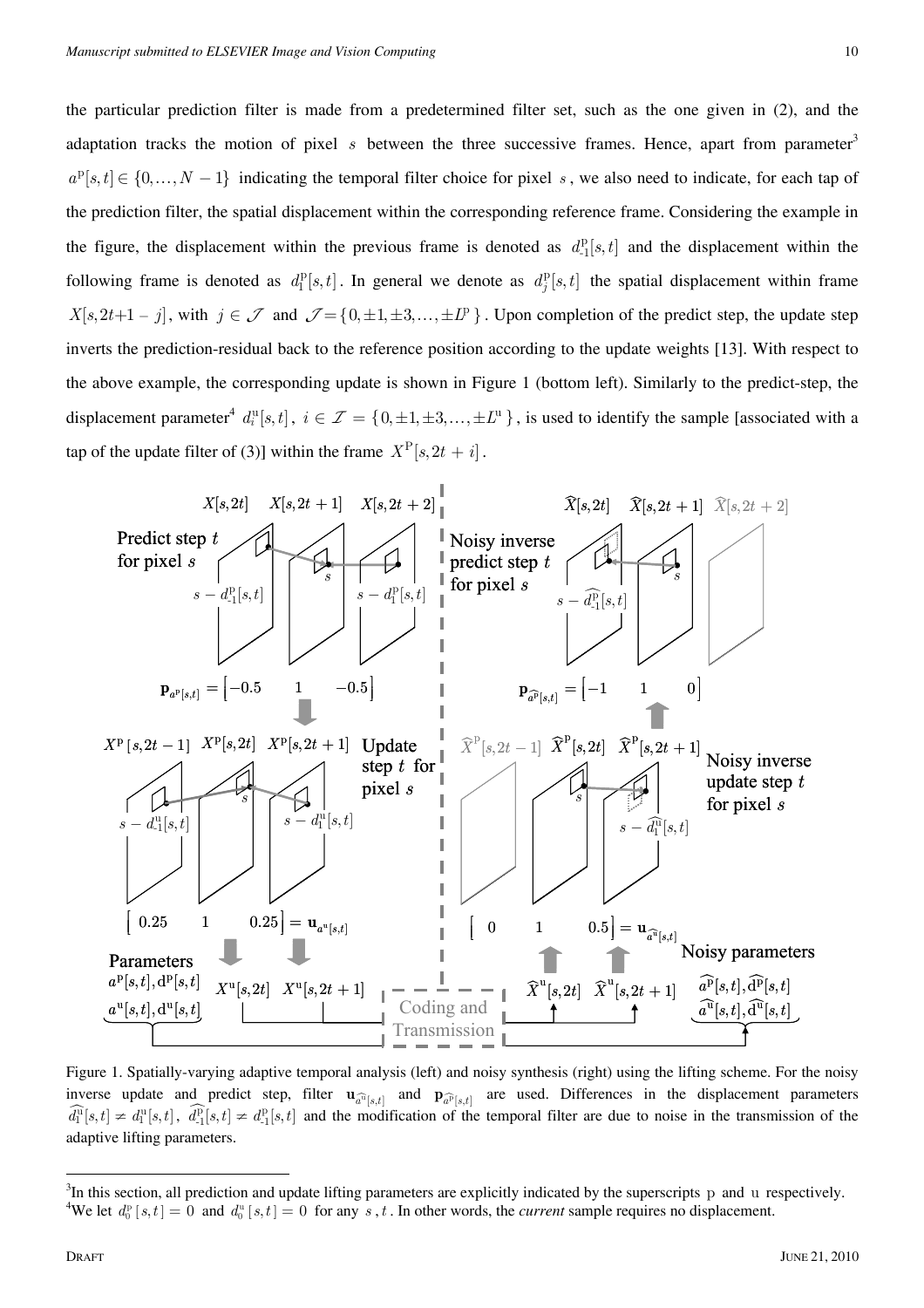As shown in Figure 1, the predict and update filters and their associated displacement parameters can be selected for different blocks [13]. The analysis of pixels  $(s, 2t)$  and  $(s, 2t + 1)$ , with  $t \in \{0, 1, ..., T/2 - 1\}$ , is expressed as:

$$
X^{\rm P}[s,2t] = X[s,2t] \quad ; \quad X^{\rm P}[s,2t+1] = \sum_{j \in \mathcal{J}} p_{a^{\rm P}[s,t]}[L^{\rm P}+j] X[s-d_j^{\rm P}[s,t],2t+1+j] \quad (25)
$$

$$
X^{\mathfrak{u}}[s,2t] = \sum_{i \in \mathcal{I}} u_{a^{\mathfrak{u}}[s,t]}[L^{\mathfrak{u}}+i]X^{\mathfrak{p}}[s-d_i^{\mathfrak{u}}[s,t],2t+i] \quad ; \qquad X^{\mathfrak{u}}[s,2t+1] = X^{\mathfrak{p}}[s,2t+1] \; . \tag{26}
$$

The formulation of  $(25)-(26)$  is easily extended to include fractional displacements [13]. For notational simplicity we omit this case here. Fractional displacements are accounted for in the experimental validation of Section V.B.

The proposed methodology for lifting synthesis with noise is applied to video signals in Section IV.A. Then Section IV.B derives the distortion estimates for the synthesis of motion-adaptive temporal filtering with noise.

## *IV.A. Motion-Adaptive Temporal Lifting Synthesis with Noise*

For any pixel *s*, the expressions of (25)-(26) can be given in matrix form analogous to the 1D case of (4). To this end, we denote the vector comprising the spatial location *s* within a group of *T* input frames as  $\mathbf{x}[s] = \begin{bmatrix} X[s,0] & X[s,1] & \cdots & X[s,T-1] \end{bmatrix}^T$ . Similarly, we denote the frames produced by the predict step as  $\mathbf{x}^{\mathbb{P}}[s] = \begin{bmatrix} X^{\mathbb{P}}[s,0] & X^{\mathbb{P}}[s,1] & \cdots & X^{\mathbb{P}}[s,T-1] \end{bmatrix}^{\mathrm{T}}$  and we let  $\mathbf{x}^{\mathbb{P}}[s] = \begin{bmatrix} X^{\mathbb{P}}[s,0] & X^{\mathbb{P}}[s,1] & \cdots & X^{\mathbb{P}}[s,T-1] \end{bmatrix}^{\mathrm{T}}$  denote the output of update step. In order to utilize **P** and **U** to express motion-compensated lifting analysis, we need to identify the samples used to predict or update a given sample *s* . As a practical example, assume that the input signal comprises  $T = 4$  frames and consider the following instantiation of motion-compensated predict-step (25):

$$
X^{P}[s,0] = X[s,0]
$$
  
\n
$$
X^{P}[s,1] = -\frac{1}{2}X[s - d_{-1}^{P}[s,0],0] + X[s,1] - \frac{1}{2}X[s - d_{-1}^{P}[s,0],2]
$$
  
\n
$$
X^{P}[s,2] = X[s,2]
$$
  
\n
$$
X^{P}[s,3] = -X[s - d_{-1}^{P}[s,1],2] + X[s,3].
$$
\n(27)

If we neglect the displacement information in (27),  $\mathbf{x}^{\text{p}}[s] = \mathbf{P}\mathbf{x}[s]$  of (27) is:

$$
\begin{bmatrix}\nX^{\text{p}}\left[s,0\right] \\
X^{\text{p}}\left[s,1\right] \\
X^{\text{p}}\left[s,2\right] \\
X^{\text{p}}\left[s,3\right]\n\end{bmatrix} = \begin{bmatrix}\n1 & 0 & 0 & 0 \\
-1/2 & 1 & -1/2 & 0 \\
0 & 0 & 1 & 0 \\
0 & 0 & -1 & 1\n\end{bmatrix} \begin{bmatrix}\nX\left[s,0\right] \\
X\left[s,1\right] \\
X\left[s,2\right] \\
X\left[s,3\right]\n\end{bmatrix} .
$$
\n(28)

 In order to incorporate the displacement information of (27) in the matrix formulation of (28), the input vector **x**[s] needs to be modified so that the appropriate displacements are considered when each predict operation occurs. In the example of (27), multiple samples belonging to *one frame* (i.e. *one element* of the vector  $\mathbf{x}[s]$ , e.g.  $X[s,2]$ ), but placed at different spatial locations (i.e.  $s-d_1^p[s,0]$ , s and  $s-d_1^p[s,1]$  for the case of  $X[s,2]$ ), are each involved in different predictions (the ones resulting in  $X^p[s,1], X^p[s,2]$  and  $X^p[s,3]$  respectively). Therefore each element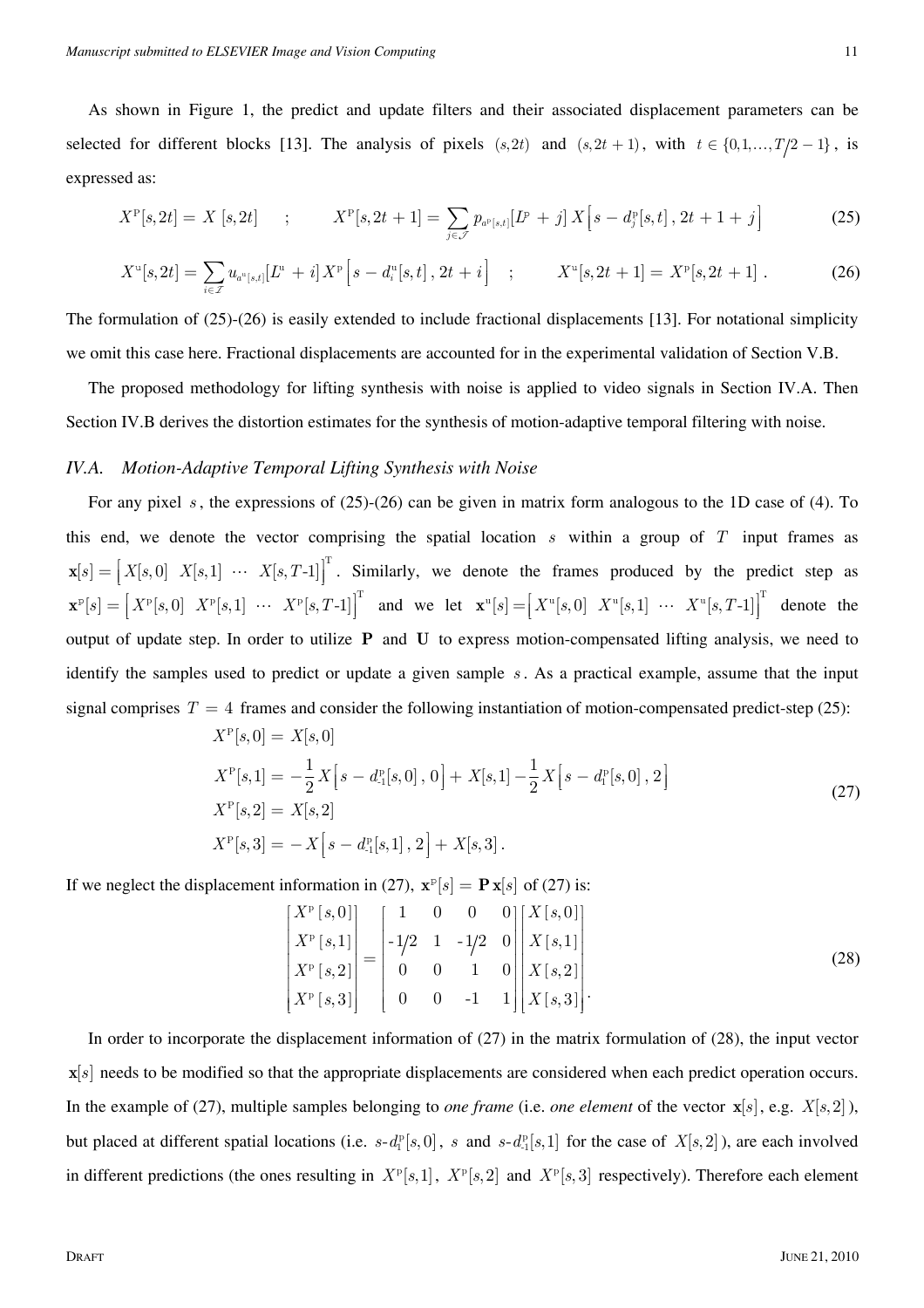of the input vector should contain the contributions of all the spatial locations, within the corresponding frame, that are involved in the predict step. To this end, a weighted superposition of the samples at different displaced locations is used. The weights are given by the discrete-time delta function  $\delta[t_{\text{cur}} - t]$ , in order to select the appropriately displaced sample during the derivation of each predicted sample  $X^p[s, t_{cur}]$ , with  $t_{cur} \in \{0, ..., T-1\}$ . The resulting input vector is denoted using the shorthand notation of  $\mathbf{x}[s - d^p]$ . Specifically, with respect to the example of (27), the third element ( $t = 2$ ) of the input vector  $\mathbf{x}[s - d^p]$  is given by:  $X[s - d^p] [s, 0], 2] \cdot \delta[t_{cur} - 1]$  $+ X[s, 2] \cdot \delta[t_{\text{cur}}-2] + X[s - d_{-1}^{\text{p}}[s, 1], 2] \cdot \delta[t_{\text{cur}}-3]$ . Using the same shorthand notation to the update step<sup>5</sup>, the adaptive lifting analysis of pixel *s*,  $s \in \{(0,0), ..., (R-1, C-1)\}$ , is compactly expressed as:

$$
\mathbf{x}^{\mathrm{P}}[s] = \mathbf{P}\mathbf{x}[s - \mathrm{d}^{\mathrm{P}}] \n\mathbf{x}^{\mathrm{u}}[s] = \mathbf{U}\mathbf{x}^{\mathrm{P}}[s - \mathrm{d}^{\mathrm{u}}]
$$
\n(29)

where **P** and **U** are as in the 1D case with the replacement of  $a[t]$  by  $a^p[s,t]$  and  $a^u[s,t]$ , since (29) are applied per pixel (or per block).

When errors affect the received lifting parameters,  $\widehat{\mathbf{a}^{\text{p}}} [s]$  and  $\widehat{\mathbf{a}^{\text{u}}} [s]$ , and spatial displacements,  $\widehat{\mathbf{d}^{\text{p}}}$  and  $\widehat{\mathbf{d}^{\text{u}}}$ , as depicted on the right side of Figure 1, the lifting synthesis produces errors in the reconstructed video frames. For every pixel *s* , the synthesis process reconstructs the input sequence by cascading the following steps:

$$
\hat{\mathbf{x}}^{\mathrm{p}}[s] = \widehat{\mathbf{U}}^{-1} \hat{\mathbf{x}}^{\mathrm{u}}[s + \widehat{\mathbf{d}}^{\mathrm{u}}]
$$
  
\n
$$
\hat{\mathbf{x}}[s] = \widehat{\mathbf{P}}^{-1} \hat{\mathbf{x}}^{\mathrm{p}}[s + \widehat{\mathbf{d}}^{\mathrm{p}}]
$$
\n(30)

where  $\hat{\mathbf{P}}^{-1}$  and  $\hat{\mathbf{U}}^{-1}$ , as given by (7), are the noisy lifting matrices and the vectors  $\hat{\mathbf{x}}^{\text{p}}[s + \hat{\mathbf{d}}^{\text{p}}]$  and  $\hat{\mathbf{x}}^{\text{u}}[s + \hat{\mathbf{d}}^{\text{u}}]$  are the noisy signals used to perform motion-adaptive synthesis. Therefore perfect reconstruction is hampered by the noise ensuing from three possible causes:

- The noisy transform coefficients  $\hat{\mathbf{x}}^{\text{u}}[s]$  (i.e. output frames) corrupted by quantization or transmission errors.
- The incorrect matrices  $\hat{\mathbf{P}}^{-1} = 2\mathbf{I} \hat{\mathbf{P}}$  and  $\hat{\mathbf{U}}^{-1} = 2\mathbf{I} \hat{\mathbf{U}}$  resulting from incorrect parameters  $\hat{\mathbf{a}}^{\text{p}}[s], \hat{\mathbf{a}}^{\text{q}}[s]$ .
- The incorrect spatial displacements  $\widehat{d}^{\widehat{p}}$ ,  $\widehat{d}^{\widehat{u}}$ .

#### *IV.B. Distortion Estimates and Displacement Mismatches for Motion-Adaptive Lifting Synthesis*

Starting with (29)-(30) and following the line of reasoning of Section III, we can derive the expected distortion incurred by motion-compensated lifting synthesis across *T* frames. In the following we describe the key aspects that are specific of the video case. We consider the extension of Corollary 1 to motion-adaptive predict-step lifting synthesis. The equivalent analysis applies for the update lifting synthesis and is omitted for brevity of description.

Consider a spatial location  $s \in \{(0,0), ..., (R-1, C-1)\}\.$  The expected predict-step synthesis distortion is:

$$
\frac{1}{T}E\left\{\left\|\Delta\mathbf{x}[s]\right\|^2\right\} = \gamma_e \left\{P\right\} \frac{E\left\{\left\|\Delta\mathbf{x}_{\text{even}}^p\left[s+\widehat{\mathbf{d}}^p\right]\right\|^2\right\}}{T/2} + \gamma_o \left\{P\right\} \frac{E\left\{\left\|\Delta\mathbf{x}_{\text{odd}}^p\left[s+\widehat{\mathbf{d}}^p\right]\right\|^2\right\}}{T/2}
$$
\n(31)

<sup>&</sup>lt;sup>5</sup>Replacing  $\mathbf{x}^p[s]$  with  $\mathbf{x}[s]$ , swapping the role of 2t and 2t+1, and replacing  $d^p$  with  $d^u$ .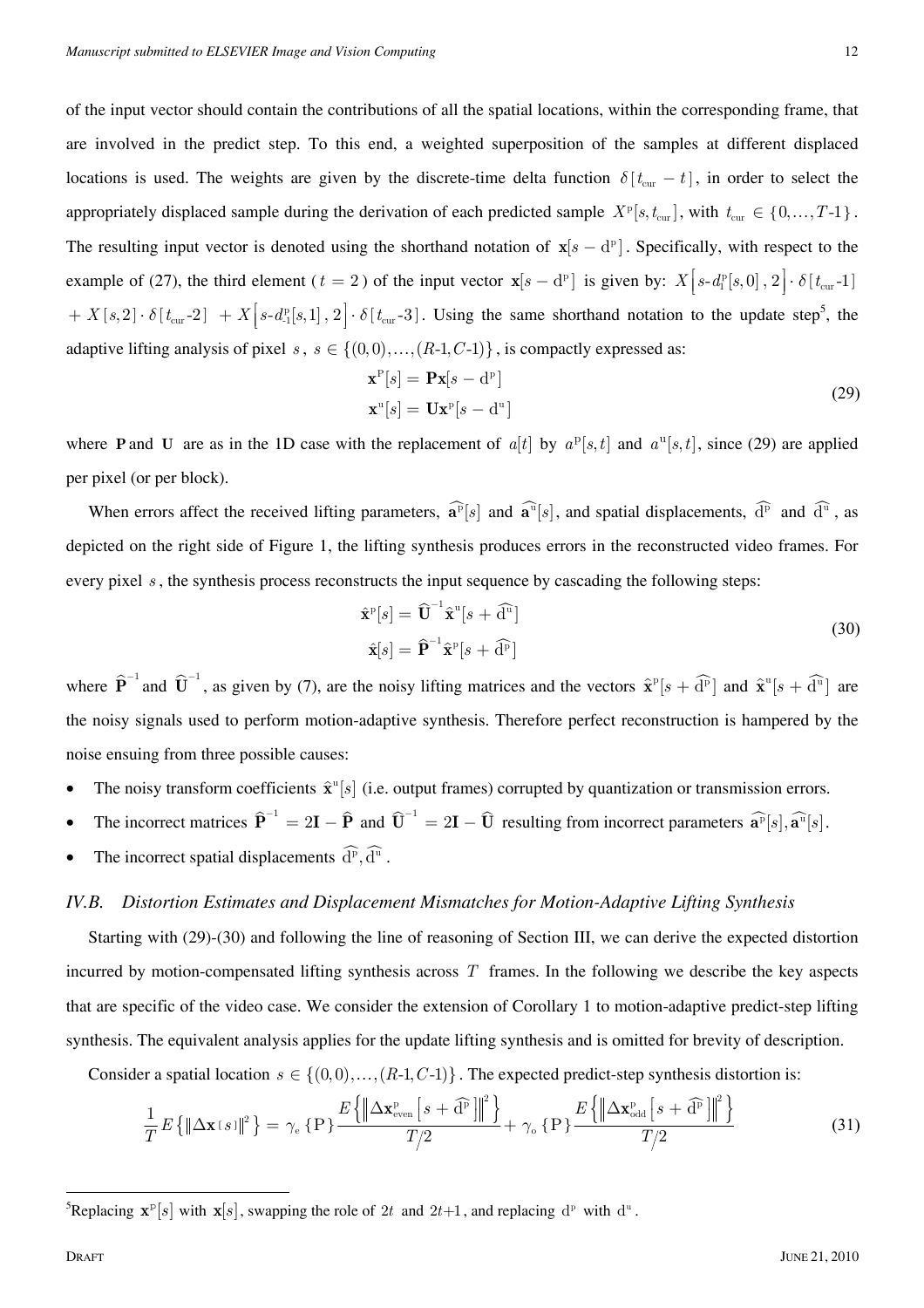where  $\gamma_e$  {P} and  $\gamma_o$  {P} are given by (18) and (19). Errors corrupting the synthesis-side coefficients, i.e. the frames  $\hat{\mathbf{x}}^{\text{p}} \neq \mathbf{x}^{\text{p}}$  in the video case, contribute to the noise vector  $\Delta \mathbf{x}^{\text{p}}[s + \hat{d}^{\text{p}}]$ , in analogy to the 1D case. In addition, the displacement mismatches  $\widehat{d}^p \neq d^p$  introduce a contribution to the noise  $\Delta \mathbf{x}^p[s + \widehat{d}^p]$  that is specific of the video case. We highlight these two contributions by rewriting the noise vector as:

$$
\Delta \mathbf{x}^{\mathrm{p}}[s + \widehat{\mathbf{d}}^{\mathrm{p}}] = \hat{\mathbf{x}}^{\mathrm{p}}[s + \widehat{\mathbf{d}}^{\mathrm{p}}] - \mathbf{x}^{\mathrm{p}}[s + \mathbf{d}^{\mathrm{p}}] = \Delta^{\mathrm{coef}} \mathbf{x}^{\mathrm{p}}[s + \widehat{\mathbf{d}}^{\mathrm{p}}] + \Delta^{\mathrm{disp}} \mathbf{x}^{\mathrm{p}}[s + \widehat{\mathbf{d}}^{\mathrm{p}}]
$$
(32)

where the two noise terms in  $(32)$  are:

- o The *(transform) coefficients noise*  $\Delta^{\text{coef}} \mathbf{x}^p[s + \widehat{d}^p] = \hat{\mathbf{x}}^p[s + \widehat{d}^p] \mathbf{x}^p[s + \widehat{d}^p]$ , which purely originates from the noise that affects the coefficients (i.e. frames)  $\hat{\mathbf{x}}^{\text{p}} \neq \mathbf{x}^{\text{p}}$  at spatial location  $s + \hat{\mathbf{d}}^{\text{p}}$ .
- o The *displacement noise*  $\Delta^{\text{disp}} \mathbf{x}^p [s + \hat{d}^p] = \mathbf{x}^p [s + \hat{d}^p] \mathbf{x}^p [s + d^p]$ , which is solely due to mismatches in the (synthesis-side) displacements  $\hat{d}^{\hat{p}} \neq d^p$  within the noiseless frames  $\mathbf{x}^{\hat{p}}$ .

*Observation 3*: The power of the noise source  $\Delta \mathbf{x}^p[s + \widehat{d}^p]$  of (32) is derived by simply adding the power of the coefficients noise and the displacement noise. We observed experimentally that (*i*) vectors  $\Delta^{\text{coef}} \mathbf{x}_{\text{even}}^{\text{p}}$   $s + \widehat{\mathbf{d}}^{\text{p}}$ and  $\Delta^{\text{disp}} \mathbf{x}_{\text{even}}^p$   $s + \widehat{d}^p$  are nearly orthogonal and (*ii*) the power of  $\Delta^{\text{disp}} \mathbf{x}_{\text{even}}^p$   $s + \widehat{d}^p$  is almost independent of the displacement  $\widehat{d}^{\widehat{p}}$ . Moreover, the displacement  $\widehat{d}^{\widehat{p}}$  is only applied to the even samples of the vector  $\mathbf{x}^{\widehat{p}}$ , hence  $\Delta^{\text{disp}} \mathbf{x}_{\text{odd}}^p[s + \widehat{\mathbf{d}}^p] = \mathbf{0}$ . These remarks lead to the following expressions:

$$
\frac{E\left\{\left\|\Delta\mathbf{x}_{\text{even}}^{\text{p}}[s+\widehat{\mathbf{d}}^{\text{p}}]\right\|^2\right\}}{T/2} \cong \frac{E\left\{\left\|\Delta^{\text{coef}}\mathbf{x}_{\text{even}}^{\text{p}}[s]\right\|^2\right\}}{T/2} + \frac{E\left\{\left\|\Delta^{\text{disp}}\mathbf{x}_{\text{even}}^{\text{p}}[s+\widehat{\mathbf{d}}^{\text{p}}]\right\|^2\right\}}{T/2}
$$
(33)

$$
\frac{E\left\{\left\|\Delta\mathbf{x}_{\text{odd}}^{\text{p}}[s+\widehat{\mathbf{d}}^{\text{p}}]\right\|^2\right\}}{T/2}=\frac{E\left\{\left\|\Delta^{\text{coef}}\mathbf{x}_{\text{odd}}^{\text{p}}[s]\right\|^2\right\}}{T/2}.
$$
\n(34)

 The approximation of (33) incurs less than 10% error on average, as assessed in Appendix A experimentally. Hence, it reduces the complexity of our analysis without significant sacrifice in modelling accuracy. We incorporate (33) and (34) in our framework and experimentally verify, in Section V.B, that our estimate predicts the average synthesis distortion accurately, for various video sequences and noise conditions.

The terms  $E\left\{\left\|\Delta \mathbf{x}_{\text{even}}^{\text{p}}\left[s+\widehat{\mathbf{d}}^{\text{p}}\right]\right\|^2\right\}/\left(T/2\right)$  and  $E\left\{\left\|\Delta \mathbf{x}_{\text{odd}}^{\text{p}}\left[s+\widehat{\mathbf{d}}^{\text{p}}\right]\right\|^2\right\}/\left(T/2\right)$  of (31) can be evaluated using (33) and (34) since these expressions separate the distortion contribution introduced by noise in the transform coefficients from the distortion induced by noisy displacement data. The quantization noise power in the transform coefficients can be computed using existing techniques, e.g. the distortion estimate proposed in [21] when quantization is applied in the spatial wavelet domain. Concerning the noise stemming from displacement mismatches, we make the following observation.

*Observation 4*: The power of the noise stemming from predict-step displacement mismatches can be expressed as follows: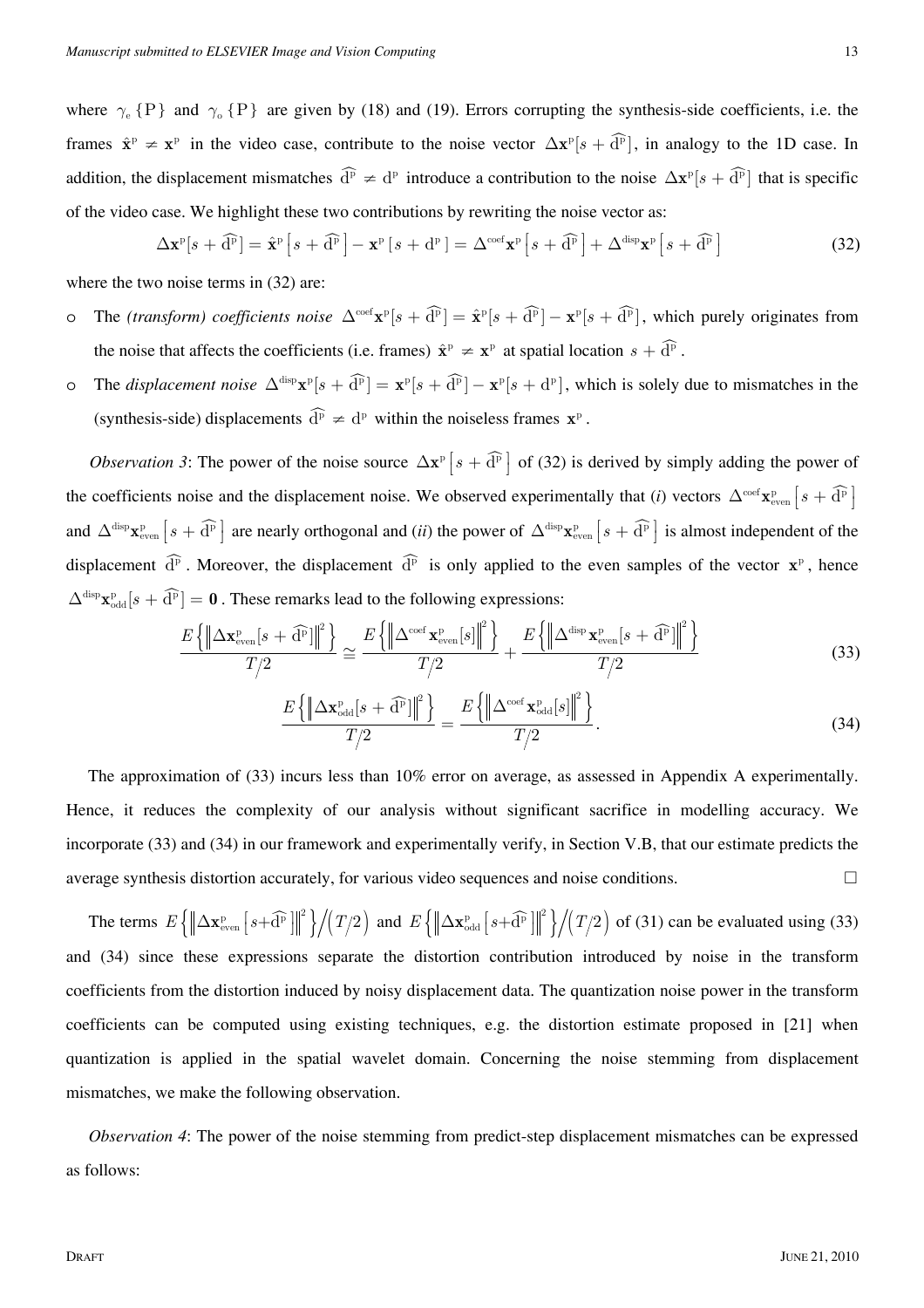$$
\frac{E\left\{\left\|\Delta^{\text{disp}}\mathbf{x}_{\text{even}}^{\text{p}}[s+\widehat{\mathbf{d}}^{\text{p}}]\right\|^2\right\}}{T/2} \cong \frac{2}{T} \sum_{t=0}^{T/2-1} \left[ \mathcal{S}_{\mathcal{B}}^{\text{p}}\left(\mathbf{d}^{\text{p}}\left[s,t\right]\right) \cdot \Pr\left(\widehat{\mathbf{d}}^{\text{p}}\left[s,t\right] \neq \mathbf{d}^{\text{p}}\left[s,t\right]\right) \right] \tag{35}
$$

where  $\Pr(\widehat{\mathrm{d}}^{\mathrm{p}}[s,t] \neq \mathrm{d}^{\mathrm{p}}[s,t])$  is the probability that a displacement mismatch occurs (as a result of erroneously received motion data) during the predict-step synthesis of  $X[s, 2t+1]$ . For this synthesis operation the term  $S_{\mathcal{B}}^{\mathbf{p}}(\mathrm{d}^{\mathbf{p}}[s,t])$ , which represents the *block-based sensitivity* to incorrect displacements, is given by:

$$
S_{\mathcal{B}}^{\mathbf{p}}(\mathbf{d}^{\mathbf{p}}[s,t]) = \sum_{\mathbf{d}^{\mathbf{p}} \neq \mathbf{d}^{\mathbf{p}}} \left[ \frac{\mathcal{D}_{B}\left(\widehat{\mathbf{d}}^{\mathbf{p}}[s,t]\right)}{\mathcal{N}\left(\widehat{\mathbf{d}}^{\mathbf{p}}[s,t] \neq \mathbf{d}^{\mathbf{p}}[s,t]\right)} \right] - \mathcal{D}_{B}\left(\mathbf{d}^{\mathbf{p}}[s,t]\right) \tag{36}
$$

where:

- $\mathcal{D}_B$   $(d^p[s,t])$  is the block-wise residual distortion (stemming from motion-compensated prediction of *B* samples of the frame *X* [ $s, 2t + 1$ ]) that is associated to the displacement  $d<sup>p</sup>$  used to perform analysis. Similarly  $\mathcal{D}_B\left(\widehat{\mathrm{d}}^{\mathrm{p}}[s,t]\right)$  is the block-wise prediction-distortion associated to a displacement  $\widehat{\mathrm{d}}^{\mathrm{p}} \neq \mathrm{d}^{\mathrm{p}}$ . During the motion estimation phase and prior to lifting analysis, the distortion values associated with several displacements  $\widehat{d}^p$  are computed whilst searching for the best-matching displacement  $d^p$ .
- o  $\mathcal{N}(\widehat{\mathrm{d}}^{\mathrm{p}}[s,t] \neq \mathrm{d}^{\mathrm{p}}[s,t]$  is the number of candidate displacements (other than  $\mathrm{d}^{\mathrm{p}}$ ) which are tested during motion estimation.

The derivation of (35)-(36) is given in Appendix A, the remainder of this section provides the necessary insight.  $\Box$ 

The intuition behind (35) is that the energy of the error induced by displacement mismatches will depend on local signal characteristics [via the sensitivity term  $S^p_B(d^p [s,t])$ ] as well as on the mismatch probability over time, which reflects the channel impairments. The sensitivity term of (36) is derived by comparing, for the given block, the average distortion induced by all the displacements within the legitimate search range (all potentially used at synthesis-side in case of transmission errors) with the distortion induced by the displacement used to perform analysis. We remark that the block-based sensitivity of (36) is obtained as a by-product of block-based motion estimation that is typically used in practical systems [14][15]. As an example, the sensitivity of the blocks of one frame in the *Coastguard* sequence (using variable block-size motion estimation [12]) is given on the left side of Figure 2: dark shades of gray represent low sensitivity values, whereas light shades represent high sensitivity values. The blocks enclosed by dashed lines are highly sensitive and incur high distortion in case of synthesis with incorrect displacements. Conversely, the blocks in the upper and lower part of the picture exhibit low sensitivity. Hence, displacement mismatches during synthesis will result in low distortion for these areas. The comparison with the corresponding video frame (depicted on the right side of Figure 2) reveals that the blocks in the "high sensitivity" group correspond to dissimilar frame areas containing distinct features, whereas the blocks in "low sensitivity" group correspond to smooth areas in the frame with a lot of similar features (e.g. blocks in the water area of the video frame at the bottom).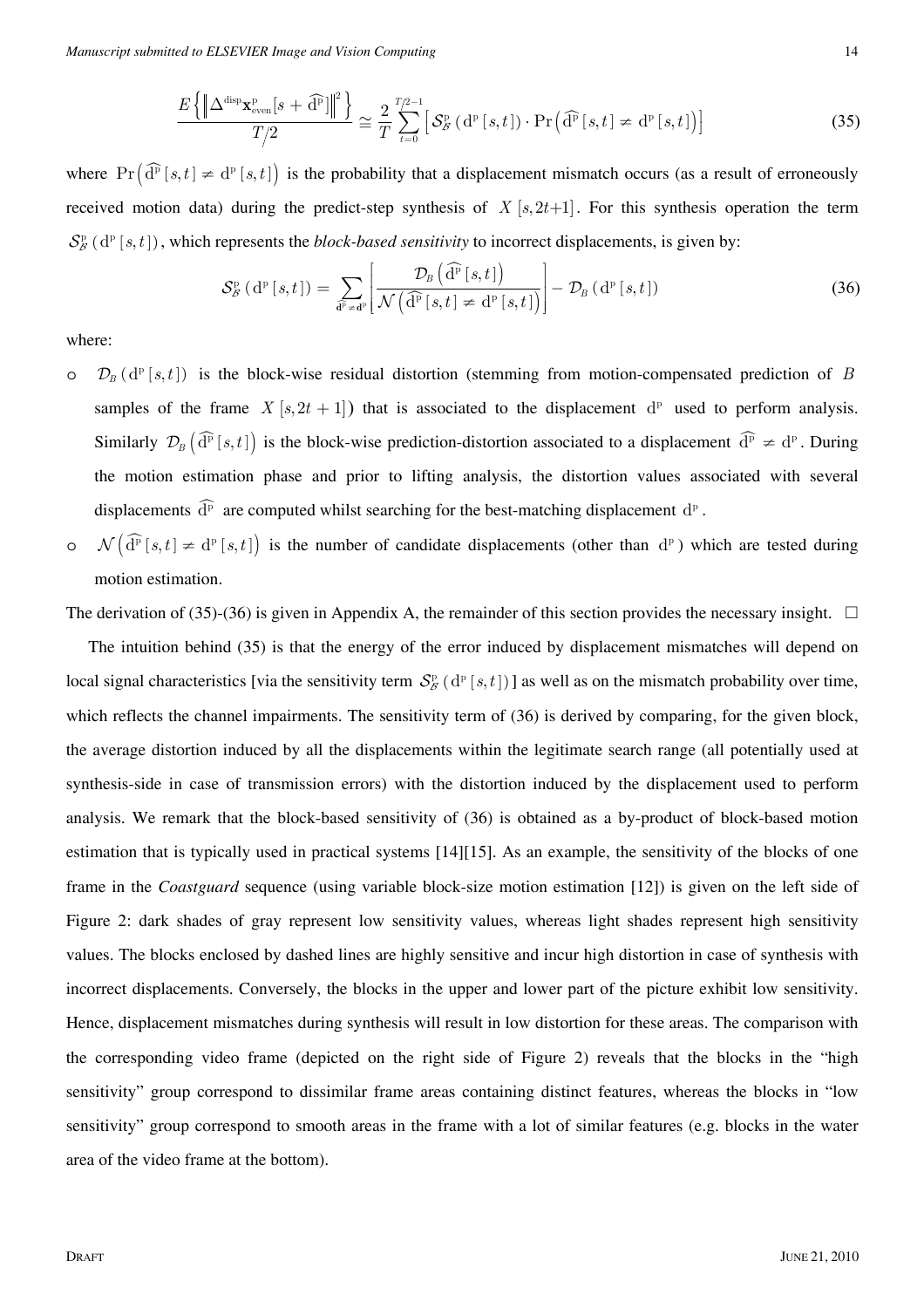The proposed estimate of (35) derives the distortion stemming from displacement mismatches in motioncompensated lifting synthesis. In the context of scalable motion vector coding [6][19][30] this could be used to model the impact to the reconstruction quality when transmitting a quantized version of the motion field. In this case, the sensitivity (36) could be computed by selecting the subset of incorrect displacements  $\hat{d}^{\bar{p}} \neq d^{\bar{p}}$  that correspond to a certain quantization interval for the motion parameters. Following the indications provided by our model, regions with low values of the sensitivity (36) can be identified and the respective motion vector field could be quantized more coarsely than the motion data relative to high sensitivity areas.





Figure 2. Block-based sensitivity (left) as given by (36) and corresponding video frame (right). Bright shades of gray correspond to high values, i.e. blocks which are highly sensitive to displacement mismatches during predict-step synthesis (areas enclosed by dashes). Dark shades correspond to low values, i.e. less sensitive blocks (top/bottom areas).

It is interesting to compare our block-based sensitivity of (36) with the sensitivity criterion introduced in [24] for a scalable video coding system featuring mesh-based motion prediction. The system of [24] incorporates a motion sensitivity factor that is derived, for each frame, from the power spectral density (PSD) of the entire frame. In turn, the PSD is estimated from the spatial discrete wavelet transform (DWT) employed by the coding system of [24]. The common treat between our block-based sensitivity of (36) and the spectral-based sensitivity of [24] is their ability to represent the characteristics of the video source. In either case, the sensitivity criterion matches the specific temporal lifting approach closely, i.e. block-based motion prediction for (36) vs. mesh-based prediction followed by spatial DWT for [24]. The two sensitivity metrics show complementary features such as spatial localization offered by (36) vs. spectral localization given by the one of [24].

The analysis of this section incorporates the effect of displacement mismatches, which are specific to the video case, in the distortion estimation framework introduced in Section III. Therefore distortion estimates, akin to those introduced for 1D signals, can be analytically derived for motion-compensated lifting synthesis with noise.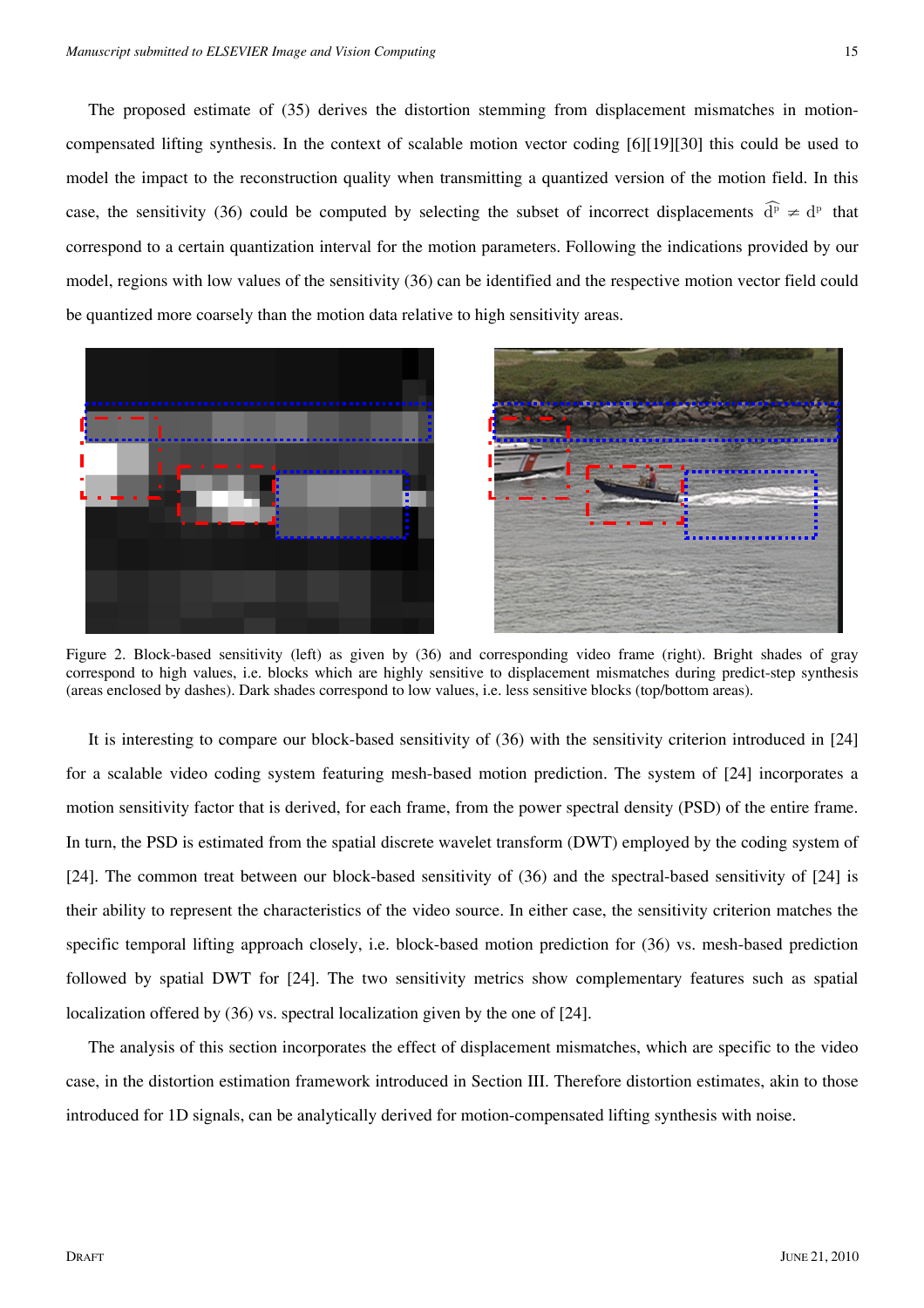## V. EXPERIMENTAL RESULTS

In Section V.A, we assess the theoretical distortion estimates derived in Section III for 1D signals. In Section V.B, we compare our analytic estimates with distortion measurements relative to motion-compensated lifting synthesis of video. We then present an application to video streaming with unequal error protection.

## *V.A. 1D Signals*

Throughout this section we assume the following setup:

- Several test input signals **x**, each comprising  $T = 256$  samples, are considered. They are taken from the horizontal and vertical lines of greyscale test images from the USC SIPI database.
- For each input signal, lifting analysis is performed and the lifting matrices  $M \in \{P, U\}$  and transform coefficients vector  $x^u$  are derived (along with the intermediate predict-step output  $x^p$ ). The analysis matrices  $M \in \{P, U\}$  are obtained by selecting one filter-pair out of the  $N = 4$  pairs given in Table 1: for each pair of polyphase samples, the filter-pair minimizing the residual prediction energy is selected. The resulting list of  $T/2$  filter indices forms the adaptive parameters vector **a**. The filter set of Table 1 comprises filters that predict (or update) the current sample on the basis of *(i)* the value of either the previous or the following sample ( $n = 0$  and  $n = 1$ ) and *(ii)* via either linear or bilinear interpolation of both previous and following samples ( $n = 2$  and  $n = 3$ ). They are filters commonly used in adaptive lifting schemes [2][3][6][11]-[13].

| a[t] | ${\bf p}_{a[t]}$ |  |  |  |                                                                                                                                   |  |  |  |                                                                                                                                                                         |
|------|------------------|--|--|--|-----------------------------------------------------------------------------------------------------------------------------------|--|--|--|-------------------------------------------------------------------------------------------------------------------------------------------------------------------------|
|      |                  |  |  |  | $\begin{bmatrix} 0 & 0 & -1 & 1 & 0 & 0 & 0 \end{bmatrix}^1 \begin{bmatrix} 0 & 0 & 0 & 1 & 1/2 & 0 & 0 \end{bmatrix}$            |  |  |  |                                                                                                                                                                         |
|      |                  |  |  |  | $\begin{bmatrix} 0 & 0 & 0 & 1 & -1 & 0 & 0 \end{bmatrix}^T$ $\begin{bmatrix} 0 & 0 & 1/2 & 1 & 0 & 0 & 0 \end{bmatrix}^T$        |  |  |  |                                                                                                                                                                         |
|      |                  |  |  |  | $2 \begin{bmatrix} 0 & 0 & -1/2 & 1 & -1/2 & 0 & 0 \end{bmatrix}^T \begin{bmatrix} 0 & 0 & 1/4 & 1 & 1/4 & 0 & 0 \end{bmatrix}^T$ |  |  |  |                                                                                                                                                                         |
|      |                  |  |  |  |                                                                                                                                   |  |  |  | $\overline{3}\left[\begin{array}{ccccccccc}1/16&0&-9/16&1&-9/16&0&1/16\end{array}\right]^T\left[\begin{array}{ccccccccc}1/32&0&9/32&1&9/32&0&-1/32\end{array}\right]^T$ |

Table 1. Set of  $N = 4$  pairs of predict and update lifting filters (2)-(3) with  $I^p = I^u = 3$ .

- The errors  $( \Delta M)$  affecting the lifting matrices used during synthesis originate from perturbations applied to the parameters vector **a** . For test purposes, we consider a uniform distribution of admissible perturbations where any of the  $T/2$  adaptive parameters is equally likely to be affected with a given *mismatch probability*  $\rho = \Pr\left(\hat{a}[t] \neq a[t]\right)$ , for any  $t \in \{0, ..., T/2 - 1\}$ . When a parameter is affected, any of the *N* − 1 mismatches is equally likely to occur. For each value of  $\rho$  considered in the experiments, several perturbation patterns are drawn from this uniform distribution.
- Uniform scalar quantization (both with and without a double deadzone) is applied to the transform coefficients vector. Different quantization accuracies are obtained by scaling the width of the quantization bins dyadically.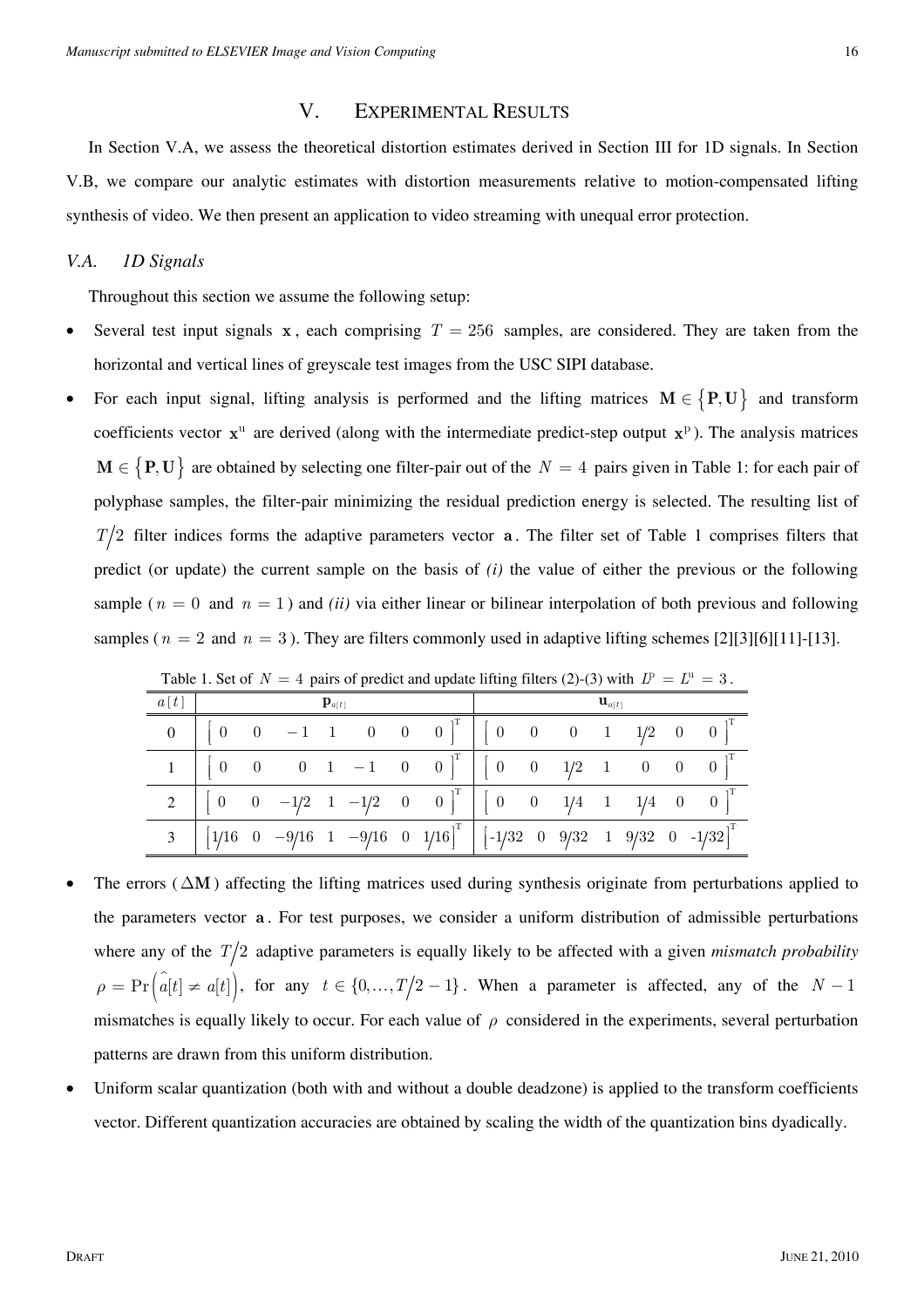#### *V.A.(i) Distortion Estimate for Single-Level Lifting Synthesis*

We focus on the adaptive lifting scheme synthesis comprising one pair of predict and update steps, which is given in (22). By selecting four representative values for the mismatch probability  $\rho$ , we perform lifting synthesis multiple times for each input signal **x**, each time using increasingly-coarser quantized versions of the transform coefficients x<sup>*u*</sup>. Figure 3 shows the synthesis distortion measured against the quantization-noise power (using dots) for each quantization accuracy of an indicative signal **x**. When mismatches occur with probability  $\rho > 0$ , the average synthesis error power (taken over a set of 500 admissible perturbation patterns to **P** and **U** ) is indicated using dots and the standard deviation is shown using bars. Figure 3 shows the expected reconstruction distortion, as given by (22), using solid lines.



Figure 3. One example of average synthesis distortion vs. quantization noise power when (a) no mismatches in the adaptive parameters occur and when mismatches occur with: (b) 4%, (c) 8%, and (d) 16% probability. Dots denote the experimentally measured synthesis distortion (in the cases (b) to (d) the dot denotes the average distortion value taken over several mismatch patterns whereas bars indicate the standard deviation). The average distortion predicted by the proposed estimate is shown using solid lines. The range of synthesis distortion values shown in the figure varies between SNR  $\approx 50$  dB and SNR  $\approx$  15 dB (respectively bottom and top values on the vertical axis shown in the figure).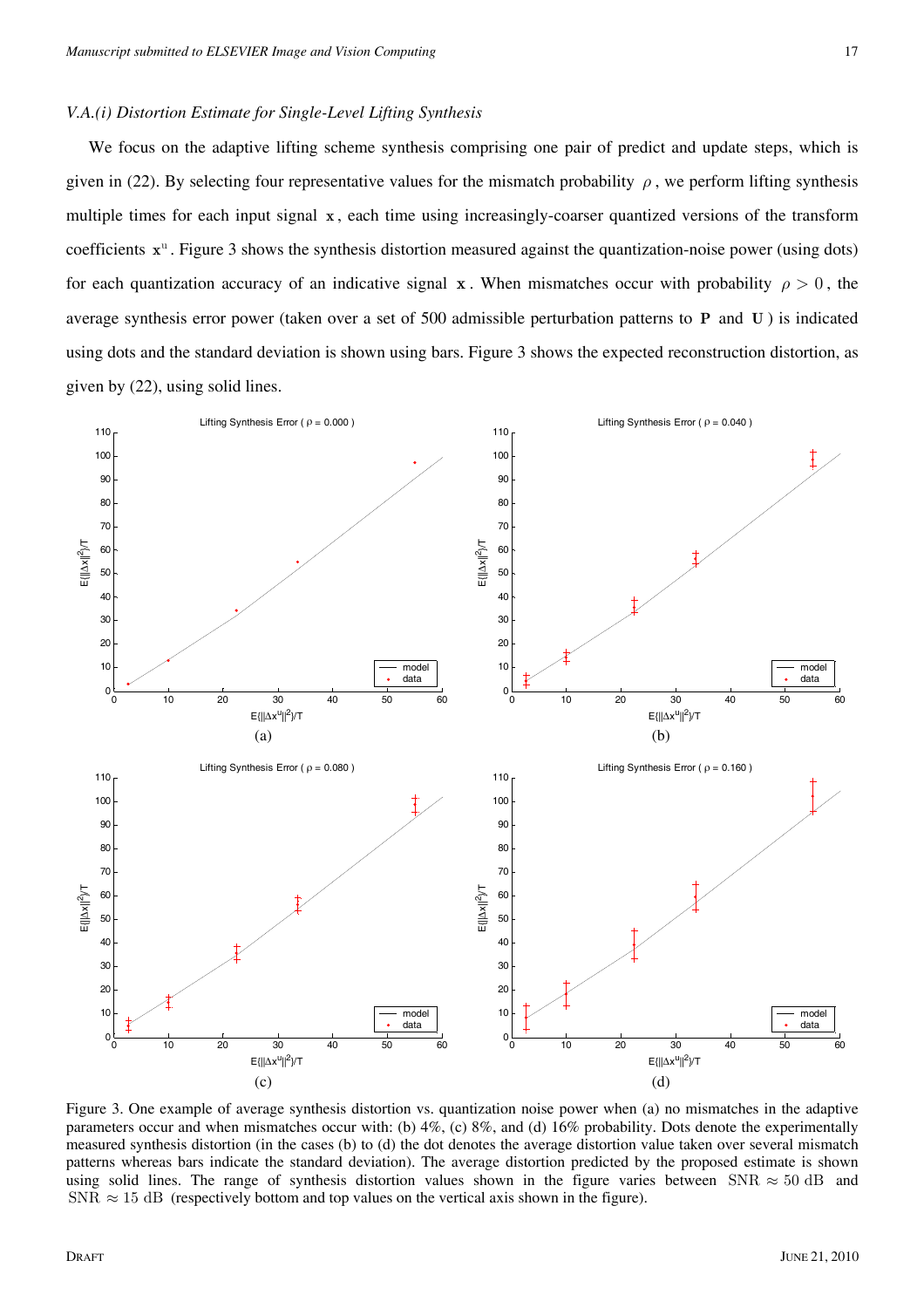The plots of Figure 3 show that the theoretical estimate captures the trend of the experimental measurements successfully. As  $\rho$  increases, i.e. Figure 3(b)-(d), the distortion range associated to different perturbation patterns increases (vertical bars in the figure). However, the average values retain the quasi-linear behavior of Figure 3(a). The estimate of (22) determines the slope of this quasi-linear trend by the gain factors of (23) and (24). Hence, this slope is constant with  $\rho$  and can be determined solely on the basis of the analysis matrices **P** and **U**, both available at encoding side. The results in Figure 3 confirm that the slope of the linear trend is independent of *ρ* . Moreover, the estimate of (22) successfully predicts the vertical offset  $\psi \{ \rho, P, x^p, x^u \}$  for each value of  $\rho$ . We remark that the derivation of this offset requires information that is available at encoding-side along with a simple statistical characterization of the admissible perturbations to the adaptive parameters.

The experimental data reported in Figure 3 are in good agreement with the proposed estimate. In order to examine the accuracy of the distortion estimate of (22) over a large data set, we repeated the above experiments for a pool of 1000 signals and directly measured the behaviour of the synthesis distortion as a function of quantization power (five quantization accuracies were selected to span the range of distortion values shown in Figure 3). For each experimental instantiation, we compared the behaviour observed from the experimental data with the behaviour predicted by the estimate of (22). We then computed the correlation coefficient ( $R<sup>2</sup>$ ) and the average relative error between the experimentally observed and the model-predicted behaviour of the synthesis distortion. The correlation coefficient captures the similarities between the slope of the predicted curves and the trend of the observed data (as in Figure 3), but is insensitive to constant discrepancies such as large differences of the vertical offset. On the other hand, the average relative error does not capture local discrepancies in the slope, but detects large offset variations. The values of the correlation coefficient  $(R^2)$  and the average relative error resulting when averaging over the entire pool of experiments are given in Table 2.

|      | $\,R^2$ | Average<br><b>Relative Error</b> |
|------|---------|----------------------------------|
|      | 0.9997  | 5.8%                             |
| 0.04 | 0.9995  | 6.0 %                            |
| 0.08 | 0.9995  | 6.7%                             |
| 0.16 | 0.9993  | $8.4\%$                          |

Table 2. One-level lifting synthesis: Matching of the model-predicted vs. experimentally-measured distortion (1000 signals used)

The fact that  $R^2 \approx 1$  for all values of the probability of mismatch indicates that the trend predicted by (22) always matches the experimentally observed behaviour closely. Although specific instantiations of the mismatch patterns may be overestimated or underestimated by the model (see Figure 3), the outcome of the extensive experiments given in Table 2 shows that the average discrepancy is below 10%. This suggests that (22), derived in Proposition 3 assuming white (quantization) noise, provides a good estimate of the synthesis distortion that remains accurate even when practical quantization schemes are involved.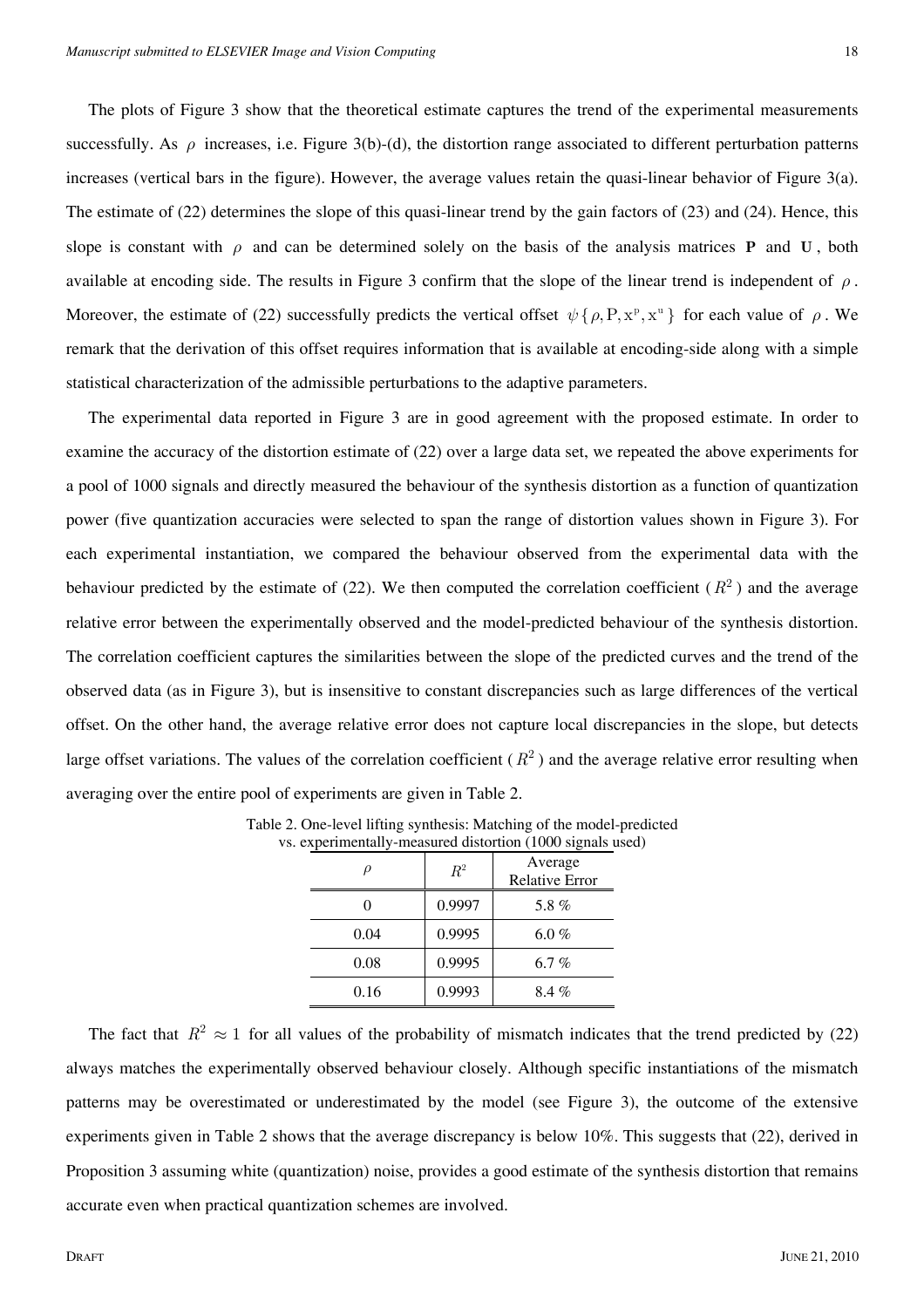#### *V.A.(ii) Distortion Estimate for Dyadic Three-level Lifting Synthesis*

For each decomposition level, Figure 4 reports the synthesis distortion vs. the power of the noise that affects the transform coefficient (due to quantization and error propagation through the coarser levels). Considering the case when no synthesis mismatches occur in the lifting parameters, the left plot of Figure 4 shows (using dots) the synthesis distortion measured at each decomposition level for one experimental instantiation. The estimated distortion, derived by applying (22) recursively, is also shown for each level (with a solid line). Similarly, the right plot of Figure 4 refers to the case when no mismatches occur at the top decomposition level and mismatches arise at the first and second decomposition levels with probability  $\rho = 0.16$  (dots indicate the average value taken over several admissible mismatches and bars indicate the standard deviation where applicable). This example is in line with the idea that top-level lifting parameters, which are the least numerous and the most important, can be protected against errors more effectively than those of lower levels.

The graphs in Figure 4 show that, although increasingly correlated noise is fed from one level to the other as the recursive decomposition is synthesized (i.e. proceeding top to bottom in the figure), the prediction that is derived by recursively applying (22) captures the trend of the experimental data successfully. We seek further validation of these results by repeating the above experiments for several signals, as discussed previously for the case of a single decomposition level. The values of the correlation coefficient  $(R^2)$  and the average relative error for the three-level synthesis distortion of 1000 signals are reported in Table 3 and Table 4 for the case of mismatch-free and mismatched lifting parameters respectively.



Figure 4. Example of average synthesis distortion vs. quantization noise power for dyadic three-level lifting decomposition when no mismatches occur (left) and when mismatches occur (right). Dots indicate the average error whereas bars indicate standard deviation. The average distortion predicted using the proposed estimate is shown using solid lines. The range of synthesis distortion values shown in the figure varies between  $\text{SNR} > 50 \text{ dB}$  and  $\text{SNR} \approx 15 \text{ dB}$  (respectively bottom and top values on the vertical axis shown in the figure).

19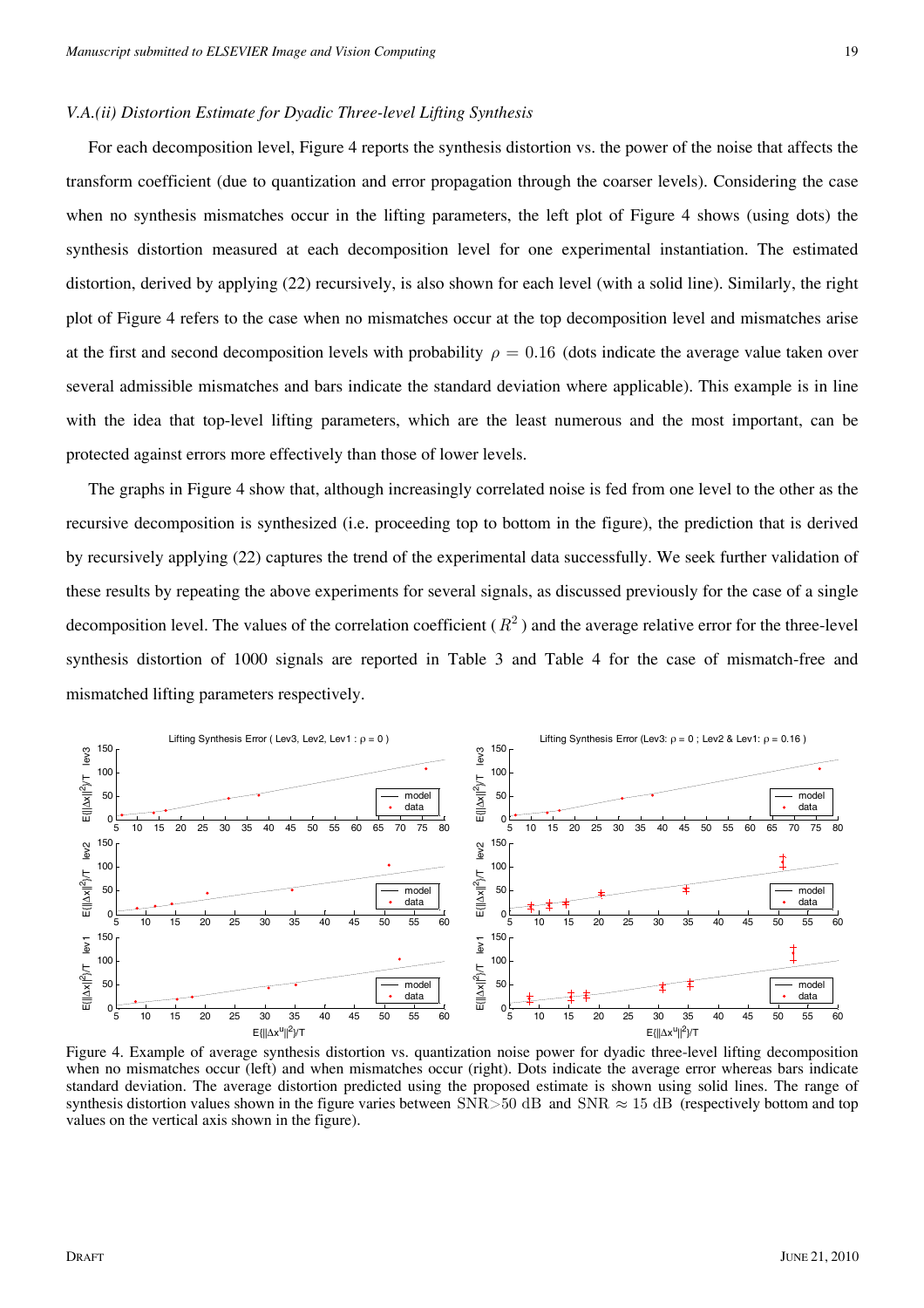| Decomposition<br>Level | ρ | $\,R^2$ | Average<br><b>Relative Error</b> |
|------------------------|---|---------|----------------------------------|
|                        |   | 0.9978  | $7.3\%$                          |
|                        |   | 0.9987  | $7.5\%$                          |
|                        |   | 0.9996  | $8.1\%$                          |

Table 3. Three-level lifting synthesis (with no mismatches): Matching of the model-predicted vs. experimentallymeasured distortion (1000 signals used).

| Table 4. Three-level lifting synthesis (with mismatches): |
|-----------------------------------------------------------|
| Matching of the model-predicted vs. experimentally-       |
| measured distortion (1000 signals used).                  |

| $11000$ and $0.1000$ $1000$ $1.000$ and $0.000$ . |      |         |                                  |  |  |  |  |  |
|---------------------------------------------------|------|---------|----------------------------------|--|--|--|--|--|
| Decomposition<br>Level                            |      | $\,R^2$ | Average<br><b>Relative Error</b> |  |  |  |  |  |
|                                                   |      | 0.9978  | $7.3\%$                          |  |  |  |  |  |
|                                                   | 0.04 | 0.9983  | 12.1 $%$                         |  |  |  |  |  |
|                                                   | 0.08 | 0.9992  | $9.1\%$                          |  |  |  |  |  |

## *V.B. Video Signals*

We employ the spatial-domain version of the scalable video codec of [12] using the following configuration:

- We perform multi-level temporal lifting decomposition of the video sequence featuring block-based motion estimation with two reference frames (corresponding to the predict filters of Table 1 with  $n = 0.1$ ) and embedded quantization of the transformed video frames yielding seamless bitrate adaptation. Motion displacement is tracked up to quarter-pixel accuracy considering variable block-sizes, adaptively selected in the range of  $2 \times 2$  to  $64 \times 64$ ; further details on the motion estimation/compensation scheme, the entropy coding engine, and the rate allocation procedure can be found in [12][19].
- The only encoding modifications required are *(i)* the calculation of the sensitivity measurement of (36) as a byproduct of motion estimation and *(ii)* the application of dequantization (inverse QTL [12]) for each extracted bitrate. The latter provides the quantization noise power  $E\left\{\left\|\Delta^{\text{coef}}\mathbf{x}_{\text{even}}^p[s]\right\|^2\right\}$  and  $E\left\{\left\|\Delta^{\text{coef}}\mathbf{x}_{\text{odd}}^p[s]\right\|^2\right\}$  of the video frames (of each temporal level) that is used to derive the estimate (31). Even though this power can be estimated per bitrate based on modelling [21], we opt to measure it experimentally since this requires only inverse-quantization that is a very low-complex process (no motion compensation or temporal synthesis performed). In this way we also avoid any bias that could be introduced by a rate-distortion model.
- The experiments reported below are performed using several common interchange format (CIF) video sequences recorded at 30 frames per second. We consider segments comprising  $T = 24$  frames, corresponding to 0.8 seconds of video. This segmentation limits the propagation of decoding errors within the reconstructed sequence with minimal effect on the coding efficiency in the error-free scenario. It also provides estimates within frequent intervals of time, useful for a practical video processing and streaming server.

#### *V.B.(i) Distortion Estimate forthe Dyadic Three-level Temporal Synthesis*

We select four bitrates and assume either no mismatch in the synthesis lifting parameters, or random mismatches occurring with 2%, 6% or 10% probability. Figure 5 reports the representative results obtained for one segment of four CIF sequences. For each bitrate, the peak-signal-to-noise ratio (PSNR) measurements of 100 decoding processes are considered, representing a variety of mismatches affecting different frames and spatial locations. The experimental averages per bitrate are indicated by markers and dashed lines, enclosed by vertical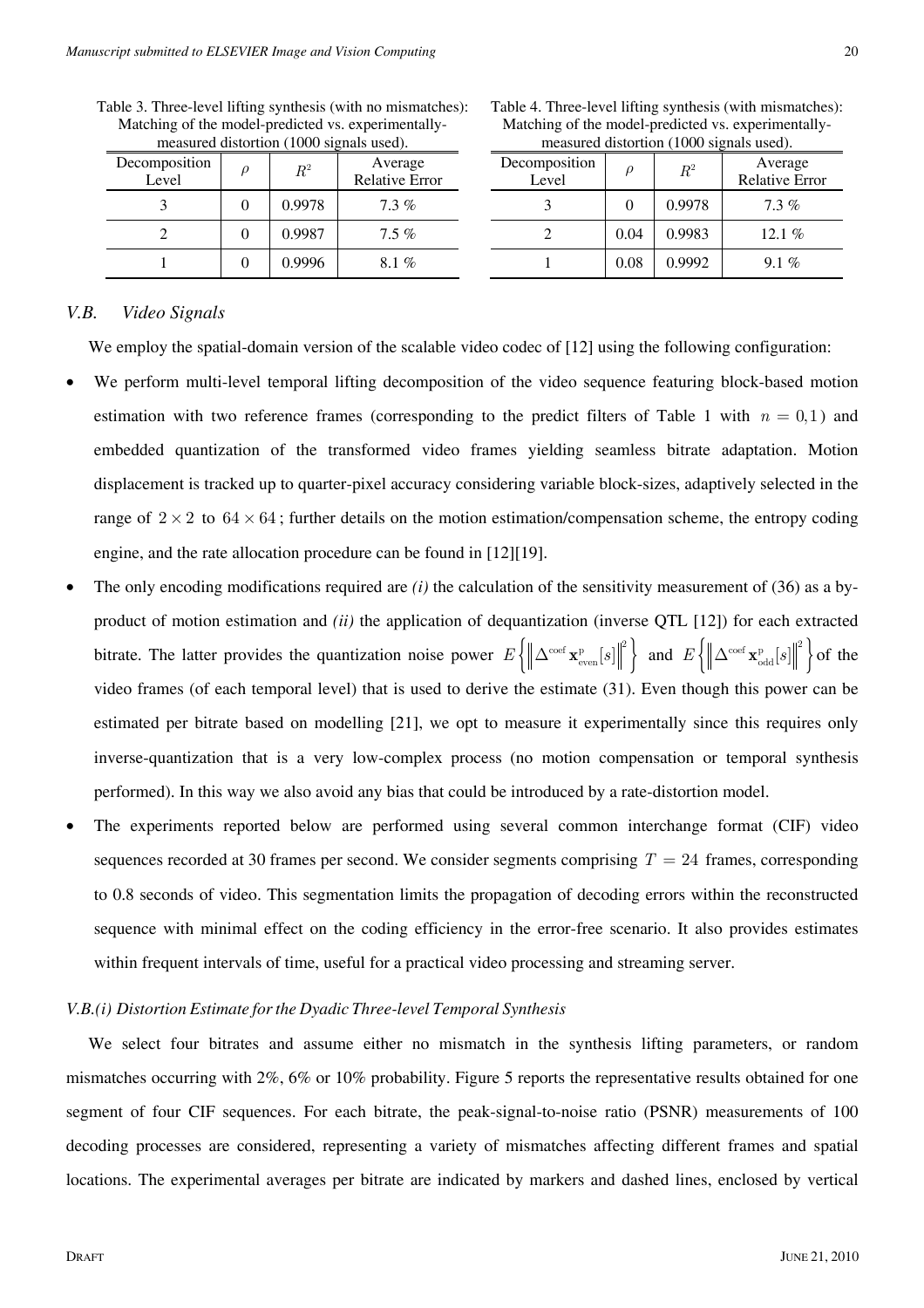21

bars showing the observed range. The estimated distortion is shown using solid lines. Figure 5 shows the proposed estimates match the experimentally-measured average distortion closely. With a similar procedure to the one discussed Section V.A, we repeat the above experiments for 50 segments of  $T = 24$  frames taken from four CIF sequences and report, in Table 5, the *correlation coefficient*  $(R^2)$  and the *average relative error* between the experimentally observed synthesis distortion and the behaviour predicted by our analytic estimate. The results demonstrate that the proposed distortion estimate is in very good agreement with the experimental observations.



Figure 5. Y-channel PSNR measurements (data) and theoretical estimate (model) for one segment of the sequences (a) *Football,* (b) *Coastguard,* (c) *Bus* and (d) *Foreman* each decoded at various bitrates and featuring synthesis mismatches occurring with various probabilities: no mismatch, 2%, 6% or 10% mismatches. When mismatches occur, the average PSNR value (marker) and the observed range (bars) are shown. The expected distortion (model) is shown with solid lines.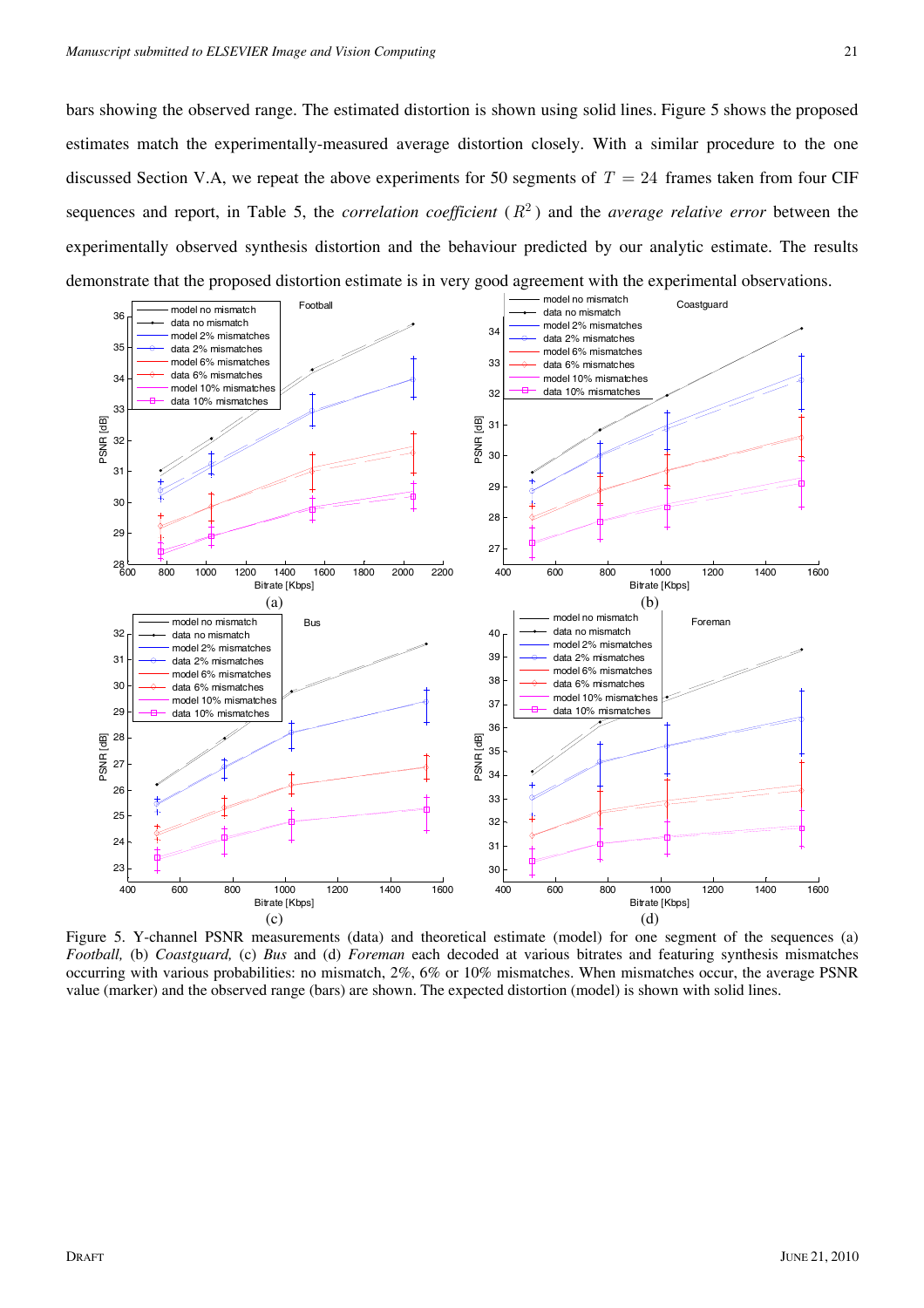|                      | Football |                        | Coastguard |                        | <b>Bus</b>     |                        | Foreman     |                        |
|----------------------|----------|------------------------|------------|------------------------|----------------|------------------------|-------------|------------------------|
| $Pr(\hat{d} \neq d)$ | $R^2$    | Avg. Relative<br>Error | $R^2$      | Avg. Relative<br>Error | $\mathbb{R}^2$ | Avg. Relative<br>Error | $\bar{R}^2$ | Avg. Relative<br>Error |
| 0                    | 1.0000   | $1.1\%$                | 1.0000     | $0.1\%$                | 1.0000         | $1.1\%$                | 0.9999      | $0.3\%$                |
| 0.02                 | 1.0000   | 1.4 $%$                | 1.0000     | $0.6\%$                | 0.9999         | $1.6\%$                | 0.9995      | $2.1\%$                |
| 0.06                 | 0.9999   | $0.8 \%$               | 0.9999     | $1.0 \%$               | 0.9999         | $1.3\%$                | 0.9989      | 1.3 $%$                |
| 0.1                  | 0.9998   | $0.9\%$                | 0.9999     | $0.7\%$                | 0.9997         | $0.9\%$                | 0.9972      | $0.7\%$                |

Table 5. Lifting synthesis of video: Matching of the model-predicted vs. experimentally-measured distortion (50 video segments of  $T=24$  frames used).

*V.B.(ii) Video Streaming Application* 

In the following experiments, our framework is used to estimate the decoding quality of video streams subject to time-varying packet-losses under different protection strategies. *The aim is to demonstrate how the proposed distortion model can predict the effect of different strategies in sender-driven error-resilient video streaming*.

**Experimental setup:** Using the bitstream extractor engine of the system [12], we form bitstreams providing progressive quality refinement, i.e. the video quality increases by progressively receiving and decoding more layers. The streams contain the same source data, but are assembled and channel coded following two different strategies, labelled as *Strategy1* and *Strategy2*. Each protection strategy comprises three and four unequallyprotected layers respectively, as shown in Table 6 and Table 7 for the *Football,* and in Table 8 and Table 9 for the *Coastguard* sequences respectively. As shown in the tables, the layers contain both the lifting parameters  $(including the motion displacement<sup>6</sup>)$  and the transform coefficients (i.e. frames). Decoding an extra layer increases the knowledge of the lifting parameters (providing information relative to additional blocks) and allows refining the coefficients' quantization accuracy. Each layer is protected against packet losses using Reed-Solomon (RS) codes following an unequal error protection strategy [31]: lower layers are protected by stronger codes as they are mandatory to decode the information contained in higher layers. The protected stream is divided into temporal intervals (corresponding to 0.8 seconds of video) and is subject to time-varying packet losses. For each interval the reconstruction quality is then measured by the average PSNR. Both the experimental data and the theoretical estimate are reported in the upper part of Figure 6 and Figure 7 for the *Football* and *Coastguard* sequence respectively. The lower part of each figure shows the packet loss rate relative to each interval. During the decoding process, a layer is discarded whenever the packet loss rate has exceeded the error correcting capability of the code used to protect that layer. As a result, the quantization noise incurred by the transform coefficients varies depending on the number of available layers, which can be calculated based on the RS rate and the packet loss rate. Similarly, mismatches in the lifting operators occur when a layer containing the adaptive parameters is lost. Different reconstructions (100 decodings) are then obtained for the same loss-rate depending on the blocks affected by a loss. Figure 6 and Figure 7 show that our estimate matches the average experimental value for both strategies closely.

<sup>&</sup>lt;sup>6</sup>The lifting parameters and motion data of the coarsest (highest) temporal decomposition levels are always within Layer 1.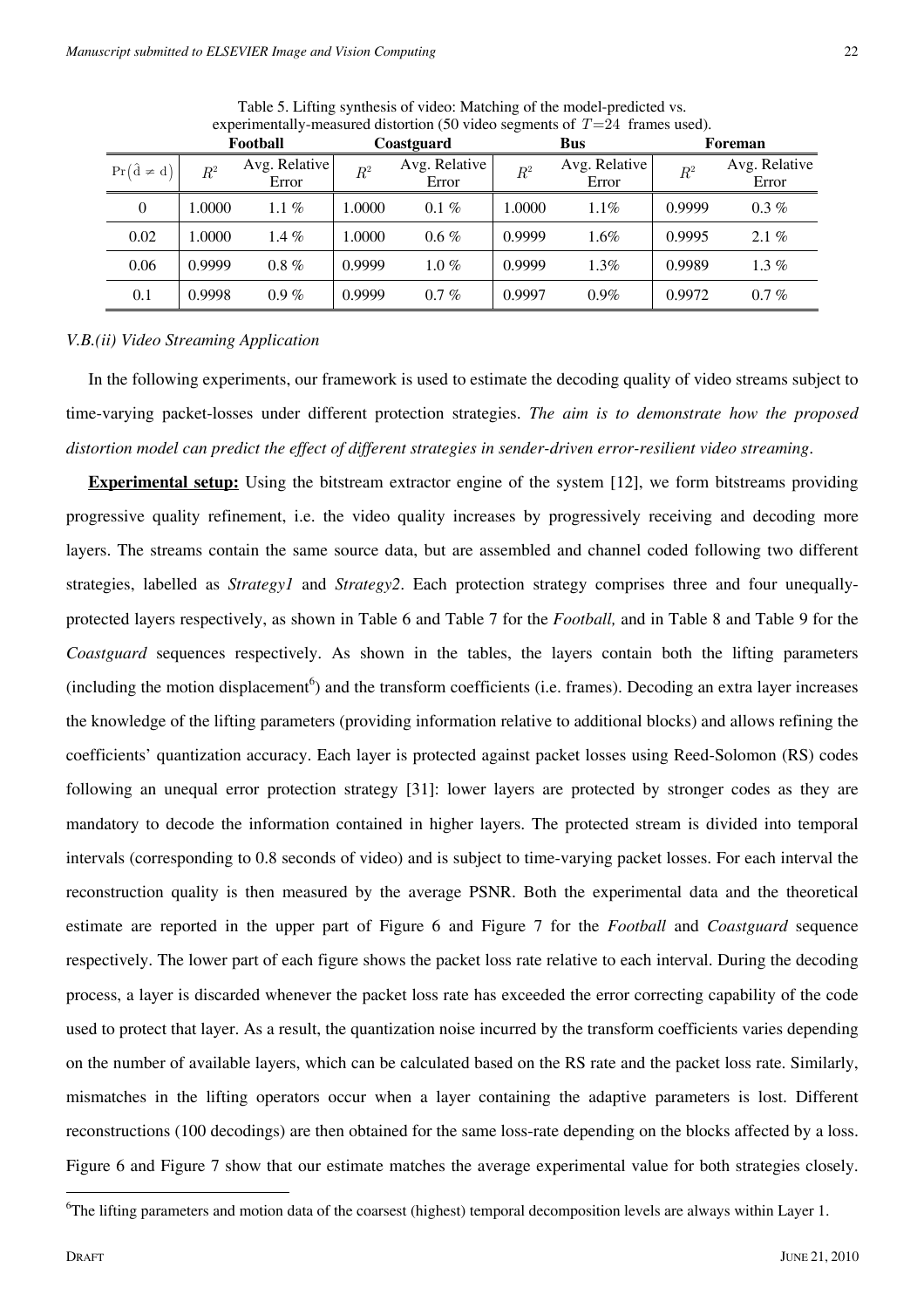The theoretical prediction tracks all variations of the source mismatch sensitivity and is robust to a broad range of PSNR values and loss rates. This is illustrated by comparing the results relative to intervals 1 and 5 or intervals 3 and 4 in Figure 6, which feature the same loss rate but show very different average PSNR. We conclude that, when the packet loss rate is known for a given interval, the proposed estimate can identify the strategy yielding the lowest expected distortion at the decoding side, thus guiding the sender on the layering strategy to use for each interval.

|                | Table 6. Layers of "Strategy1" for Football. |                                                  |                       |      |  |  |  |  |
|----------------|----------------------------------------------|--------------------------------------------------|-----------------------|------|--|--|--|--|
| Layer<br>index | Layer<br>bitrate<br>(Kbps)                   | Layer breakdown (%)<br>Transform<br>coefficients | Layer RS<br>code rate |      |  |  |  |  |
|                | 1015                                         | 71.5                                             | 28.5                  | 0.75 |  |  |  |  |
|                | 290                                          | 98.3                                             | 1.7                   | 0.9  |  |  |  |  |
| 3              | 540                                          | 99.6                                             | 0.4                   | 0.95 |  |  |  |  |
|                | 517                                          | 100                                              |                       | 0.99 |  |  |  |  |

Table 7. Layers of "Strategy2" for *Football*.

| Layer<br>index | Layer<br>bitrate<br>(Kbps) | Layer breakdown (%)<br>Transform<br>coefficients | Lifting<br>parameters | Layer RS<br>code rate |
|----------------|----------------------------|--------------------------------------------------|-----------------------|-----------------------|
|                | 1400                       | 80                                               | 20                    | 0.75                  |
|                | 720                        | 98.3                                             | 1.7                   | 0.9                   |
|                | 517                        | 99.6                                             | 14                    | ) 99                  |

Table 8. Layers of "Strategy1" for *Coastguard*.

| Layer<br>index | Layer<br>bitrate<br>(Kbps) | Layer breakdown (%)<br>Transform<br>coefficients | Lifting<br>parameters | Layer RS<br>code rate |
|----------------|----------------------------|--------------------------------------------------|-----------------------|-----------------------|
|                | 680                        | 86                                               | 14                    | 0.75                  |
|                | 280                        | 99.8                                             | 0.2                   | 0.9                   |
|                | 270                        | 99.9                                             | $\rm 0.1$             | 0.95                  |
|                | 516                        | 100                                              |                       | 0.99                  |

Table 9. Layers of "Strategy2" for *Coastguard*.

| Layer<br>index | Layer<br>bitrate | Layer breakdown (%)<br>Transform | Layer RS<br>code rate |      |  |  |  |
|----------------|------------------|----------------------------------|-----------------------|------|--|--|--|
|                | Kbps)            | coefficients                     | parameters            |      |  |  |  |
|                | 680              | 87.5                             | 12.5                  | 0.75 |  |  |  |
|                | 560              | 99.6                             | 0.4                   | 0.9  |  |  |  |
|                | 516              | 100                              |                       | N 99 |  |  |  |



Figure 6. Simulation using the *Football* sequence. For each interval, the Y-channel PSNR experimental data and theoretical estimate are shown (top) along with the packet loss rate (bottom). Losses in layers comprising the lifting parameters result in different PSNR values: the average value (marker) and the observed range (bars) are reported.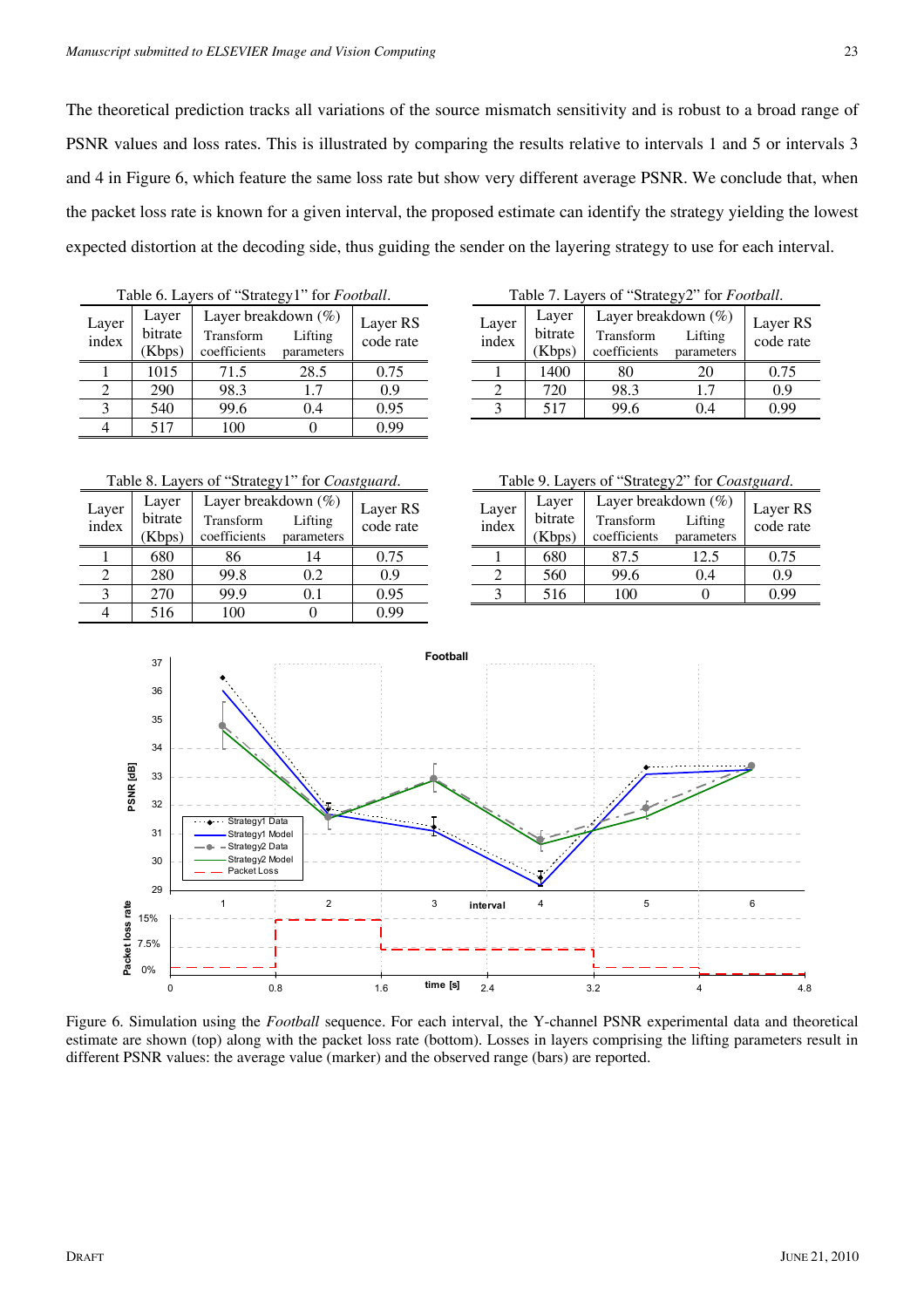

Figure 7. Simulation using the *Coastguard* sequence. For each interval the Y-channel PSNR experimental data and theoretical estimate are shown (top) along with the packet loss rate (bottom). Losses in layers comprising the lifting parameters result in different PSNR values: the average value (marker) and the observed range (bars) are reported.

**Summary of application findings:** The experimental results of this section demonstrate that the proposed theoretical framework is directly applicable to signal and video communications over error-prone networks. For example, video streaming servers can use the proposed framework to derive expectations of the receiver video quality for a given interval of a video stream based on the expected channel condition (packet loss rate). This can be very useful for Quality-of-Service environments where one needs to ensure appropriately high quality for a given set of clients (receivers) [17]. An interesting extension of the proposed framework would be in the design of optimal adaptive lifting decompositions under knowledge of noise conditions. Adaptive lifting is superior to nonadaptive lifting in a rate-distortion sense; however, under the consideration of transmission noise, non-adaptive lifting can be preferable. The proposed distortion estimates can be incorporated in future designs of adaptive lifting schemes as the evaluation mechanism to derive the appropriate level of signal-dependent adaptivity parametrical to the noise conditions.

## VI. CONCLUSION

This paper presents a novel theoretical framework that characterizes the reconstruction error stemming when adaptive lifting-based transforms are synthesized using erroneous data. We considered the general case in which the adaptive parameters and the transform coefficients used during synthesis are affected by quantization noise and transmission errors. We approached the problem of noise in the synthesis of the adaptive transform from the standpoint of 1D signals and derived analytic estimates for the reconstruction error. This framework, suitable to describe a generic class of adaptive decompositions, was extended to motion-adaptive temporal lifting decompositions of video sequences. Our estimates were experimentally validated considering adaptive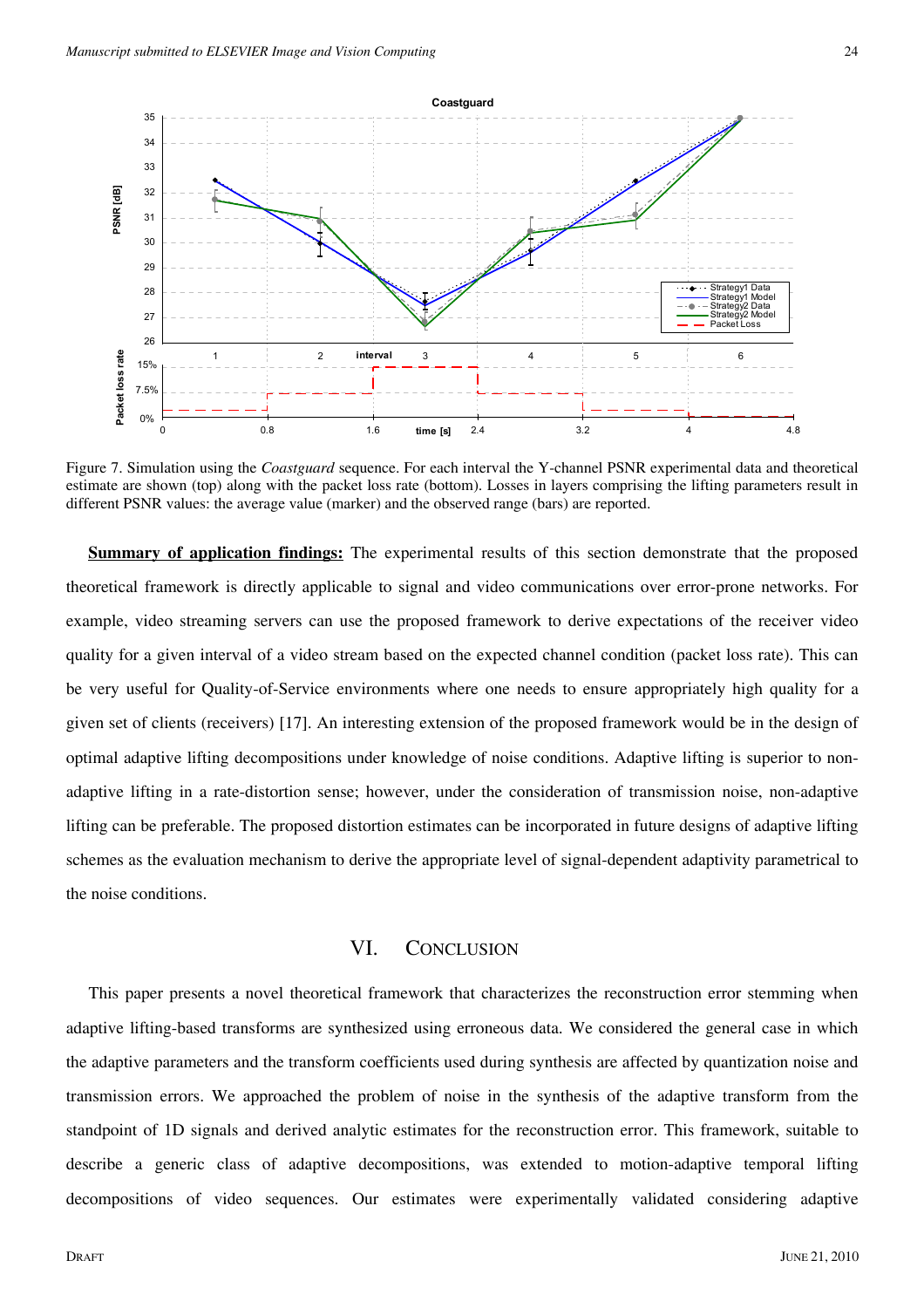decompositions of both 1D and video signals under a variety of noise conditions. The method was also applied to layered video streams corrupted by time-varying packet losses. The results suggest that the proposed framework provides a useful mechanism to derive operational estimates for the average reconstruction error. Apart from the practical usefulness of the proposed approach in real-world signal and video transmission systems with unequal error protection, this work provides the means for a theoretical understanding of the trade-off between adaptivity in the lifting decomposition of a signal versus the robustness of the derived adaptive transform to noise.

## **REFERENCES**

- [1] W. Sweldens, "The lifting scheme: a custom-design construction of biorthogonal wavelets," *Appl. Comput. Harmon. Anal*, vol. 3, nr. 2, pp. 186-200, 1996.
- [2] Y. Wenxian, L. Yan, W. Feng, J. Cai, N. King and L. Shipeng, "4-D wavelet-based multiview video coding," *IEEE Trans Circ. Sys. Video Tech*., vol. 16, no. 11, pp. 1385-1396, 2006.
- [3] M. Flierl and B. Girod, "Multiview video compression," *IEEE Signal Process. Mag.*, vol. 24, no. 6, pp. 66- 76, November 2007.
- [4] G. Piella and H. J. A. M. Heijmans, "Adaptive lifting schemes with perfect reconstruction," *IEEE Trans. on Signal Process.*, vol. 50, no. 7, pp. 1620-1630, 2002.
- [5] R. Claypoole, G. Davis, W. Sweldens and R. Baraniuk "Nonlinear wavelet transforms for image coding via lifting," *IEEE Trans Image Process.*, Vol. 12, No. 12, pp 1149-1459, 2003.
- [6] A. Secker and D. Taubman, "Lifting-based invertible motion adaptive transform (LIMAT) framework for highly scalable video compression," *IEEE Trans. Image Process*., vol 12, no 12, pp 1530-1542, 2003.
- [7] A. Gouze, M. Antonini, M. Barlaud, B. Macq, "Design of signal-adapted multidimensional lifting scheme for lossy coding," *IEEE Trans. Image Process.*, vol. 13, pp. 1589–1603, 2004.
- [8] G. Piella, B. Pesquet-Popescu, H. Heijmans and G. Pau, "Combining seminorms in adaptive lifting schemes and applications to image analysis and compression," *Journal of Mathematical Imaging and Vision*, vol. 25, no. 2, pp. 203-226, 2006.
- [9] H. Tasmaz and E. Ercelebi, "Image enhancement via space-adaptive lifting scheme exploiting subband dependency," *Digital Signal Processing*, 2010 (in press) doi:10.1016/j.dsp.2010.03.006.
- [10] M. Amiri and H.Rabiee, "A novel rotation/scale invariant template matching algorithm using weighted adaptive lifting scheme transform," *Pattern Recognition*, vol 43, no. 7, pp. 2485–2496, 2010.
- [11] V. Bottreau, B. Pesquet-Popescu, M. Bénetière, and B. Felts, "A fully scalable 3D subband video codec," *Proc. IEEE Int. Conf. Image Process*., Thessaloniki, Greece, 2001.
- [12] Y. Andreopoulos, *et al*, "In-band motion compensated temporal filtering," *Signal Process.: Image Comm.*, vol. 19, no. 7, pp. 653-673, 2004.
- [13] J.-R. Ohm, "Advances in scalable video coding," *Proc. of the IEEE*, vol. 93, pp. 42-56, 2005.
- [14] N. Adami, A. Signoroni, and R. Leonardi, "State-of-the-art and trends in scalable video compression with wavelet-based approaches," *IEEE Trans Circ. Sys. Video Tech.,* vol. 17, no. 9, pp. 1238-1255, 2007.
- [15] R. Xiong; J. Xu; F. Wu, and S. Li, "Barbell-Lifting Based 3-D Wavelet Coding Scheme," *IEEE Trans Circ. Sys. Video Tech*., vol. 17, no. 9, pp. 1256-1269, 2007.
- [16] B. Girod and S. Han, "Optimum update for motion-compensated lifting," *IEEE Signal Process. Letters*, vol 12, no 2, pp150–153, 2005.
- [17] Y. Andreopoulos, N. Mastronarde and M. van der Schaar, "Cross-layer optimized video streaming over wireless multi-hop mesh networks," *IEEE J. Select. Areas Comm*., vol. 24, no. 11, pp. 2104-1215, 2006.
- [18] F. Verdicchio, A. Munteanu, A. Gavrilescu, J. Cornelis, and P. Schelkens, "Embedded multiple description coding of video," *IEEE Trans. Image Process.*, vol. 15, no. 10, pp. 3114-3130, 2006.
- [19] J. Barbarien, A. Munteanu, F. Verdicchio, Y. Andreopoulos, J. Cornelis and P. Schelkens, "Motion and texture rate-allocation for prediction-based scalable motion-vector coding," *Signal Process.: Image Comm*., vol. 20, pp. 315-342, April 2005.
- [20] M. Wang and M. van der Schaar, "Operational rate-distortion modeling for wavelet video coders," *IEEE Trans Signal Process*., Vol. 54, No. 9, pp 3505-3157, 2006.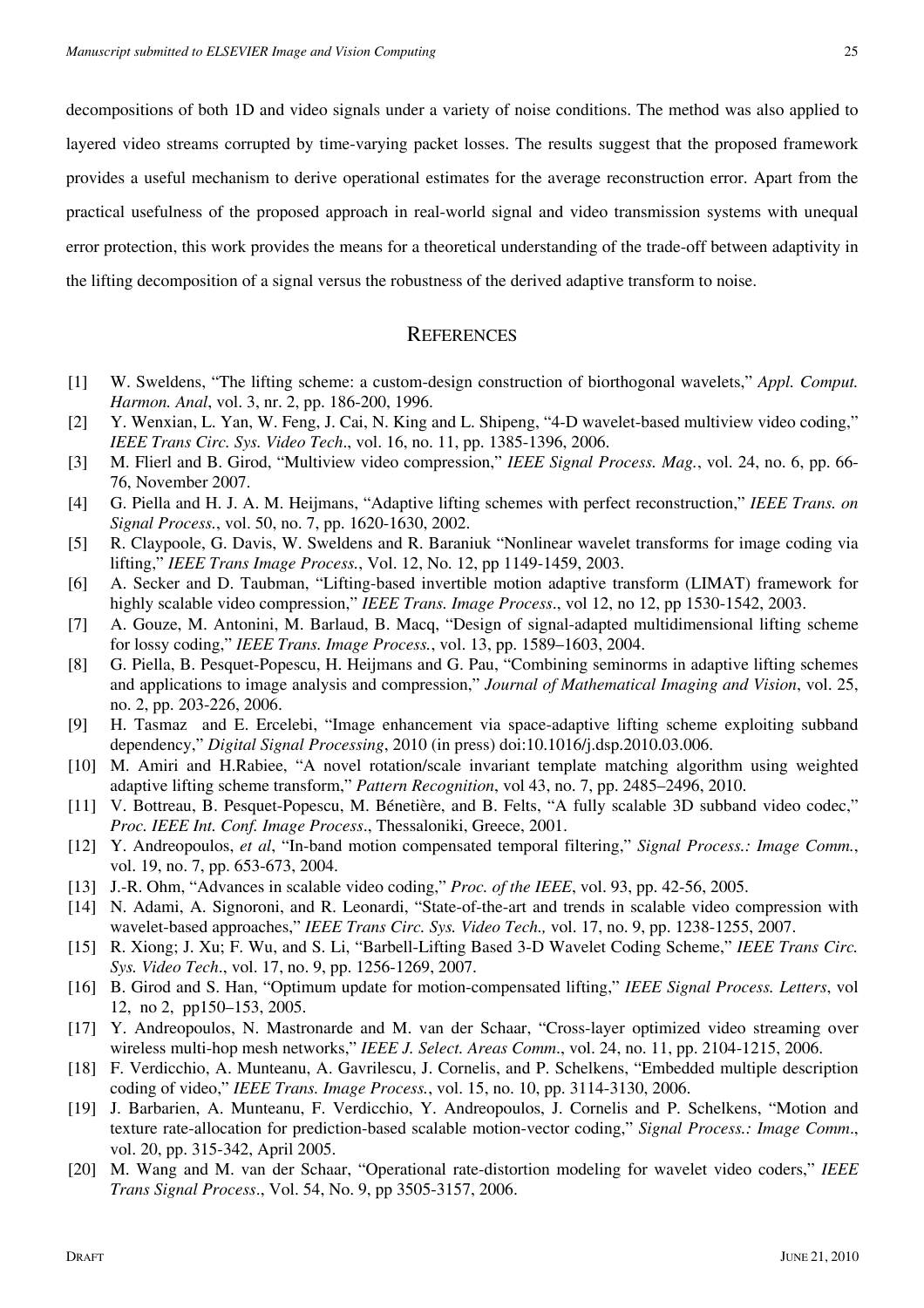- [21] B. Foo, Y. Andreopoulos and M. van der Schaar, "Analytical rate-distortion-complexity modeling of wavelet-based video coders," *IEEE Trans. Signal Process.*, vol. 56, no. 2, pp. 797-815, 2008.
- [22] C.-L. Chang, A. Mavlankar, and B. Girod, "Analysis on quantization error propagation for motioncompensated lifted wavelet coding," *Proc. IEEE Int. Workshop Multimedia Signal Process.*, Shanghai, China, November 2005.
- [23] T. Rusert, K. Hanke, and C. Mayer, "Enhanced interframe wavelet video coding considering the interrelation of spatio-temporal transform and motion compensation," *Signal Process.: Image Comm.*, Vol 19, no 7, pp. 617-635, 2004.
- [24] A. Secker and D. Taubman, "Highly scalable video compression with scalable motion coding," *IEEE Trans. Image Process*., vol 13, no 8, pp 1029-1041, 2004.
- [25] R. Leung and D. Taubman, "Perceptual optimization for scalable video compression based on visual masking principles," *IEEE Trans. Circuits Syst. Video Tech.,* vol 9, no. 3, pp. 309-322, 2009.
- [26] S. Wan and E. Izquierdo, "Rate-distortion optimized motion-compensated prediction for packet loss resilient video coding," *IEEE Trans. on Image Process.*, vol. 16, no. 5, pp. 1327-1338, May 2007.
- [27] R. Zhang, S. Regunathan, K. Rose, "Video coding with optimal inter/intra-mode switching for packet loss resilience," *IEEE J. Select. Areas Comm.*, vol. 18, no 6, pp. 966–976, 2000.
- [28] V. Klema, A. Laub, "The singular value decomposition: Its computation and some applications," *IEEE Trans Aut. Control*, vol. 25, no. 2, pp. 164-176, 1980.
- [29] A. Zoubir, B. Boashash, "The bootstrap and its application in signal processing," *IEEE Signal Process. Mag.*, vol. 15, no. 1, pp. 56-76, 1998.
- [30] Y. Wu and J. W. Woods, "Scalable motion vector coding based on CABAC for MC-EZBC," *IEEE Trans. Circuits Syst. Video Tech.*, vol. 17, no. 6, pp. 790-795, 2007.
- [31] A. Mohr, E. Riskin, and R. Ladner, "Unequal loss protection: Graceful degradation of image quality over packet erasure channels through forward error correction," *IEEE J. Select. Areas Comm.*, vol. 18, pp. 819– 828, 2000.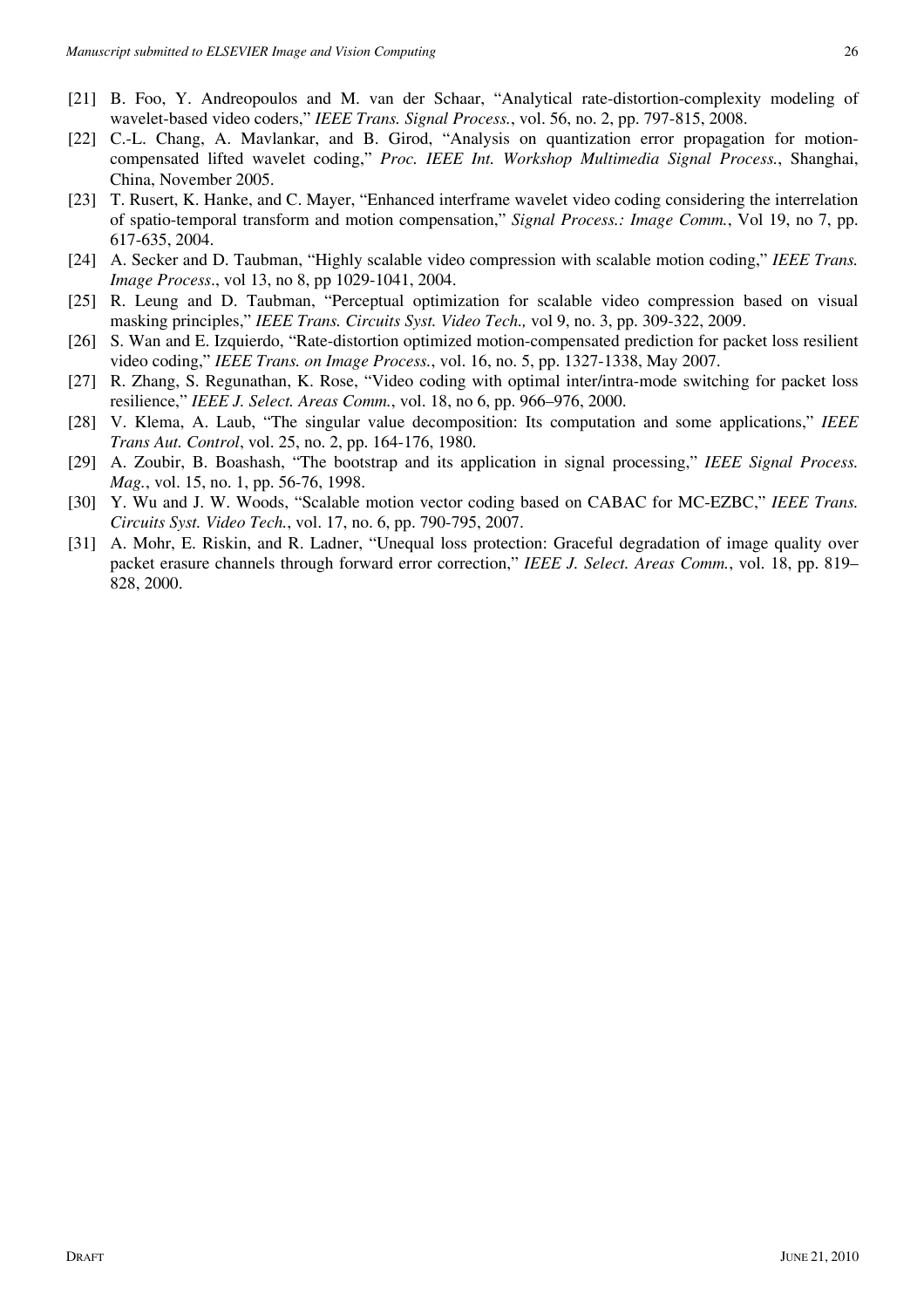# Distortion Estimates for Adaptive Lifting Transforms with Noise – *Support Document*

Fabio Verdicchio and Yiannis Andreopoulos<sup>\*</sup>

## APPENDIX A

## *A.1. Validation of Observation 1*

Assuming the experimental settings described in Section V.A, we consider the approximation of (14), i.e. the relative impact of the term  $\Delta M \Delta v$  in the synthesis error  $\Delta x$ . The approximation of (14) involves only one lifting step, hence the experimental assessment is separately carried out for the predict and update step as follows. When  $M = P$ , the vector **x** comprises the samples of the input signal and the coefficient vector  $v = x^p$  holds the predictstep output. Conversely, when  $M = U$ , the input vector is  $x = x^p$  and the coefficient vector is given by  $v = x^u$ . The objective is to assess the relative impact of neglecting the term  $\Delta M \Delta v$  in the expression of  $\Delta x$  given by (13), hence we compute the ratio  $\|\Delta M \Delta v\| / \|\Delta x\|$  for several signals **x**. Prior to synthesis, several perturbation patterns  $\Delta M$  are generated (each with a given mismatch probability  $\rho$ ) and quantization is applied to the coefficient vector **v** (thereby inducing noise ∆**v** ). This leads to a population of synthesis errors ∆**x** . Sample results are given in Figure A1 for several probabilities of mismatch  $\rho \in [0.02, 0.14]$ . The graphs in the figure report both the average value of the relative approximation error  $\|\Delta M \Delta v\|/\|\Delta x\|$ , using dots, and the standard deviation, using bars. As shown in the figure, the approximation of (14) incurs less than a 10% error on average.



Figure A1. Relative error incurred by the approximation of (14) with  $M = P$  (left) and  $M = U$  (right) for the cases of medium and fine quantization of the transform coefficients. Several noise matrices  $\Delta M \in \{ \Delta P, \Delta U \}$  representative of different mismatch probabilities are considered: dots denote the average error whereas bars indicate standard deviation.

1

<sup>\*</sup> Corresponding author. The authors are with the University College London, Dept. of Electronic & Electrical Engineering, Torrington Place, London WC1E 7JE, UK; Tel: +442076797303; Fax: +442073889325; e-mail: fverdicc@ee.ucl.ac.uk (F. Verdicchio), iandreop@ee.ucl.ac.uk (Y. Andreopoulos).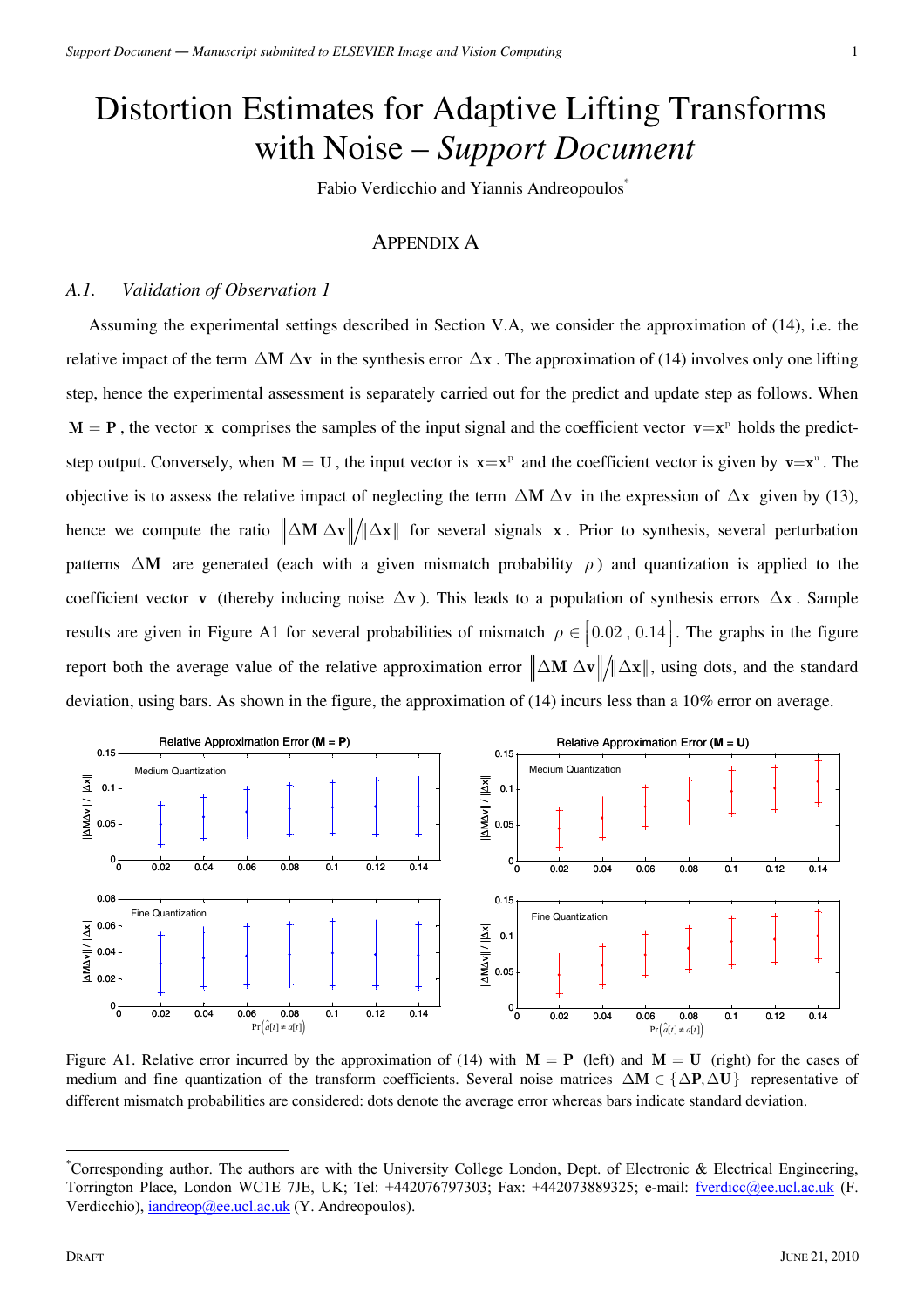Assuming the experimental settings described in Section V.A, we carried out two complementary set of experiments, measured the average synthesis distortion  $E\{\|\Delta \mathbf{x}\|^2\}/T$  and computed the *relative approximation error* incurred by the expression of (15), both when  $M = P$  and  $M = U$ .

- In the first set of experiments, whose results are reported in Table A1, we consider noise signals ∆**v** resulting from increasingly coarse quantization of the transform coefficients (this is indicated in Table A1 by the increasing values of *Q* , which represents the width of the scalar quantizer). Concerning the mismatches in the lifting parameters, which result in the noise matrix ∆**M** , we consider random mismatches occurring independently for any  $t \in \{0, ..., T/2 - 1\}$  with probability  $\rho = \Pr\left(\hat{a}[t] \neq a[t]\right)$ . In essence, this scenario fits the case of *independent sources* ∆**M** and ∆**v** . Therefore the expression of (15) should represent the observed experimental data with good accuracy. This is confirmed by the results of Table A1, which demonstrate that the relative error incurred by the expression of (15) is 7% on average.
- The second set of experiments, whose results are reported in Table A2 below, investigates the *effect of correlation* among the mismatches in the lifting parameter and the quantization noise in the transform coefficients due to packet losses. During lifting analysis, we impose that the selection of the lifting filters is kept constant during four consecutive predict-and-update operations. Hence, one adaptive parameter tracks the adaptive decomposition of eight consecutive samples of the input signal. We form individual packets containing both the adaptive parameter and the quantized transform coefficients relative to each segment. During synthesis, the unavailability of one such packet implies that:
	- o Four consecutive (and identical) mismatches occur in the adaptive parameter vector and in the resulting noise matrix ∆**M** .
	- o The corresponding transform coefficients are approximated by the coarsest available representation (i.e. the DC component of the corresponding polyphase component).

The results of Table A2 show that relative error incurred by the expression of  $(15)$  is 9.5 % on average. This suggest that, although each lost packet induces noise samples that are placed at highly correlated *locations* within ∆**M** and ∆**v** , the *values* taken by the samples of the two noise sources are independent of each other. As a result, the weak statistical correlation between ∆**M** and ∆**v** does not induce a major deviation of the values predicted by (15) with respect to the observed data.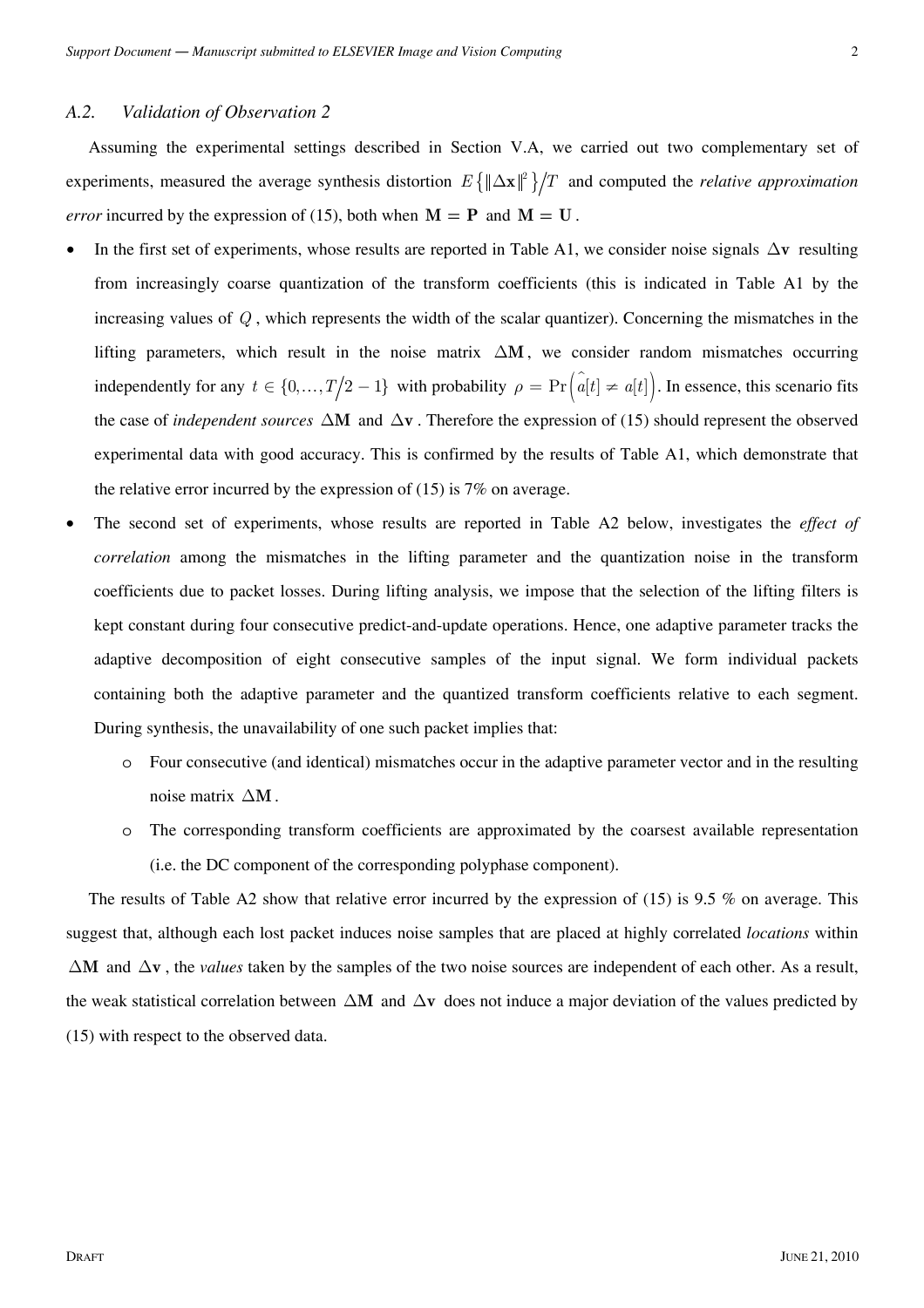|      | <i>lhacpenaeni</i> mismatenes and quantization hoise |          |          |          |      |  |  |  |
|------|------------------------------------------------------|----------|----------|----------|------|--|--|--|
|      | $Q=20$                                               | $Q = 24$ | $Q = 28$ | $Q = 32$ | Q=36 |  |  |  |
| 0.02 | 4.8%                                                 | 3.9%     | 3.3%     | 2.6%     | 2.3% |  |  |  |
| 0.05 | 7.8%                                                 | $6.6\%$  | 5.4%     | $4.5\%$  | 3.8% |  |  |  |
| 0.1  | 13.3%                                                | 11.6%    | 9.8%     | 8.1%     | 7.0% |  |  |  |
| 0.15 | 17.4%                                                | 15.3%    | 13.0%    | 10.9%    | 9.5% |  |  |  |

Table A1. Relative approximation error for *independent* mismatches and quantization noise

Table A2. Relative approximation error for *correlated* mismatches and quantization noise

|      | $Q=20$ | $Q = 24$ | $Q = 28$ | $Q = 32$ | $Q = 36$ |
|------|--------|----------|----------|----------|----------|
| 0.02 | 9.2%   | 7.1%     | 4.9%     | 3.5%     | 2.7%     |
| 0.05 | 12.2%  | 9.9%     | 7.0%     | 5.1%     | 3.9%     |
| 0.1  | 22.4%  | 17.6%    | 12.8%    | 9.5%     | 7.4%     |
| 0.15 | 26.2%  | 22.4%    | 16.4%    | 12.3%    | 9.7%     |

## *A.3. Validation of Observation 3*

Assuming the experimental settings described in Section V.B, we generate random mismatched spatial displacements  $\hat{d}^{\rm p} \neq d^{\rm p}$ , which occur within each frame with a certain probability. We then measure the relative error incurred by the approximation (33) for a wide range of quantization accuracies. Sample results obtained using the *Football* sequence and 5% and 10% mismatch probability are shown in Figure A2. Each curve represents one instantiation of this experiment. As shown in the figure, the approximation (33) incurs errors in the order of 10% in the worst case. We notice that, independently of the mismatched displacement  $\widehat{d}^p$ , the approximation of (33) is more accurate when fine-scale quantization is applied. On the other hand, as the overall noise increases due to increasingly coarse quantization, the approximation of (33) progressively overestimates the overall noise power. This behavior agrees with the intuition that the distortion induced by displacement mismatches is "masked" by high quantization noise. In other words, the effect of pointing to the incorrect spatial location within a certain area of the frame is less evident when that area is coarsely quantized.



Figure A2. Relative error incurred by the approximation of (33) for a range of quantization accuracies. Displacement mismatches occur with 5% (left) or 10% probability (right). Different markers denote experiments with different mismatches  $\widehat{\mathbf{d}^{\rm p}} \neq \mathbf{d}^{\rm p}$ .

#### *A.4. Derivation of Observation 4*

The following formal definitions are used in subsequent derivations of the expressions (35) and (36).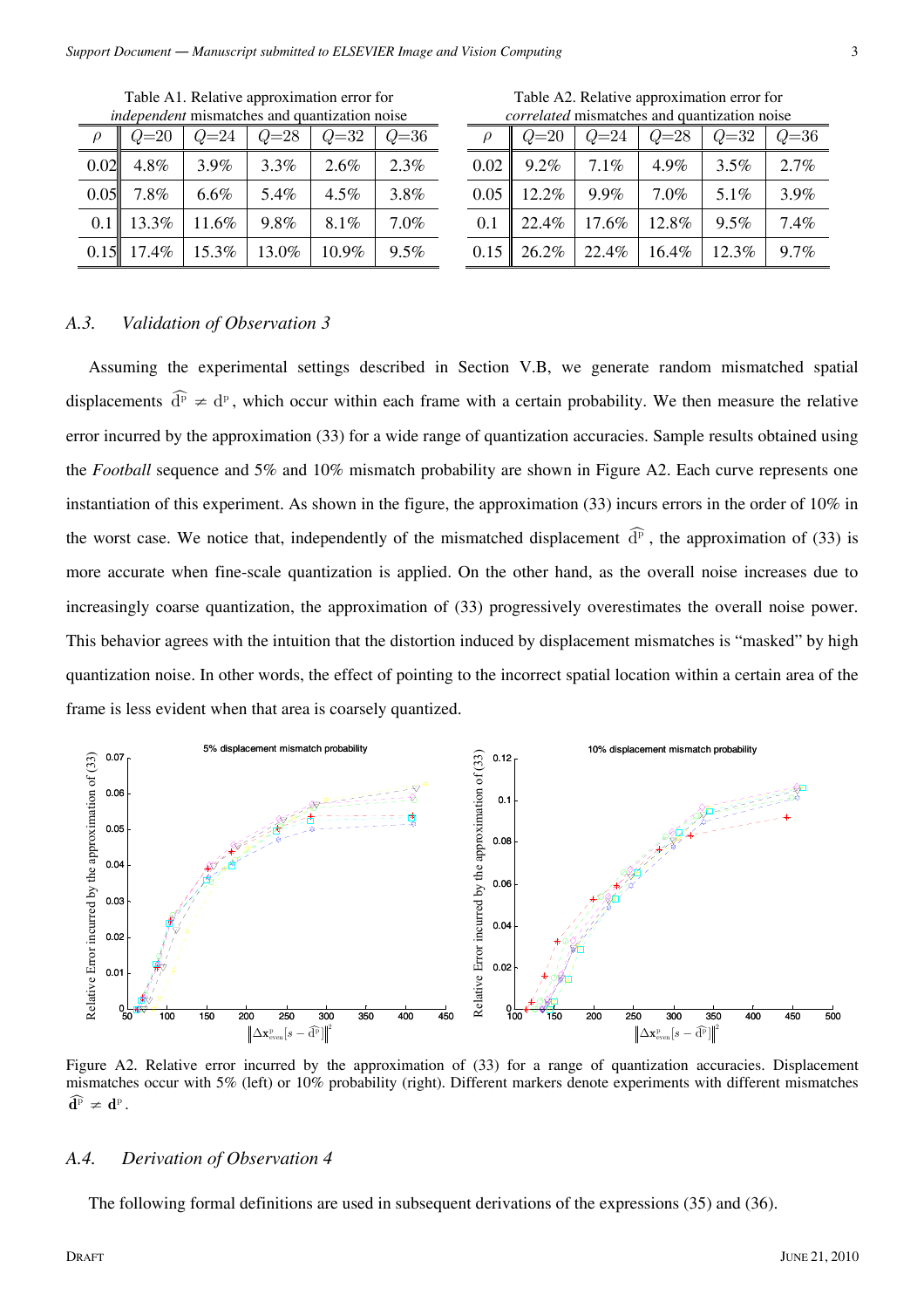First, we denote as  $\mathcal{D}_B$  ( $d^p$  [s, t]) the *block-based multi-reference prediction distortion*, i.e. the mean squared error ensuing when predicting a block of *B* samples, comprising  $X[s, 2t + 1]$ , using the prediction filter  $p_{a^{\text{P}}[s,t]}$ and the displacement vector  $d^p [s,t] = \begin{bmatrix} \cdots & d^p_{-3} [s,t] & d^p_{-1} [s,t] & d^p_1 [s,t] & d^p_3 [s,t] & \cdots \end{bmatrix}$ :

$$
\mathcal{D}_{B}(\mathbf{d}^{\mathbf{p}}[s,t]) = \frac{1}{B} \sum_{s' \in \mathcal{B}(s)} \left[ X\Big[s', 2t+1\Big] + \sum_{j \in \mathcal{J}'} p_{a^{\mathbf{p}}[s,t]} \big[D+j\big] \cdot X\Big[s'-d_j^{\mathbf{p}}\big[s,t\big], 2t+1+j\Big] \right)^2 \tag{A1}
$$

where  $\mathcal{B}(s)$  denotes the block, comprising the sample s, which is treated as a whole during motion-adaptive prediction, and  ${\cal J}' = {\cal J} - \{0\} = {\{\pm 1, \pm 3, ..., \pm L^p\}}$ .

Similarly to the above, we denote as  $\mathcal{E}_{2t+1}(d_i^p [s,t])$  the *sample-wise single-reference prediction error*, i.e. the error resulting when the sample  $X[s, 2t + 1]$  is predicted from the sample  $X[s - d_j^p[s, t], 2t + 1 + j]$ :

$$
\mathcal{E}_{2t+1}(d_j[s,t]) = X[s, 2t+1] - X[s - d_j[s,t], 2t+1+j].
$$
\n(A2)

For each element of the noise vector  $\Delta^{\text{disp}} \mathbf{x}_{\text{even}}^p [s + \widehat{\mathbf{d}}^p]$  in (35), i.e. each time instant 2*t*, we consider the worstcase scenario of  $L^p + 1$  mismatched displacements and average all the ensuing errors, thus obtaining:

$$
\Delta^{\text{disp}} x_{\text{even}}^{\text{p}}[s+\widehat{\mathbf{d}}^{\text{p}},2t] = \frac{1}{L^{\text{p}}+1} \sum_{j \in \mathcal{J}'} \left\{ X^{\text{p}} \left[ s-\widehat{d}_{j}^{\text{p}} \left[ s,t_{j} \right],2t \right] - X^{\text{p}} \left[ s-d_{j}^{\text{p}} \left[ s,t_{j} \right],2t \right] \right\}
$$
(A3)

where  $t_j = (2t - j - 1)/2$ , with  $j \in \mathcal{J}'$  as for (A1), and where the sign of the decoding-side displacements is reversed to fit the encoding-side coordinate system. We pursue an approximation of the expected predict-step *synthesis* distortion (induced by displacement mismatches) which exploits the data already gathered during predictstep *analysis*. We proceed as follows:

- a) First we express the term  $\|\Delta^{\text{disp}}\mathbf{x}_{\text{even}}^p[s+\widehat{\mathbf{d}}^p]\|^2$  as a function of the differences in the source samples between motion-compensated *neighbouring* input frames, e.g.  $X[s, 2t + 1]$  and  $X[s - d_j^p, 2t]$ . The resulting expression aims to involve the prediction residuals (corresponding to odd time instants) that are typical of motion-adaptive temporal prediction.
- b) Then we approximate the distortion contribution of individual samples with the average contribution of a block of samples. This links with practical motion-adaptive prediction algorithms that consider blocks rather individual pixels.
- c) Finally we derive an approximation of the term  $E\left\{\left\|\Delta^{\text{disp}}\mathbf{x}_{\text{even}}^p[s+\widehat{\mathbf{d}}^p]\right\|^2\right\}$  that incorporates a *block-based sensitivity* term (which reflects the local source characteristics) and the mismatch probability term (which reflects the transmission settings).

(a) *Sample-wise distortion induced by displacement mismatches in predict-step synthesis*: Under the assumption that prediction errors relative to different instants (i.e. resulting when samples within different input frames are predicted) are temporally orthogonal, the term  $\left\|\Delta^{\text{disp}}\mathbf{x}_{\text{even}}^p[s+\widehat{\mathbf{d}}^p]\right\|^2$  can be expressed as:

$$
\left\| \Delta^{\text{disp}} \mathbf{x}_{\text{even}}^{\text{p}}[s+\widehat{\mathbf{d}}^{\text{p}}] \right\|^2 = \sum_{t=0}^{T/2-1} \sum_{j \in \mathcal{J}'} \left[ \left( \frac{\mathcal{E}_{2t+1} \left( d_j^{\text{p}} \left[ s,t \right] \right)}{L^{\text{p}}+1} \right)^2 + \left( \frac{\mathcal{E}_{2t+1} \left( \widehat{d}_j^{\text{p}} \left[ s,t \right] \right)}{L^{\text{p}}+1} \right)^2 - \left( \frac{2\mathcal{E}_{2t+1} \left( d_j^{\text{p}} \left[ s,t \right] \right) \mathcal{E}_{2t+1} \left( \widehat{d}_j^{\text{p}} \left[ s,t \right] \right)}{\left( L^{\text{p}}+1 \right)^2} \right) \right].
$$
 (A4)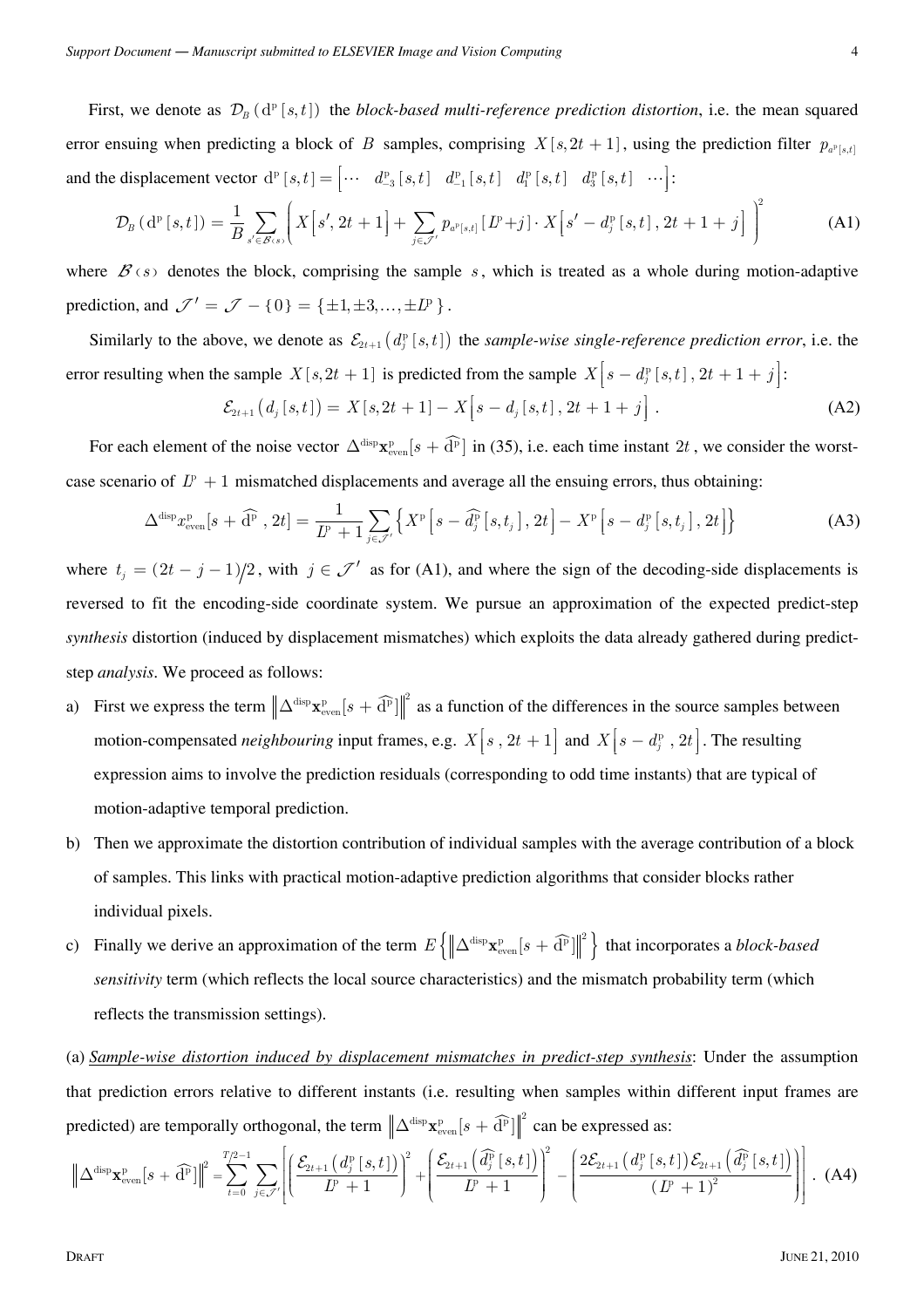The expression (A4) is obtained by first adding and subtracting the term  $X[s, 2t_i+1]$  inside the summation of (A3) yielding:

$$
\Delta^{\text{disp}} x_{\text{even}}^{\text{p}}[s+\widehat{\mathbf{d}}^{\text{p}},2t]=\frac{1}{L^{\text{p}}+1}\sum_{j\in\mathcal{J}'}\left[\mathcal{E}_{2t_j+1}\left(d_j^{\text{p}}\left[s,t_j\right]\right)-\mathcal{E}_{2t_j+1}\left(\widehat{d_j^{\text{p}}}\left[s,t_j\right]\right)\right]
$$
(A5)

where the error  $\mathcal{E}_{2t_j+1}(d_j^p [s, t_j])$  ensues as the sample  $X[s, 2t_j + 1]$  is predicted from the sample  $X[s-d_j^p [s,t_j], 2t_j+j+1]$ . Similarly for  $\mathcal{E}_{2t_j+1}(\widehat{d_j^p}[s,t_j])$ . The hypothesis that prediction errors relative to different instants are temporally orthogonal implies that  $\sum_{t=0}^{T/2-1} \left[ \mathcal{E}_{2t+1}(d_i^{\text{p}}[s,t_i]) \cdot \mathcal{E}_{2t_i+1}(d_i^{\text{p}}[s,t_i]) \right] = 0$  when  $i \neq l$ , irrespectively of both  $d_i^{\text{p}}[s, t_i]$  and  $d_i^{\text{p}}[s, t_i]$ . Evaluating  $\left\| \Delta^{\text{disp}} \mathbf{x}_{\text{even}}^{\text{p}}[s + \widehat{\mathbf{d}}^{\text{p}}] \right\|^2$  using (A5) then leads to (A4).

(b) *Approximation to block-wise distortion*: The sample-wise error terms in (A4) are approximated with the blockbased equivalent formulation as follows. First we approximate the distortion relative to single pixels with the distortion contribution of small areas of the frames. In other words:

$$
\sum_{t=0}^{T/2-1} \sum_{j \in \mathcal{J}'} \left[ \frac{1}{L^p + 1} \mathcal{E}_{2t+1} \left( d_j^{\mathrm{p}} \left[ s, t \right] \right) \right]^2 \simeq \sum_{t=0}^{T/2-1} \sum_{j \in \mathcal{J}'} \left\{ \frac{1}{B} \sum_{s' \in \mathcal{B}(s)} \left[ p_{a^{\mathrm{p}}[s,t]} \left[ L^{\mathrm{p}} + j \right] \cdot \mathcal{E}_{2t+1} \left( d_j^{\mathrm{p}} \left[ s', t \right] \right) \right]^2 \right\} \,.
$$
 (A6)

Assuming that prediction errors from different reference frames (e.g.  $\mathcal{E}_{2t+1}(d_i^p [s,t])$  and  $\mathcal{E}_{2t+1}(d_i^p [s,t])$ ,  $j \neq l$ ) are spatially orthogonal and recalling that  $\sum_{j \in \mathcal{J}'} p_n [L^p + j] = -1$ , the approximation (A6) becomes:

$$
\sum_{t=0}^{T/2-1} \sum_{j \in \mathcal{J}'} \left[ \frac{1}{L^p + 1} \mathcal{E}_{2t+1} \left( d_j^{\mathrm{p}} \left[ s, t \right] \right) \right]^2 \simeq \sum_{t=0}^{T/2-1} \mathcal{D}_B \left( \mathrm{d}^{\mathrm{p}} \left[ s, t \right] \right) . \tag{A7}
$$

Using (A7), we approximate equation (A4) as:

$$
\left\| \Delta^{\text{disp}} \mathbf{x}_{\text{even}}^{\text{p}}[s+\widehat{\mathbf{d}}^{\text{p}}] \right\|^2 \simeq \sum_{t=0}^{T/2-1} \left[ \mathcal{D}_B \left( \widehat{\mathbf{d}}^{\text{p}} \left[ s,t \right] \right) - \mathcal{D}_B \left( \mathbf{d}^{\text{p}} \left[ s,t \right] \right) \right] + \sum_{t=0}^{T/2-1} \mathcal{X}_{2t+1}^B \left( \mathbf{d}^{\text{p}} \left[ s,t \right], \widehat{\mathbf{d}}^{\text{p}} \left[ s,t \right] \right) \tag{A8}
$$

with:

$$
\mathcal{X}_{2t+1}^{B}\left(\mathrm{d}^{p}\left[s,t\right],\widehat{\mathrm{d}}^{p}\left[s,t\right]\right)=\frac{2}{B}\sum_{s'\in\mathcal{B}(s)}\sum_{j\in\mathcal{J}'}\left[\left(\frac{\mathcal{E}_{2t+1}\left(d_{j}^{p}\left[s',t\right]\right)}{L^{p}+1}\right)^{2}\cdot\left(1-\frac{\mathcal{E}_{2t+1}\left(\widehat{d_{j}^{p}}\left[s',t\right]\right)}{\mathcal{E}_{2t+1}\left(d_{j}^{p}\left[s',t\right]\right)}\right)\right].
$$
 (A9)

Neglecting the contribution of the terms  $\mathcal{X}_{2t+1}^B$  in the above incurs less than 15% error in practice and allows simplifying the approximation (A8) as:

$$
\left\| \Delta^{\text{disp}} \mathbf{x}_{\text{even}}^{\text{p}}[s + \widehat{\mathbf{d}}^{\text{p}}] \right\|^2 \simeq \sum_{t=0}^{T/2-1} \left[ \mathcal{D}_B \left( \widehat{\mathbf{d}}^{\text{p}} \left[ s, t \right] \right) - \mathcal{D}_B \left( \mathbf{d}^{\text{p}} \left[ s, t \right] \right) \right]. \tag{A10}
$$

During the motion estimation phase, several suitable candidate displacements  $\widehat{d}^p$  are tested and the corresponding block-based distortions  $\mathcal{D}_{2t+1}^B(\widehat{\mathrm{d}}^p [s,t])$  are measured. The displacement yielding the minimum distortion (the "correct" value  $d^p$ ) is then selected to perform analysis. Such values  $\mathcal{D}_{2t+1}^B(d^p [s,t])$  and  $\mathcal{D}_{2t+1}^B(\widehat{d^p} [s,t])$  are used in (A10).

(c) *Expected distortion induced by displacement mismatches in predict-step synthesis*: The expression (35), which approximates the distortion induced by displacement mismatches  $E\left\{\left\|\Delta^{\text{disp}}\mathbf{x}^{\text{p}}[s+\widehat{\mathbf{d}}^{\text{p}}]\right\|^2\right\}$ , is derived by taking statistical expectation of (A10) over the probability that  $\widehat{d}^{\widehat{p}}$  is used, thus obtaining: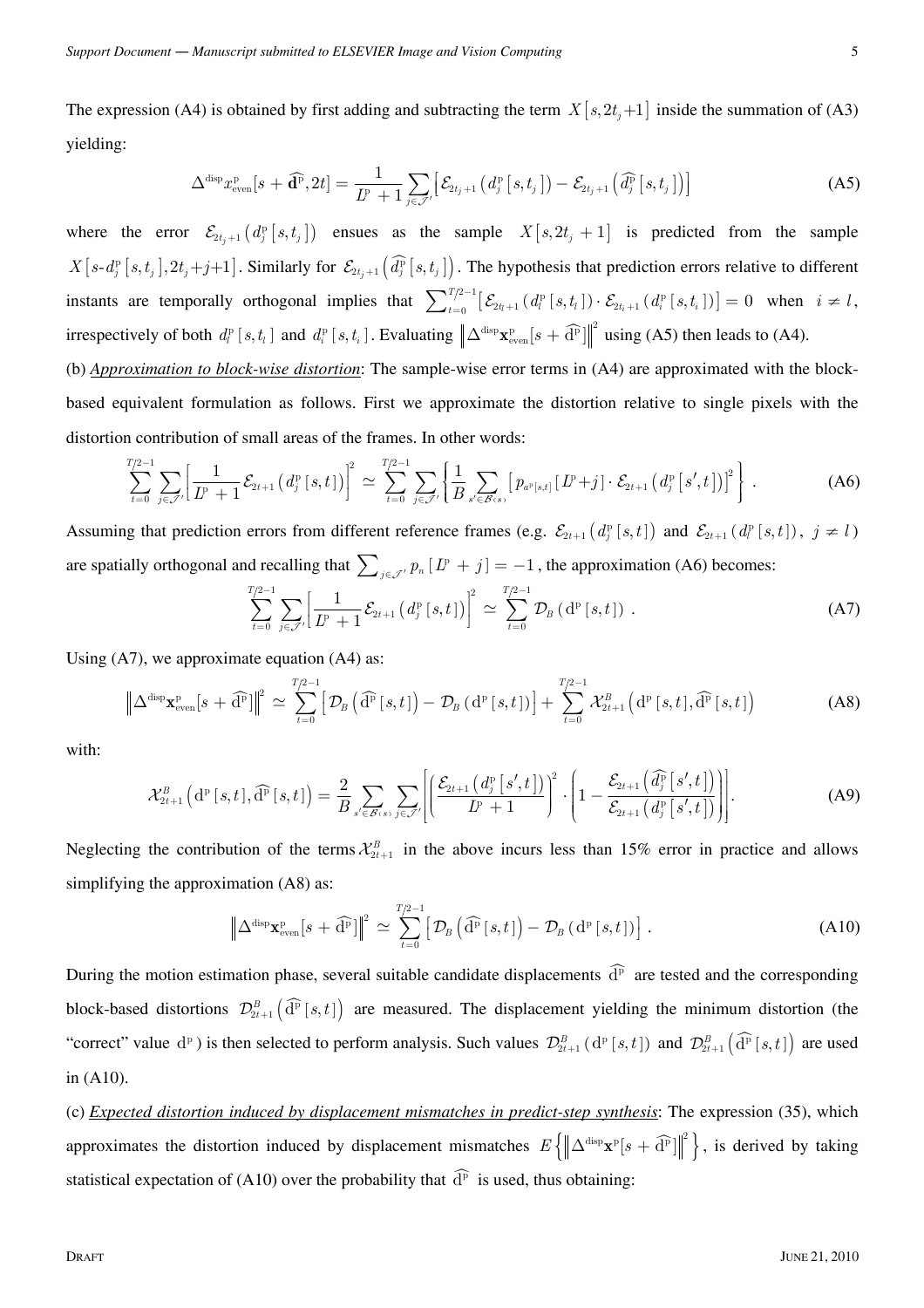$$
E\left\{\left\|\Delta^{\text{disp}}\mathbf{x}^{\text{p}}[s+\widehat{\mathbf{d}}^{\text{p}}]\right\|^{2}\right\} \simeq \sum_{t=0}^{T/2-1} \left\{\sum_{\widehat{\mathbf{d}}^{\text{p}}[s,t]\neq \mathbf{d}^{\text{p}}[s,t]} \left[\mathcal{D}_{B}\left(\widehat{\mathbf{d}}^{\text{p}}[s,t]\right) \cdot \Pr\left(\widehat{\mathbf{d}}^{\text{p}}[s,t] \mid \widehat{\mathbf{d}}^{\text{p}}[s,t]\neq \mathbf{d}^{\text{p}}[s,t]\right)\right] - \mathcal{D}_{B}\left(\mathbf{d}^{\text{p}}[s,t]\right) \cdot \Pr\left(\widehat{\mathbf{d}}^{\text{p}}[s,t]\neq \mathbf{d}^{\text{p}}[s,t]\right)\right\}
$$
\n(A11)

where  $\Pr\left(\widehat{\mathrm{d}}^{\mathrm{p}}[s,t] \neq \mathrm{d}^{\mathrm{p}}[s,t]\right)$  denotes the probability that a displacement mismatch occurs and  $\Pr\left(\widehat{\mathrm{d}}^{\mathrm{p}}[s,t] \mid \widehat{\mathrm{d}}^{\mathrm{p}}[s,t] \neq \mathrm{d}^{\mathrm{p}}[s,t]\right)$  denotes the probability that the displacement  $\widehat{\mathrm{d}}^{\mathrm{p}}[s,t]$  is used in case of mismatch. Assume that, in case of a mismatch, any candidate displacement (as tested during motion estimation) can be used to perform synthesis. Let  $\mathcal{N}(\widehat{\mathrm{d}}^{\mathrm{p}}[s,t] \neq \mathrm{d}^{\mathrm{p}}[s,t])$  denote the number of such displacements. Therefore  $\Pr\left(\widehat{\rm d}^{\widehat{\rm p}}\left[s,t\right] \mid \widehat{\rm d}^{\widehat{\rm p}}\left[s,t\right]\neq\rm d^{\rm p}\left[s,t\right]\right)=1/N\left(\widehat{\rm d}^{\widehat{\rm p}}\left[s,t\right]\neq\rm d^{\rm p}\left[s,t\right]\right)$  and (A11) becomes (35).

#### APPENDIX B

## *B.1. Proofs of Proposition 1 and Corollary 1*

*Proof of Proposition 1*: Using the SVD [28] of the matrix (2I-M) to express  $[(2I-M) \Delta v]$  yields:

$$
\frac{1}{T}E\left\{\left\|\left(2\mathbf{I}-\mathbf{M}\right)\Delta\mathbf{v}\right\|^2\right\} = \frac{1}{T}\sum_{i=1}^T \left[\varsigma_i \left\{2\mathbf{I}-\mathbf{M}\right\}\right]^2 E\left\{\left[\Delta\mathbf{v}^T \mathbf{q}_i \left\{2\mathbf{I}-\mathbf{M}\right\}\right]^2\right\} \tag{B1}
$$

with  $\varsigma_i$  {2I-M} and  $\mathbf{q}_i$  {2I-M} as given by Definition 1. We then recall that:

$$
\left(\mathbf{b}^{\mathrm{T}}\mathbf{c}\right)^{2} = \text{tr}\left\{ \left(\mathbf{c}\mathbf{c}^{\mathrm{T}}\right) \left(\mathbf{b}\mathbf{b}^{\mathrm{T}}\right) \right\} = \text{tr}\left\{ \left(\mathbf{b}\mathbf{b}^{\mathrm{T}}\right) \left(\mathbf{c}\mathbf{c}^{\mathrm{T}}\right) \right\}
$$
(B2)

where **b** and **c** are  $T \times 1$  vectors. Using (B2) in (B1), interchanging the trace and expectation operators, and combining the linearity of the trace operator with  $(1)$  leads to  $(16)$ .

*Proof of Corollary 1:* By expanding (16) we have:

$$
\frac{1}{T}E\left\{\|(2\mathbf{I}-\mathbf{M})\Delta\mathbf{v}\|^2\right\} = \frac{1}{T}\sum_{k=0}^{T-1}W^{(2\text{LM})}\left[k,k\right]R_{\Delta\mathbf{v}}\left[k,k\right] + \frac{2}{T}\sum_{j=1}^{T-1}\sum_{k=j}^{T-1}W^{(2\text{LM})}\left[k,k-j\right]R_{\Delta\mathbf{v}}\left[k,k-j\right].
$$
 (B3)

The hypothesis made for  $\Delta v_{\text{even}}$  and  $\Delta v_{\text{odd}}$  implies that the second term on the right hand side of (B3) is zero. Furthermore, we have  $R_{\Delta v} [2k, 2k] = E \left\{ \|\Delta \mathbf{v}_{\text{even}}\|^2 \right\} / (T/2)$  and  $R_{\Delta v} [2k+1, 2k+1] = E \left\{ \|\Delta \mathbf{v}_{\text{odd}}\|^2 \right\} / (T/2)$  for  $k = 0, 1, \ldots, T/2$  -1. Therefore separating the even and odd values of  $k$  in (B3) yields (17).

## *B.2. Proof of Proposition 2*

*Lemma 1*: Let  $\eta \in \{1, 2, ..., T/2\}$  denote the number of synthesis lifting parameters that do not match their analysis counterpart, i.e.  $\hat{a}[t] \neq a[t]$  at  $\eta$  distinct time instants. The induced synthesis distortion is:

$$
\frac{1}{T}E\left\{\|\Delta \mathbf{M}\mathbf{v}\|^2 \mid \eta\right\} = \frac{1}{T}\mathrm{tr}\left\{\left(\mathbf{v}\,\mathbf{v}^{\mathrm{T}}\right)\mathbf{W}\left\{\Delta \mathcal{M}_{\eta}\right\}\right\} \tag{B4}
$$

where the *T* × *T* matrix **W** $\{\Delta \mathcal{M}_\eta\}$  is defined in (21).

*Proof:* The distortion induced by a given matrix  $\Delta M \in \Delta M$ <sub>*n*</sub> and coefficient vector **v** is given by (16) and (B2) as  $||\Delta M v||^2 / T = (1/T) \text{tr} \{ (v v^T) W {\Delta M} \}$ . Performing statistical average over each  $\Delta M \in \Delta M_\eta$ , recalling the definition (21) and exploiting linearity, yields the expression (B4) for  $E\{\|\Delta Mv\|^2 \mid \eta\}/T$ .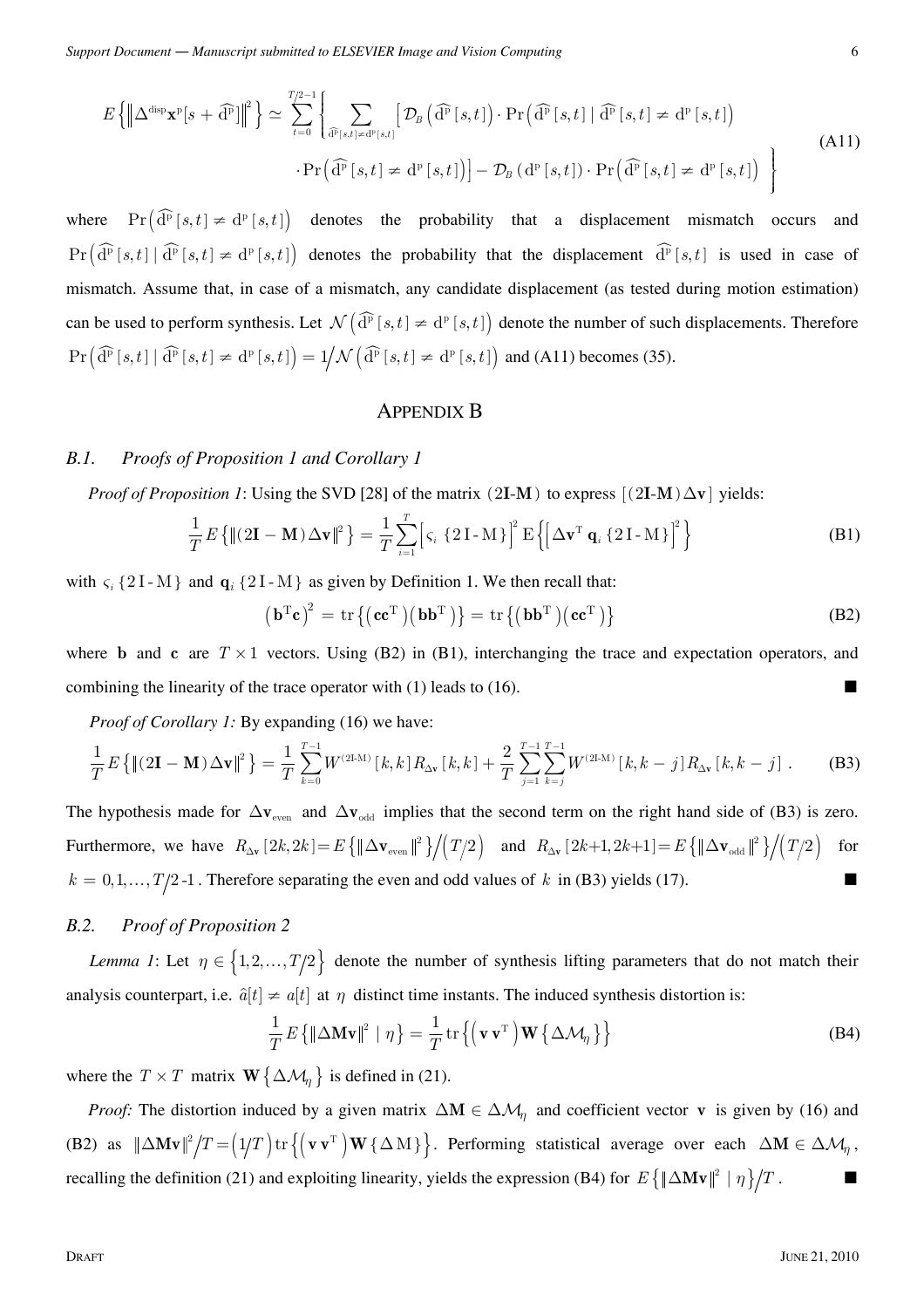*Proof of Proposition 2:*  $E\left\{\|\Delta \mathbf{M} \mathbf{v}\|^2\right\} / T = \left(\frac{1}{T}\right) \sum_{\eta=0}^{T/2} \left[\Pr(\eta) E\left\{\|\Delta \mathbf{M} \mathbf{v}\|^2 \mid \eta\right\}\right]$ . Since  $\Delta \mathcal{M}_0 = \{0\}$  then  $E\{\|\Delta Mv\|^2 \mid \eta = 0\} = 0$ . Employing (B4) for  $\eta > 0$  yields (20).

#### *B.3. Proof of Proposition 3:*

*Lemma 2*: Assuming that  $\Delta x^u_{\text{even}}$ ,  $\Delta x^u_{\text{odd}}$  and the coefficients on the even rows of  $\Delta U$  constitute three mutually independent white WSS noise processes, we have:

$$
E\left\{\Delta x^{\mathbf{p}}\left[2i+1\right]\Delta x^{\mathbf{p}}\left[2j\right]\right\} = \begin{cases} -\left[E\left\{\left\|\Delta\mathbf{x}_{\text{odd}}^{\mathbf{u}}\right\|^2\right\}\right/\left(T/2\right)\right]u_{a[j]}\left[L^{\mathbf{u}} + \left(2i+1-2j\right)\right] & , & |2i-2j+1| \leq L^{\mathbf{u}}\\ 0 & , & |2i-2j+1| > L^{\mathbf{u}} \end{cases}
$$
\n(B5)

$$
E\left\{\Delta x^{\mathrm{p}}\left[2i\right]\Delta x^{\mathrm{p}}\left[2j+1\right]\right\} = \begin{cases} -\left[E\left\{\left\|\Delta \mathbf{x}_{\mathrm{odd}}^{\mathrm{u}}\right\|^2\right\}\right/\left(T/2\right)\right]u_{a[i]}\left[L^{\mathrm{u}} + (2j+1-2i)\right] & , & |2j-2i+1| \leq L^{\mathrm{u}}\\ 0 & , & |2j-2i+1| > L^{\mathrm{u}} \end{cases}
$$
(B6)

where  $u_n[k]$  is as in (3). Furthermore, for  $i \neq j$ , we have:

$$
E\left\{\Delta x^{\mathrm{p}}\left[2i\right]\Delta x^{\mathrm{p}}\left[2j\right]\right\} = \begin{cases} \left[E\left\{\left\|\Delta\mathbf{x}_{\mathrm{odd}}^{\mathrm{u}}\right\|^{2}\right\}\right/\left(T/2\right)\right] \left(\sum_{h\in\mathcal{I}'} u_{a[i]}\left[L^{\mathrm{u}}+h\right]u_{a[j]}\left[L^{\mathrm{u}}+(2i\text{-}2j)+h\right]\right) & , & |i\text{-}j| \leq L^{\mathrm{u}}\\ 0 & , & |i\text{-}j| > L^{\mathrm{u}} \end{cases} \tag{B7}
$$

$$
E\{\Delta x^{p} [2i+1]\Delta x^{p} [2j+1]\} = 0
$$
 (B8)

where  $\mathcal{I}' = {\pm 1, \pm 3, ..., \pm L^u}$ .

*Proof:* It follows via simple algebraic derivation recalling that  $\Delta x^p = (2I - U) \Delta x^u - \Delta U \Delta x^u$ .

*Proof of Proposition 3*: From (15) we have  $E\left\{\|\Delta \mathbf{x}\|^2\right\}/T = E\left\{\|(2\mathbf{I}\cdot\mathbf{P})\Delta \mathbf{x}^p\|^2\right\}/T + E\left\{\|\Delta \mathbf{P} \mathbf{x}^p\|^2\right\}/T$ . Expressing the first term using (B3) (since  $\Delta x^p$  is not white) and the second term using (20) yields:

$$
\frac{1}{T}E\left\{\left\|\Delta\mathbf{x}\right\|^2\right\} = \frac{1}{T}\sum_{\eta=1}^{T/2}\left[\Pr\left(\eta\right)\operatorname{tr}\left\{\left(\mathbf{x}^{\mathrm{p}}\left(\mathbf{x}^{\mathrm{p}}\right)^{\mathrm{T}}\right)\mathbf{W}\left\{\Delta\mathcal{P}_{\eta}\right\}\right\}\right] + \gamma_{\mathrm{e}}\left\{\mathrm{P}\right\}\frac{E\left\{\left\|\Delta\mathbf{x}_{\mathrm{even}}^{\mathrm{p}}\right\|^2\right\}}{T/2} + \gamma_{\mathrm{o}}\left\{\mathrm{P}\right\}\frac{E\left\{\left\|\Delta\mathbf{x}_{\mathrm{odd}}^{\mathrm{p}}\right\|^2\right\}}{T/2} + \frac{2}{T}\sum_{j=1}^{T-1}\sum_{k=j}^{T-1}W^{(2\mathrm{LP})}\left[k,k-j\right]E\left\{\Delta x^{\mathrm{p}}\left[k\right]\Delta x^{\mathrm{p}}\left[k-j\right]\right\}.\tag{B9}
$$

 ${\rm Since}^7$   $E\{\|\Delta \mathbf{x}_{\rm odd}^{\rm p}\|^2\}/(T/2) = E\{\|\Delta \mathbf{x}_{\rm odd}^{\rm u}\|^2\}/(T/2)$  we derive  $E\{\|\Delta \mathbf{x}_{\rm even}^{\rm p}\|^2\}/(T/2)$  from  $E\{\|\Delta \mathbf{x}^{\rm p}\|^2\}/T$ , which is in turn obtained applying (15) (17) and (20) to the update step. The last term in (B9) equals

$$
\frac{2}{T} \sum_{j=1,3,...}^{T-1} \left[ \sum_{k=j,j+2,...}^{T-1} W^{(2\text{LP})} \left[ k, k-j \right] E \left\{ \Delta x^p \left[ k \right] \Delta x^p \left[ k-j \right] \right\} + \sum_{k=j+1,j+3...}^{T-2} W^{(2\text{LP})} \left[ k, k-j \right] E \left\{ \Delta x^p \left[ k \right] \Delta x^p \left[ k \right] \right\} \right] + \frac{2}{T} \sum_{j=2,4,...}^{T-1} \left[ \sum_{k=j,j+2,...}^{T-1} W^{(2\text{LP})} \left[ k, k-j \right] E \left\{ \Delta x^p \left[ k \right] \Delta x^p \left[ k-j \right] \right\} + \sum_{k=j+1,j+3...}^{T-2} W^{(2\text{LP})} \left[ k, k-j \right] E \left\{ \Delta x^p \left[ k \right] \Delta x^p \left[ k-j \right] \right\} \right].
$$
\n(B10)

\nUsing (P5), (P8), the expression (P10) becomes  $\left[ \epsilon$  (P, U),  $E \left[ \left[ \Delta x^u \right] - \left[ \left[ k, k-j \right] \right] \right] - \left[ \left[ \left[ \Delta x^p \right] \right] \right]$ .

Using (B5)-(B8) the expression (B10) becomes  $\left[\xi\{\text{P},\text{U}\}\,E\left\{\|\Delta\mathbf{x}_{\text{odd}}^{\text{u}}\|^2\right\}\bigg/\bigg(\,T/2\bigg)\right]$ , with<sup>8</sup>:  $\zeta$  {P,U} =  $\alpha$  {P,U} -  $\beta$  {P,U} (B11)

The odd samples of  $(2I-U) \Delta x^u$  and  $\Delta x^u$  coincide whereas the odd samples of  $\Delta U x^u$  are zero, hence  $\Delta x^u_{\text{odd}} = \Delta x^u_{\text{odd}}$ .

<sup>&</sup>lt;sup>8</sup>The approximated expressions of  $\alpha$  { P, U } and  $\beta$  { P, U }, isolating the contributions of **P** and **U**, are used in practice.